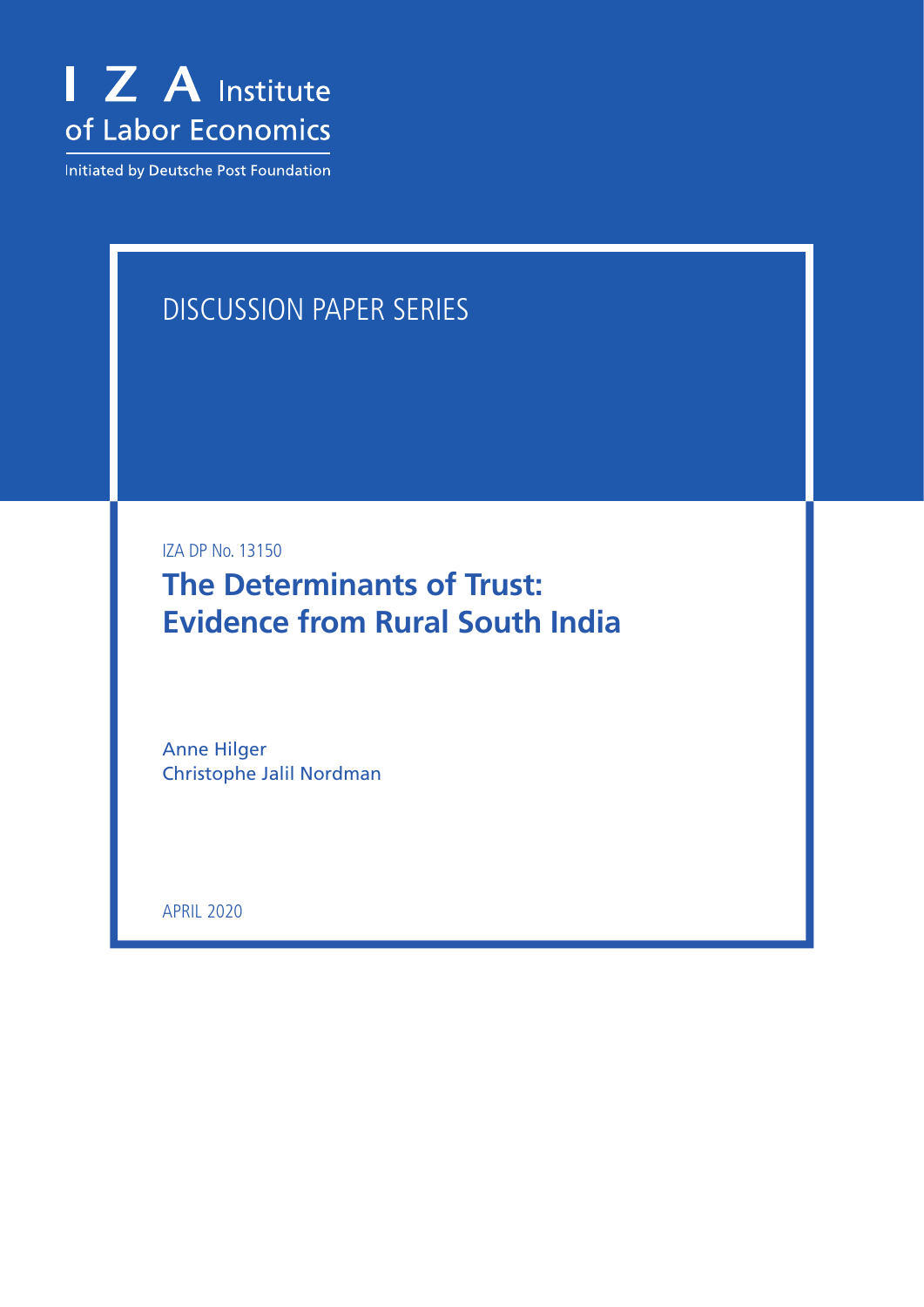

Initiated by Deutsche Post Foundation

# DISCUSSION PAPER SERIES

IZA DP No. 13150

# **The Determinants of Trust: Evidence from Rural South India**

**Anne Hilger** *Paris School of Economics, DIAL and IFP*

**Christophe Jalil Nordman** *IRD, Universite Paris Dauphine - PSL, DIAL, IFP and IZA*

APRIL 2020

Any opinions expressed in this paper are those of the author(s) and not those of IZA. Research published in this series may include views on policy, but IZA takes no institutional policy positions. The IZA research network is committed to the IZA Guiding Principles of Research Integrity.

The IZA Institute of Labor Economics is an independent economic research institute that conducts research in labor economics and offers evidence-based policy advice on labor market issues. Supported by the Deutsche Post Foundation, IZA runs the world's largest network of economists, whose research aims to provide answers to the global labor market challenges of our time. Our key objective is to build bridges between academic research, policymakers and society.

IZA Discussion Papers often represent preliminary work and are circulated to encourage discussion. Citation of such a paper should account for its provisional character. A revised version may be available directly from the author.

ISSN: 2365-9793

**IZA – Institute of Labor Economics**

| Schaumburg-Lippe-Straße 5-9 | Phone: +49-228-3894-0       |             |
|-----------------------------|-----------------------------|-------------|
| 53113 Bonn, Germany         | Email: publications@iza.org | www.iza.org |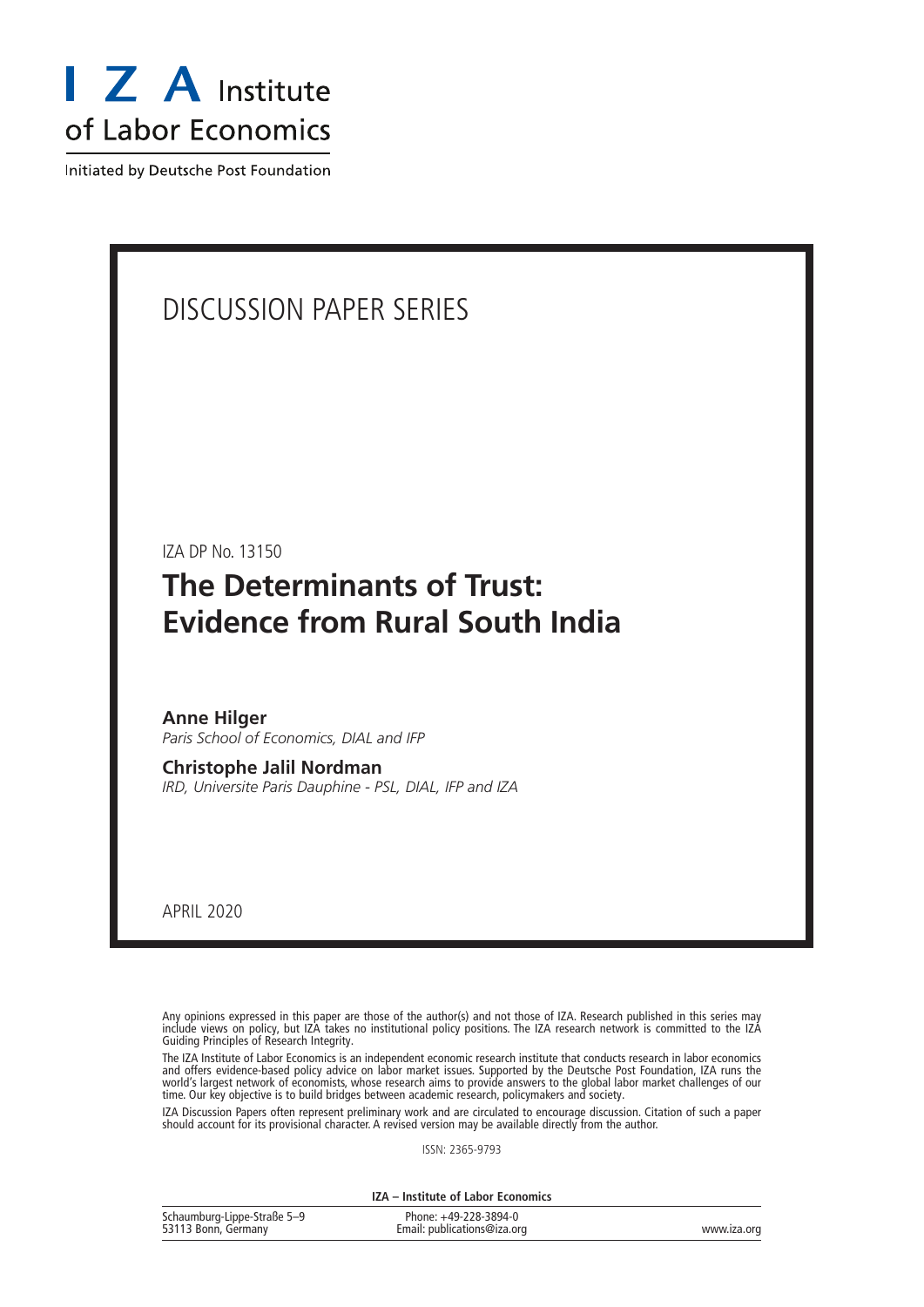# ABSTRACT

# **The Determinants of Trust: Evidence from Rural South India\***

Trust and participation in social networks are inherently interrelated. We make use of India's demonetization policy, an unexpected and unforeseeable exogenous variation, to causally identify the effect of social networks in determining trust. We use first-hand quantitative and qualitative data from rural South India and control for individual characteristics (personality traits, cognitive ability) that could influence network formation and trust, finding that social interactions have a significant effect on trust among men, as well as across castes. Among lower castes, who live in homogeneous neighborhoods and relied on neighbors and employers to cope, extending one's network lowers trust in neighbors. Among middle castes, who live in more heterogeneous neighborhoods and relied predominantly on other caste members, a larger network size leads to greater trust placed in kin among employees but lesser in neighbors. This paper thus shows that social interactions can foster trust and highlights the importance of clearly defining in- and out-groups in trust measures within highly segregated societies.

**JEL Classification:** 012, D85, D91 **Keywords:** India, trust, social networks

**Corresponding author:** Anne Hilger Paris School of Economics 48 Boulevard Jourdan 75014 Paris France E-mail: anne.hilger@psemail.eu

<sup>\*</sup> We thank participants of the 6<sup>th</sup> French Network for Asian Studies International Conference, the EDP conference at Bonn University, the DIAL-IEDES seminar on `Networks and Social Capital in Developing Countries', and the 2018 CSAE conference for constructive comments. All errors and omissions are our own. We would like to thank the French Institute of Pondicherry (IFP) for hosting and providing logistical support to the NEEMSIS team during the data collection. The quantitative surveys were made possible thanks to the financial contribution of the French National Research Institute for Sustainable Development (IRD) under the NOPOOR project, and of the Institute for Money, Technology and Financial Inclusion (IMTFI) of the University of California. Hilger would further like to gratefully acknowledge financial support for the qualitative surveys through mobility grants from the Paris School of Economics and the EHESS.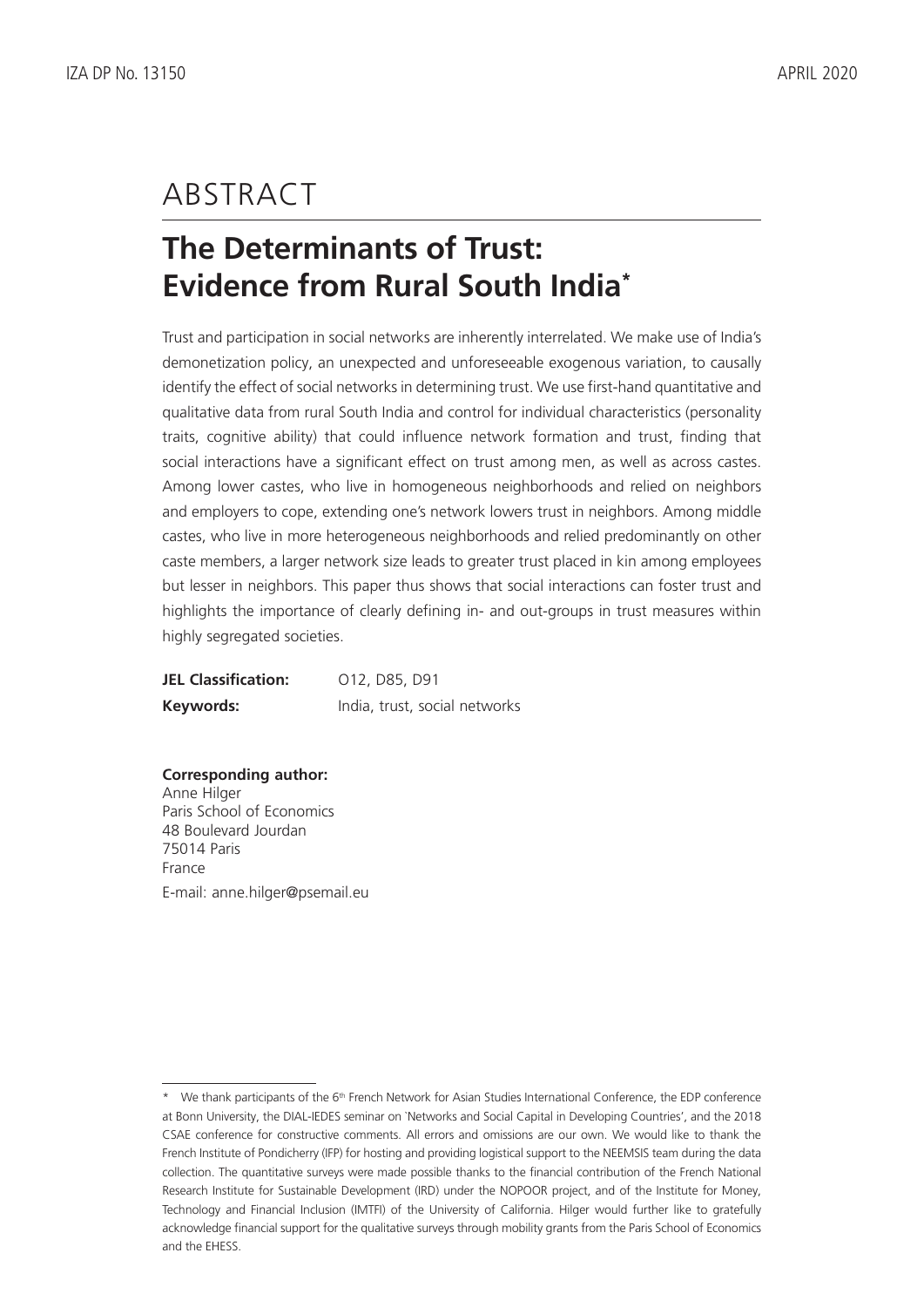# 1 Introduction

Many transactions in developing countries, from obtaining personal credit to workplace interactions and business transactions, involve personal, informal relationships, relying on so-called social capital instead of formal institutions. Social capital refers to the "actual and potential resources which are linked to the possession of a durable network of more or less institutionalized relationships of mutual acquaintance and recognition" [\(Bourdieu,](#page-40-0) [1980,](#page-40-0) p.2). Trust in those around one is thus an essential ingredient of social capital, enforcing transactions in the absence of formal markets [\(Fukuyama, 1995;](#page-41-0) [Putnam, 2001\)](#page-43-0). Trust can be understood as an "optimistic expectation or belief regarding other agents' behavior" [\(Fafchamps, 2006,](#page-40-1) p.1183) arising from a variety of sources, such as repeated social interactions or a general knowledge about the share of trustworthy and cheating agents in a given population and their incentives. It has been shown to play an important role in economic performance [\(Knack and Keefer, 1997;](#page-42-0) Slemrod and Katuščák, 2005).

Despite the importance of trust for facilitating informal interactions, our understanding of the origins and determinants of trust remains limited. [Fehr](#page-40-2) [\(2009\)](#page-40-2) notes that informal institutions, such as social networks, are likely to shape trust. However, a causal relationship is difficult to establish due to the inherent endogeneity; individuals' beliefs about the trustworthiness of others are influenced by experiences of others' trustworthiness, which in turn feeds back into interpersonal interactions and beliefs. [Nooteboom](#page-43-2) [\(2007,](#page-43-2) p. 33) phrases the dilemma as follows: "Trust is both an outcome and an antecedent of relationships. It forms a basis for relationships, and thus generates social capital. It may be based on institutions, and it may be built from relationships, and then it arises from social capital."

In attempting to understand the causal relationship between social interactions and trust, the economic literature has resorted to the use of unexpected shocks (conflict, violence) and economic games. [Rohner et al.](#page-43-3) [\(2013\)](#page-43-3) take the example of civil conflict in Uganda and, exploiting variations in the spatial and ethnic nature of fighting, find that more intensive exposure to fighting decreases generalized trust and increases ethnic identity, attributing their findings to a breakdown of civic and economic cooperation within society. Similarly, [Fearon et al.](#page-40-3) [\(2009\)](#page-40-3) look at the effect of a positive shock - the arrival of a donor-aided, community-driven reconstruction program - on social cohesion in Liberia, measured by the amount of funding a community raised through public good games, finding that a simple participatory politics program, designed to increase community committee structures and support those structures in meeting community needs, increases the amount of money that a community raised. The role of social interactions thus seems crucial; [Rohner et al.](#page-43-3) [\(2013\)](#page-43-3) attribute the reduction in trust following conflict to a breakdown of cooperation, whereas [Fearon et al.](#page-40-3) [\(2009\)](#page-40-3) find that increased social interaction through a community based program leads to increased group cohesion. Indeed, social connections have been found to be an important determinant of trusting others [\(Glanville et al., 2013\)](#page-41-1).

The aim of this paper is to causally identify the determinants of trust in a setting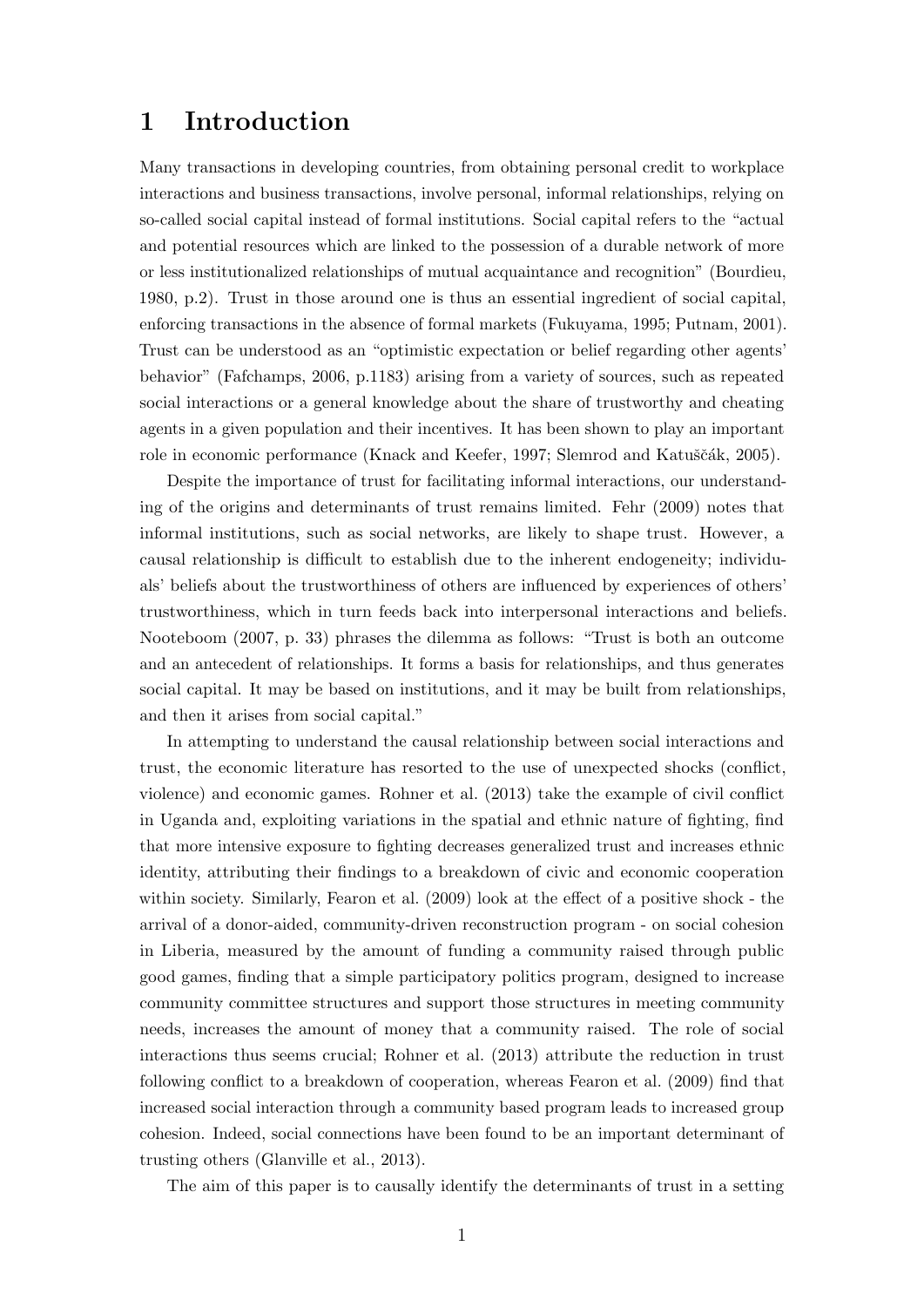marked by high levels of informal transactions and strict social hierarchies: rural South India. In this setting, traditional agrarian structures, based on a strict segmentation and hierarchy of occupations according to caste and gender, are increasingly contested and reconfigured, with social networks playing a growing role (Guérin et al., 2015).

This paper contributes to the literature by causally identifying the determinants of trust in this dynamic rural setting using the demonetization policy in India as a source of exogenous variation and relying on first-hand quantitative and qualitative data sources. Demonetization, the ban of the two highest value banknotes in circulation on November 8th, 2016, was unexpected, unforeseeable, and took place overnight and led to severe cash shortages. Households could not have prepared for it and were hit by an exogenous variation in money supply, which is especially relevant in a cash-based economy such as India. Resulting cash shortages led to an increased demand for informal credit, and people were forced to rely on their social networks more than ever to cope with the shock. This external variation thus shifted individuals' reliance on their networks, revealing information about who they could rely on in times of crisis (based on how they judge others' trustworthiness). The shock did not have any direct effect on levels of trust placed into neighbors or kin: we will assume and show that any effect should purely operate through changed patterns of social interaction.

The setting is quite similar to the cash-deprived economy of early modern England, described by [Muldrew](#page-42-1) [\(1998\)](#page-42-1), where cash shortages led to an increased demand for informal credit and a multiplicity of informal transactions. As formal credit guarantees provided by the state were weak and demand for informal credit high, households found ways to provide informal credit or material exchanges to each other based on trust. In such an economic system, neighbors were encouraged to judge one another's credit and thrift. This mechanism of coping with shocks had already been well-established in South India before the demonetization shock and intensified as a result. The South Indian setting is special, however, due to its dependence on caste as social capital [\(Munshi and](#page-42-2) [Rosenzweig, 2016\)](#page-42-2), as illustrated by the following example:<sup>[1](#page-4-0)</sup>

Gomathi (female, 26 years old) is an agricultural coolie (laborer), living with her husband, who migrates part of the year to another state for work. When asked who she would ask for help while her husband was away, she mentioned her family and the 'people around her'. Asked what she meant by the latter, she described a reciprocal system, in which she could always ask her female neighbors, members of the same caste, for small urgent amounts of money. To quote: "This kind of help, they [other women] never ask any interest. But at the same time, they also demand 100 rupees from me whenever they need it. So you are in a position to give 100 rupees whenever they demand as well."

Trust is likely to be determined not only by social interactions but by a variety of

<span id="page-4-0"></span><sup>&</sup>lt;sup>1</sup>The life stories included in this paper stem from semi-structured interviews that were conducted by the authors in December 2016, approximately one month after demonetization.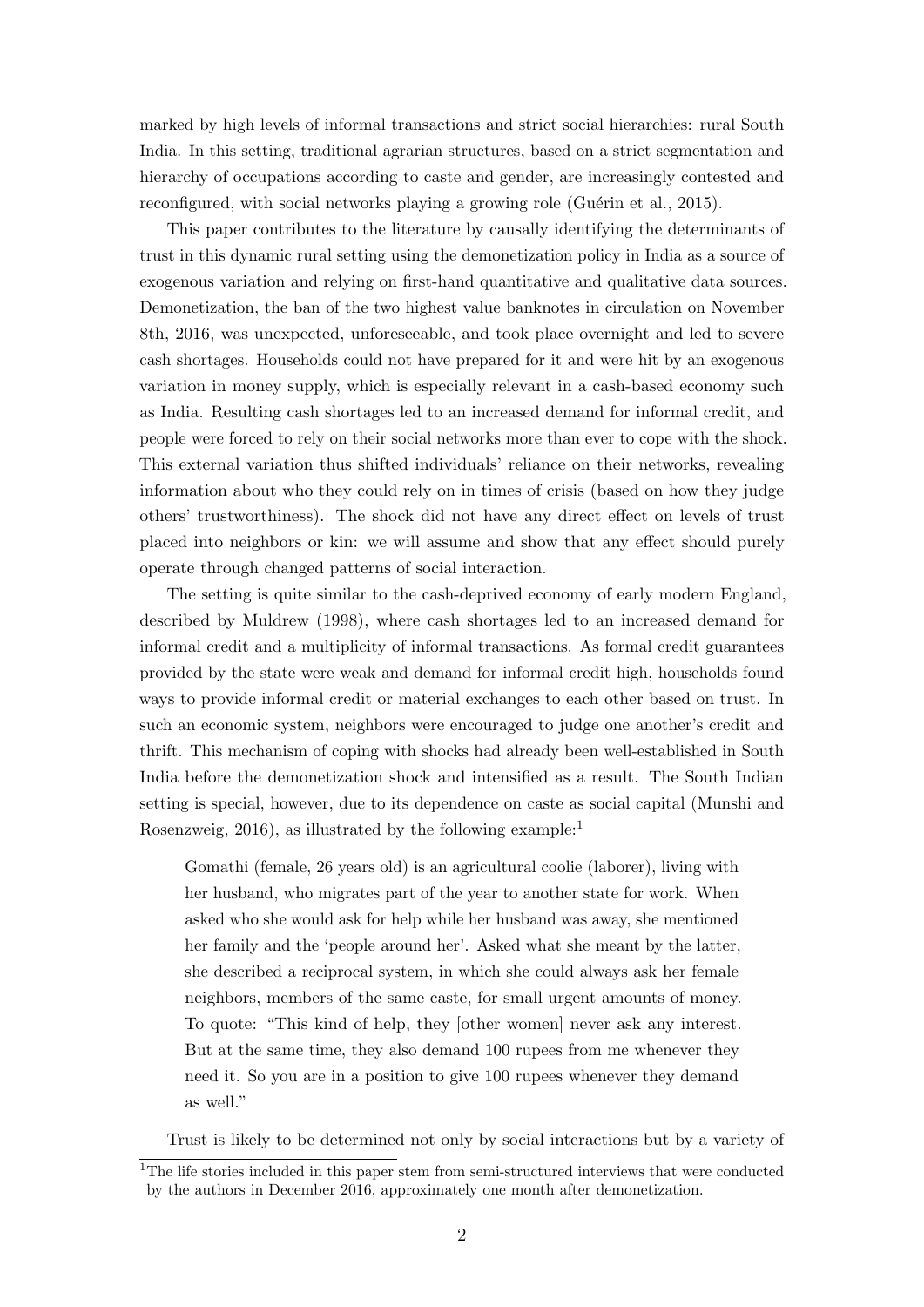individual characteristics, such as gender, age, height [\(Dohmen et al., 2008\)](#page-40-4) or cognitive ability and personality traits. [Jones](#page-42-3) [\(2008\)](#page-42-3) surveys the literature on cooperation games (prisoner's dilemma games) and finds that students from schools with higher SAT scores, a standardized test widely used for college admissions in the United States, cooperate more than those from schools with lower scores. In the game's setting, trust arises as one player (the investor) has to decide whether to send her endowment to the other person or keep it. The decision to send money (and how much to send) depends, then, on the investor's beliefs about the other person's trustworthiness (willingness and probability to cooperate) and the investor's willingness to make herself vulnerable to the actions of another person [\(Hong and Bohnet, 2007\)](#page-42-4). [Dohmen et al.](#page-40-4) [\(2008\)](#page-40-4) use data from the German Socio-Economic Panel and present evidence that psychometric measures (measured by the Big Five, a personality test thought to capture the broadest level of personality traits) have predictive power for trust and reciprocity. Our paper is special in its ability to include measures of individual cognitive and non-cognitive ability in a rural developing country setting. Assuming consistent measurement of these traits, we can thereby include variables into the regression that are usually part of the unexplained individual heterogeneity captured by the error term. Further, the determinants of trust could well vary between countries and cultural areas. India, for example, has above average values on positive reciprocity on a global level [\(Falk et al., 2018\)](#page-40-5), justifying the focus on this particular region.

We find that social interactions only had a significant effect on levels of trust among men. Further, we find important differences along the lines of caste membership. Among lower castes, who live in homogeneous neighborhoods and relied on their neighbors and employers to cope with the shock, extending the network leads to lower levels of trust in neighbors. Among middle castes, who live in more heterogeneous neighborhoods and relied predominantly on other caste members to cope, a larger network size leads to higher levels of trust placed in kin among employees but lower levels of trust in neighbors (who tend to be more dissimilar). This paper thus shows that social interactions can foster trust, though this is dependent on the type of interaction occurring. The paper also demonstrates the importance of having clearly defined in- and out-groups in trust measures, given the highly segregated nature of social interactions in rural South India.

The remainder of this paper proceeds as follows: section [2](#page-6-0) provides context for the study region and the demonetization policy; section [3](#page-8-0) offers a brief theoretical framework that is useful for understanding the presupposed mechanisms; section [4](#page-10-0) introduces our data set and the construction of the main variables; section [5](#page-16-0) describes the empirical strategy; section [6](#page-21-0) depicts our results and robustness checks and section [7](#page-38-0) concludes.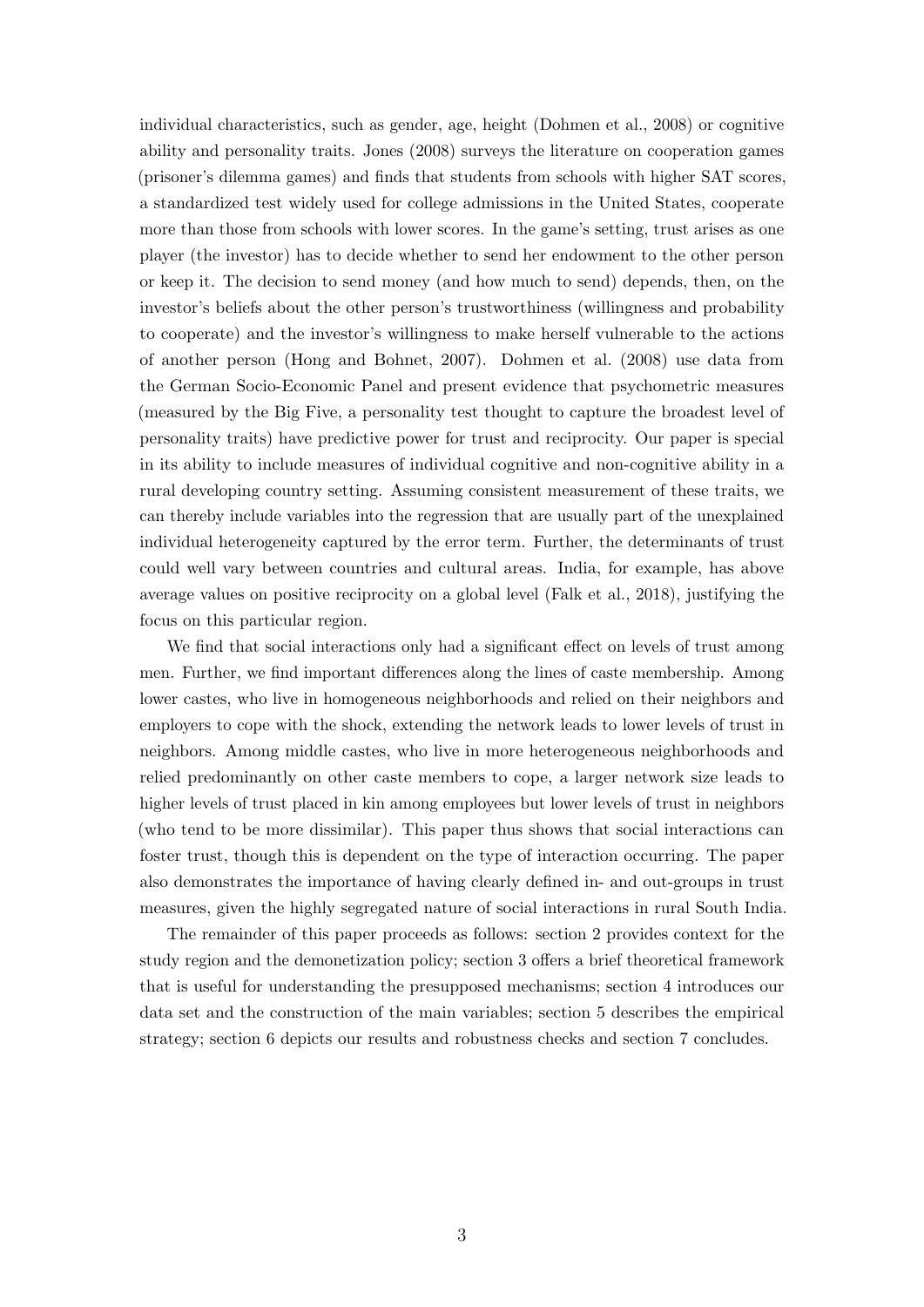# <span id="page-6-0"></span>2 Background

### 2.1 Tamil Nadu

The data collected for this paper stem from Tamil Nadu, a state in the extreme South of the Indian Subcontinent. Like India as a whole, it has seen impressive economic growth over the last several decades, but it is also one of India's most developed, urbanized, and industrialized states. The changes in recent years have been accompanied by strong inequalities between urban and rural areas, however. This two-tier development has resulted in a complex society wherein old structures coexist with new forms of relationships in the labor market and in social hierarchies.

Over the last three decades, in the region studied, members of upper castes (oftentimes landholders) have moved away from local villages to nearby towns, selling their land to members of middle castes, thereby initiating a restructuring of land and labor (Guérin [et al., 2015\)](#page-41-2). As a result, the protection traditionally provided by landholders has gradually been replaced by a contractualization of labor. Such a land transfer from the traditionally dominant caste to the intermediate and lower castes has reshaped local power structures, and therefore network structures. The fragmentation of land and the associated changed organization of labor supply have then led to the development of non-agricultural employment, while simultaneously increasing the importance of networks and encouraging intra-caste solidarity (for instance, with regard to accessing urban jobs). New occupations in rural non-farm employment have also increased connections between urban and rural areas and promoted social and geographical mobilities [\(Breman, 1996;](#page-40-6) Guérin et al., 2013). Local inequalities remain strong: while the situation of the Dalits has been improving due to a combination of temporary migration and government schemes (Guérin et al., 2015), they continue to be disadvantaged on the labor market as the vast majority of employers are from middle and upper castes.

Social policies targeting the poor and lower castes have led to an increased participation of lower castes through new forms of activism (trade unions, farmers' associations, autonomous caste associations), serving to reinforce local community networks [\(Vi](#page-43-4)[jayabaskar and Kalaiyarasan, 2014\)](#page-43-4). It is in this changing economic and social landscape that we aim to investigate the determinants of trust.

### 2.2 Demonetization

On November 8th, 2016 at 8pm local time, Indian Prime Minister Narendra Modi announced the ban of the 500 and 1,000 rupee notes, the two highest value banknotes in circulation. From midnight onward, these two notes were no longer legal tender and had to be exchanged in banks for new notes, affecting about 86 percent of the entire money supply. The policy was supposed to contribute to the formalization of the economy by fighting corruption, the illegal economy, counterfeit money, and terrorism, in addition to fostering the digitization of banking.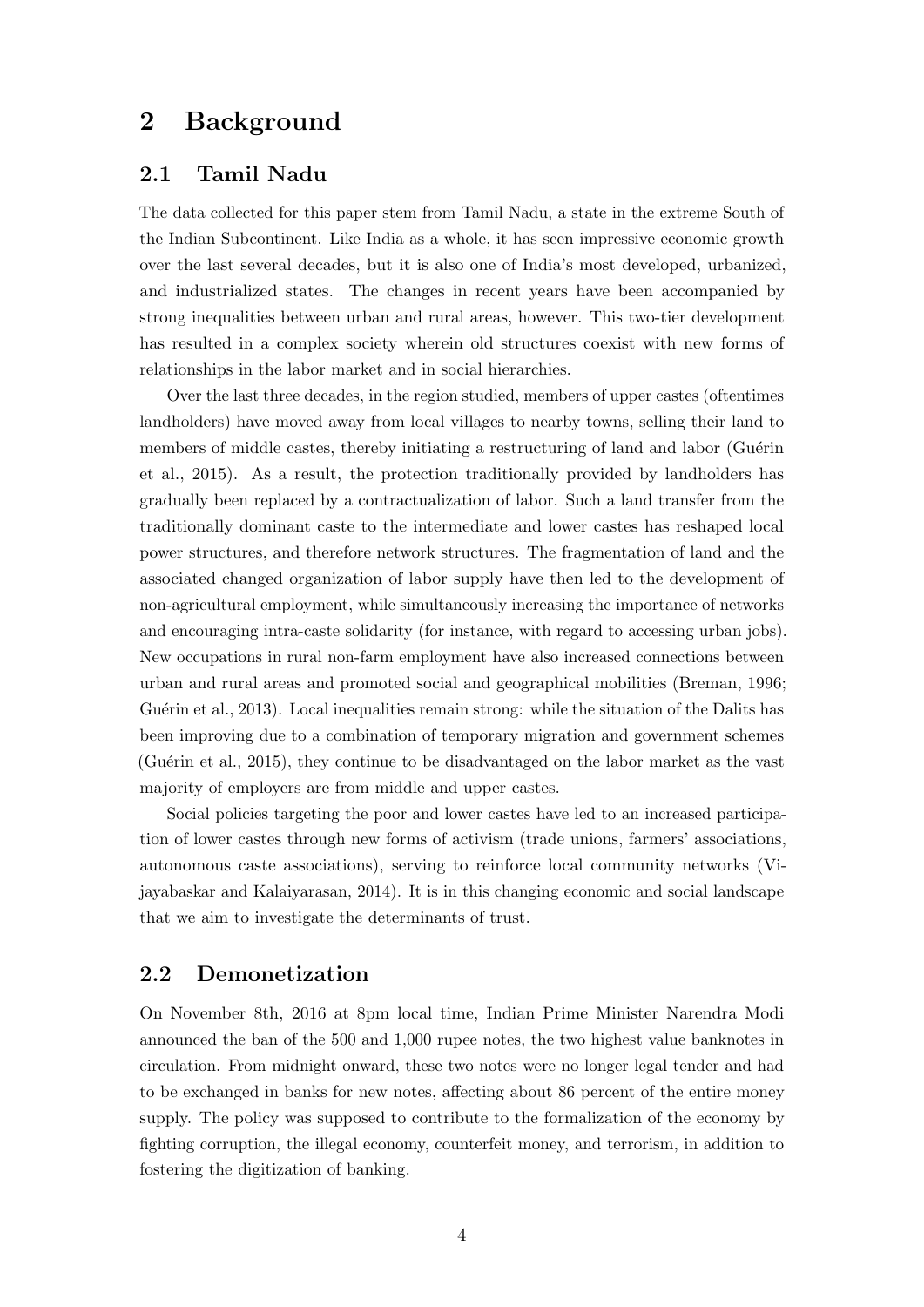The implementation process faced many technical challenges, leading to severe cash shortages. Due to the importance of cash in the Indian economy (98 percent of transactions are estimated to be in cash), this measure had strong impacts on employment, daily financial practices, and network use for more than three months, as people relied more strongly on their networks to sustain their economic and social activities. During the first two months, cash withdrawals were limited (first to 2,000 and later 4,000 rupees per day per bank card) and lines at ATMs long, making obtaining cash a time consuming experience. The policy shock hit rural households particularly strongly, as 80 percent of ATMs are located in urban and peri-urban areas, making it more difficult for rural households to travel to them. Further, new notes were unequally distributed. In the state of Tamil Nadu, 44 percent of newly delivered notes were distributed to three private banks with only 900 branches, while public banks, with over 9,000 branches (many in rural areas), received the remainder [\(Ghosh et al., 2017\)](#page-41-4). Further, few rural households had access to a bank account prior to demonetization, and most who did only used it to receive transfers from government schemes. Most rural households were thus hardly ever in touch with the formal banking system.

Informal social networks have been successful in mitigating the impact of this shock in multiple ways (Guérin et al., 2017). Rich individuals in our study region were able to get rid of their old notes through social relations and business tactics such as prematurely paid advances, while poorer ones could rely on their networks for informal loans; all of these relationships rely on the necessary condition of trust. Demonetization led to new markets to exchange old notes at discount rates ranging from 18-40 percent [\(Ghosh](#page-41-4) [et al., 2017\)](#page-41-4). Still, this mitigation mechanism only holds for those who are integrated into social networks (Guérin et al., 2017), illustrated by the following example from our qualitative fieldwork:

Sabeema is a female tailor who manufactures clothes for the women in her community, mostly from the same street. She experienced a reduction in customers and is increasingly working for credit. Her husband is employed as a TV-mechanic in a nearby city. He is usually paid weekly, but he had not been paid for a few weeks as his employer did not have any cash available. As a result of the double shortfall of wages, the family had to reduce their food consumption. They were not able to ask their network for help since everybody in their network was in a similar situation.

This reliance on informal credit channels such as friends and family, moneylenders, and black markets to exchange bills hit the poor and marginalized especially hard, as they saw their oftentimes meagre cash holdings losing value or being worthless. As such, social networks can have inequitable consequences when dealing with shocks, potentially widening the gap between those with and without connections [\(Fafchamps, 2006;](#page-40-1) Guérin [et al., 2017\)](#page-41-5).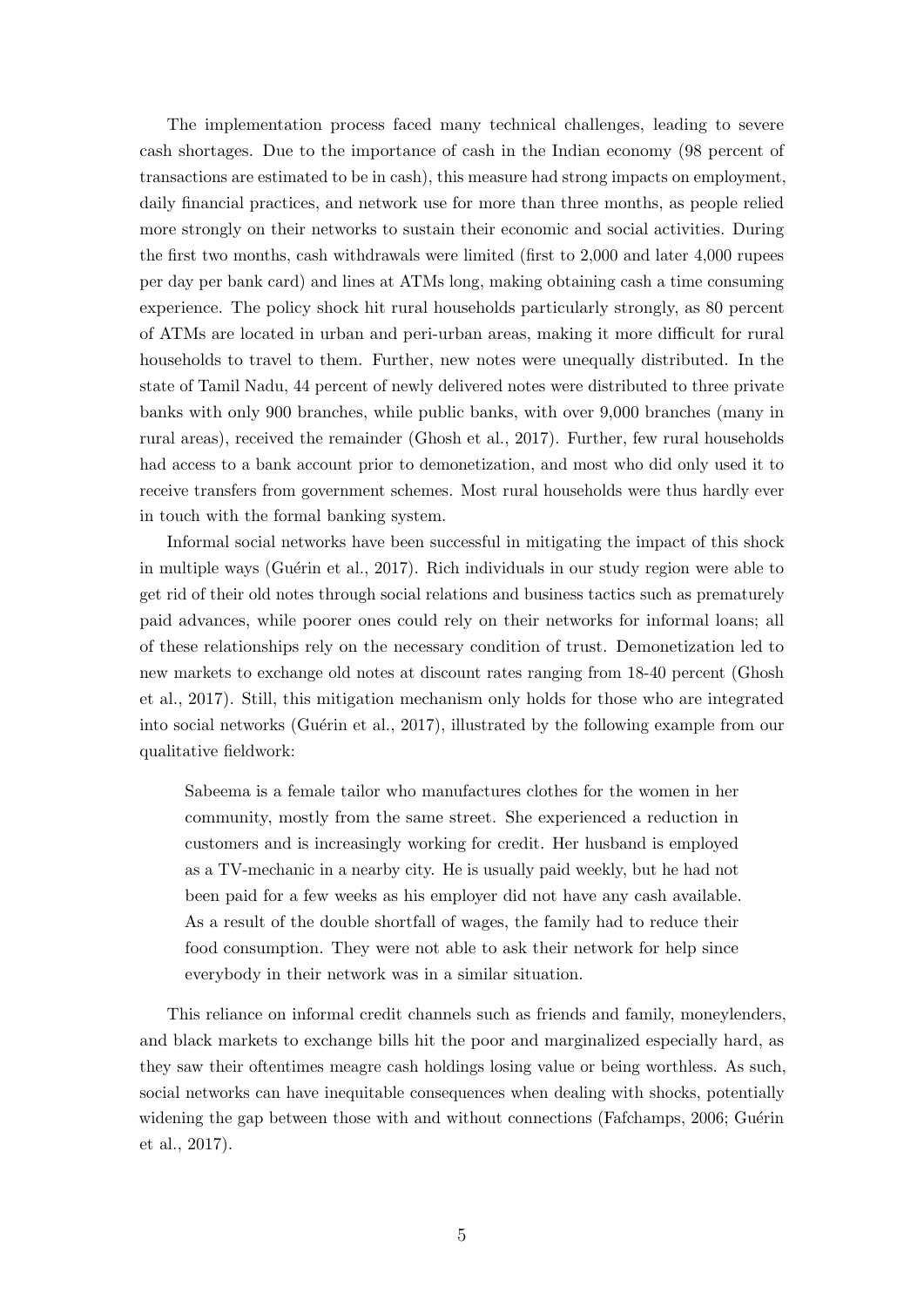## <span id="page-8-0"></span>3 Conceptual framework

Trust can be defined as one individual voluntarily placing resources (of whatever kind) at the disposal of someone else. In economic terms, the individual expects to be better off after making her resources available, with better off defined according to whatever goal the investor has in mind [\(Fehr, 2009\)](#page-40-2). Given this definition, we provide a brief conceptual framework to illustrate the hypothesized relationship between social networks and trust at the core of this paper. The conceptual framework relies heavily on [Guiso](#page-41-6) [et al.](#page-41-6) [\(2008\)](#page-41-6), who formalized [Berg et al.'s](#page-40-7) [\(1995\)](#page-40-7) trust game.

Assume that an individual lives in an economy consisting of two types of agents: trustworthy agents and non-trustworthy agents. The individual is then embedded in one of two potential social networks: an honest network, in which the share of trustworthy agents predominates, and a cheating network, in which the share of non-trustworthy agents is in the majority. The individual knows that there are both cheating and trustworthy agents in the economy and knows that either one could be present in her network. However, in this stylized framework, the individual is not a priori aware of the type of network that she's embedded in, leading to the following distribution (where  $q1 > q2$ :

|                             |         | Social Network<br>Honest Cheater |
|-----------------------------|---------|----------------------------------|
| Share of trustworthy agents | $q_1$   | $q_{2}$                          |
| Share of cheaters           | $1-a_1$ | $-Q2$                            |

Table 1: Distribution of trustworthy agents and cheaters

In the first period, the individual is endowed with her initial endowment  $x$ . In the second period, the individual can invest her endowment within her network, without knowing which of the two types of receivers (trustworthy or cheater) will receive her investment. This simplistic framework disregards the role of reputation as an informationsharing mechanism among individuals, which could influence an individual's propensity to engage (or not) with a specific recipient. All the individual knows prior to investing is that there might be both cheaters and honest recipients, without being able to tell who is who.

With a trustworthy receiver, the individual's investment accrues a positive return,  $r > 0$ , whereas with a cheater receiver, the individual accrues a loss,  $l < 0$ . In this framework, the individual needs to make the decision of whether or not to invest her endowment under a condition of uncertainty, as the type of receiver (trustworthy or cheater) is only revealed afterwards. It is only through investing, i.e. through interacting with the receiver, that the individual gains knowledge about the type of receiver and the type of network she's embedded in. Thus, reputation building only occurs at the individual level, and an individual will only keep interacting with those who are honest (reputable). The set-up thus implies Bayesian updating of the network in which an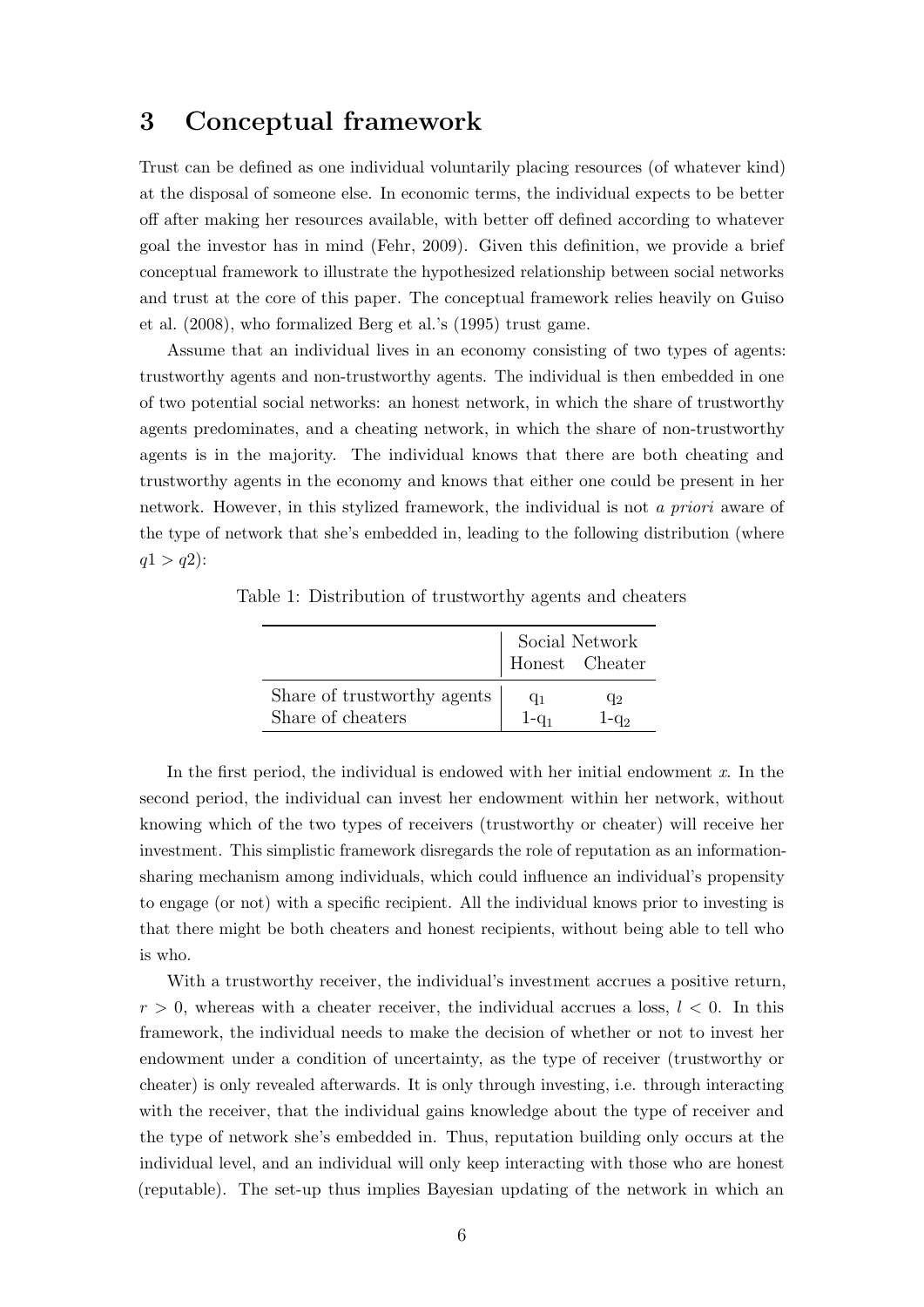individual lives and interacts. Specifically, an individual might think that her network is a trustworthy one. As a result of a shock, for example, the individual might then grant another individual a loan, thereby investing her endowment. Only after this interaction does the individual realize that her network has a high number of cheaters (i.e. she lives in a cheater environment) and that her endowment is lost. The individual then updates her beliefs about the type of network she lives in.

Let  $A = q_1r + (1 - q_1)l$  denote the expected return if the receiver is part of an honest network and  $B = q_2r + (1 - q_2)l$  the expected return if she is drawn from a cheater network. Given an initial endowment of  $x = 1$ , we assume that  $A > 1$  and  $B < 1$ , so that the expected return is positive if the population is honest and negative if it is not.

Let h and nh represent the true distribution of honest people  $(h)$  and cheaters  $(nh)$ in one's network. In line with this set-up, we assume that individuals who do not invest (do not interact) do not learn about the true distribution of h and nh people in their network. People choose not to interact in the first period if their prior is that they live in a cheater network. In a two period game, this then means that only people who have interacted in the first period will interact in the second, since they are the only ones who are able to update their beliefs.

Given these assumptions, an individual who interacts in the first period and finds out she lives in an honest network will thus always interact in a potential second period, since the expected value of  $A > x$ . However, if she finds out in the first period that she lives in an cheater network, she will not interact in a potential second period since  $B < x$ .

This framework is useful to keep in mind when looking at the present case of social network interaction and demonetization. In line with this framework, the first period in which the individual decides whether or not to interact with her network based on her priors in our case aligns with the time period just after demonetization. Following this shock, individuals decide to interact more only if they believe that they live in an honest network.<sup>[2](#page-9-0)</sup> We thus expect to see that after the demonetization shock, people who have the prior that they live in an honest environment will interact more with their network and thereby in a next step learn about the true distribution of honest people  $h$  and cheaters  $nh$  in their network. As a result of this interaction, the individual then updates her priors if necessary. If, contrary to her initial beliefs, it turns out that she lives in a cheater network, this will lead to a reduction in measured levels of trust; if her initial belief of living in an honest network is confirmed, her measured levels of trust should increase.

In line with the model, we expect this increase in interaction to stem from those who already used networks before. Further, in our context, these interactions could be heavily defined by the social hierarchy in place. As such, we do not necessarily expect a similar outcome for different castes.

<span id="page-9-0"></span><sup>&</sup>lt;sup>2</sup>Alternatively, the shock could have lowered the trustworthiness threshold at which an individual is willing to engage. As will be shown later in this paper, this should have led to individuals listing a larger amount of potential ties, which is not the case.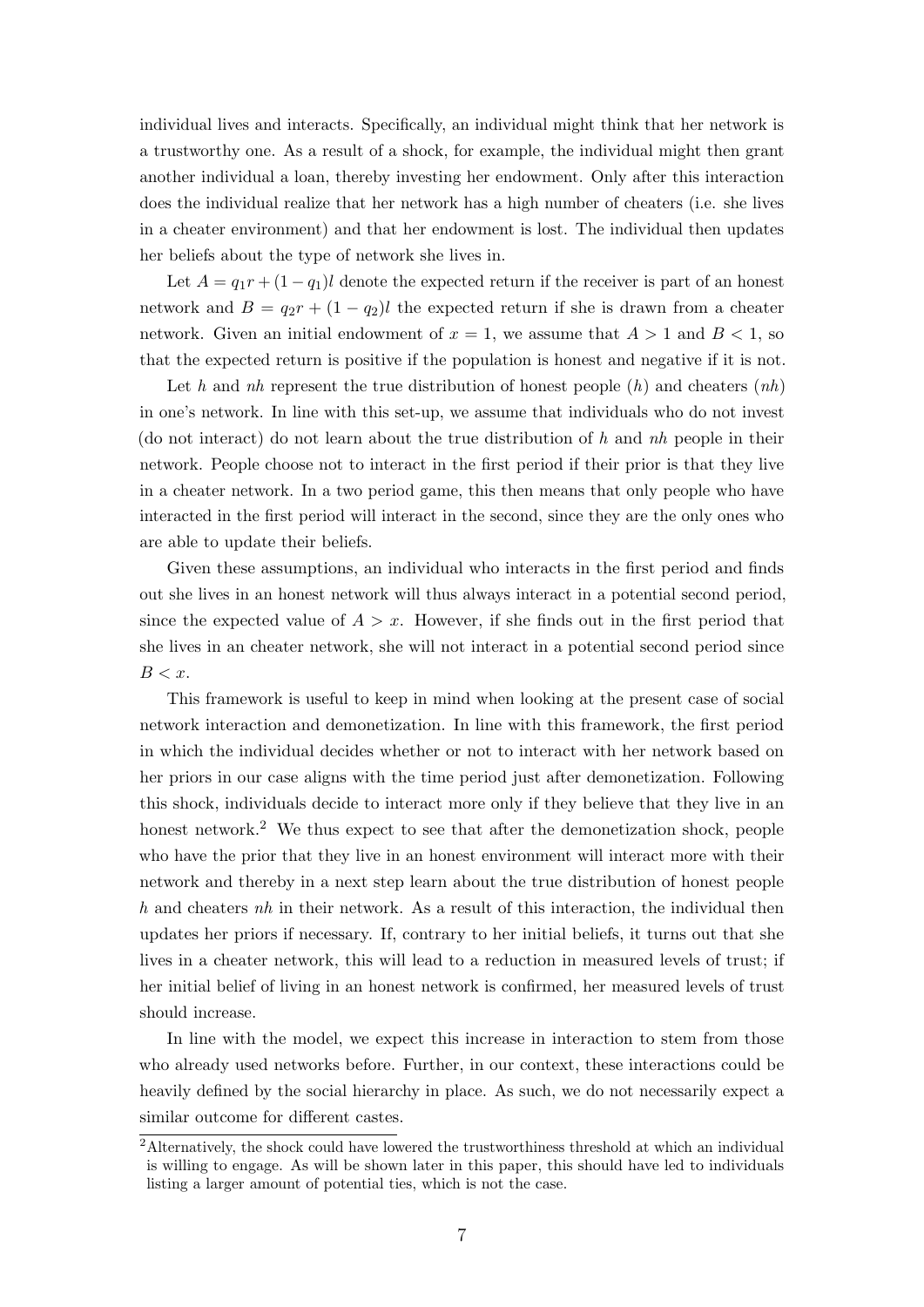## <span id="page-10-0"></span>4 Data and descriptive statistics

### 4.1 Description of the survey

This paper is based on a novel data set from rural Tamil Nadu, entitled Networks, Employment, Debt, Mobilities, and Skills in India Survey (NEEMSIS), which was conducted in 2016/2017.[3](#page-10-1) The survey was collected over two periods, from August 2016 to early November 2016 and then from January to March 2017.[4](#page-10-2)

The survey was collected in 19 villages in the Cuddalore, Villuppuram, Kancheepu-ram, and Tiruppur districts of Tamil Nadu in an economy dominated by agriculture<sup>[5](#page-10-3)</sup> but benefiting from the proximity of large industrial towns (Neyveli, Cuddalore, Tiruppur) and a regional business center (Panruti). The survey uses a stratified sample framework according to first agro-ecological considerations (dry/irrigated agriculture in villages), then urban proximity, and lastly social groups (caste representation). The caste representation was based on self-classification of individuals into castes using local terminologies, which were then categorized into three main categories (Dalits, middles castes, upper castes). In each village, the sample was then determined to stem half from the Ur part of the village, in which mostly upper and middle castes live, and half from the Colony part of the village, which contains mostly Dalits. The two largest caste groups in the region are Vannivars and Paraiyars, the former classified as a middle caste<sup>[6](#page-10-4)</sup> and the latter one of the major Dalit communities<sup>[7](#page-10-5)</sup> in Tamil Nadu. Despite the Vanniyars' traditionally rather low rank, they are land-owners in the region studied, dominating politically. The upper caste group in the studied zone consists of Mudaliyars, Chettiyars, Naidus, Reddiyars, Settus, and Yathavars, who make up only a small proportion of the village populations. In each village, the sample was then determined to stem half from the Ur part of the village, in which mostly upper and middle castes live, and half from the Colony part of the village, which contains mostly Dalits.

The NEEMSIS consists of comprehensive household and individual level modules, completed by the household head, and a randomly chosen younger member of the house-

<span id="page-10-1"></span><sup>&</sup>lt;sup>3</sup>The survey was collected by a team of researchers, including the authors of this paper. More information can be found on https://neemsis.hypotheses.org and in [Nordman et al.](#page-43-5) [\(2017\)](#page-43-5).

The 2016/2017 survey is based on the structure of the 2010 Rural Employment and Microfinance (RUME) program, creating a household panel (2010-2016/2017). For this paper, we will only make use of the second wave (2016/2017).

<span id="page-10-2"></span><sup>&</sup>lt;sup>4</sup>The break in the survey was due to technical issues with the tablets (batteries) and not related to environmental factors (demonetization). The principal crop in the region is paddy and the districts in the region have a three season pattern, meaning they harvest three times a year (July, November, and March). Both of our data collections took place during harvest season.

<span id="page-10-3"></span><sup>5</sup>The sowing and transplanting season takes place from September to December and the harvest season is from January to March. This means that our first sample (pre-demonetization) was interviewed during sowing seasons and the second sample (post-demonetization) during harvest season. This is potentially problematic as more work is available during the sowing season since harvesting is done mechanically. However, we do not actually observe any significant differences in employment shares between the pre- and post-demonetization samples.

<span id="page-10-4"></span><sup>6</sup>Additional middle caste groups present in the region of our survey are Padayachis, Gramanis, Navithars, Nattars, Kulalars and Asarai.

<span id="page-10-5"></span><sup>7</sup>A few Arunthathiyars who are part of the Dalit community are also present in the region.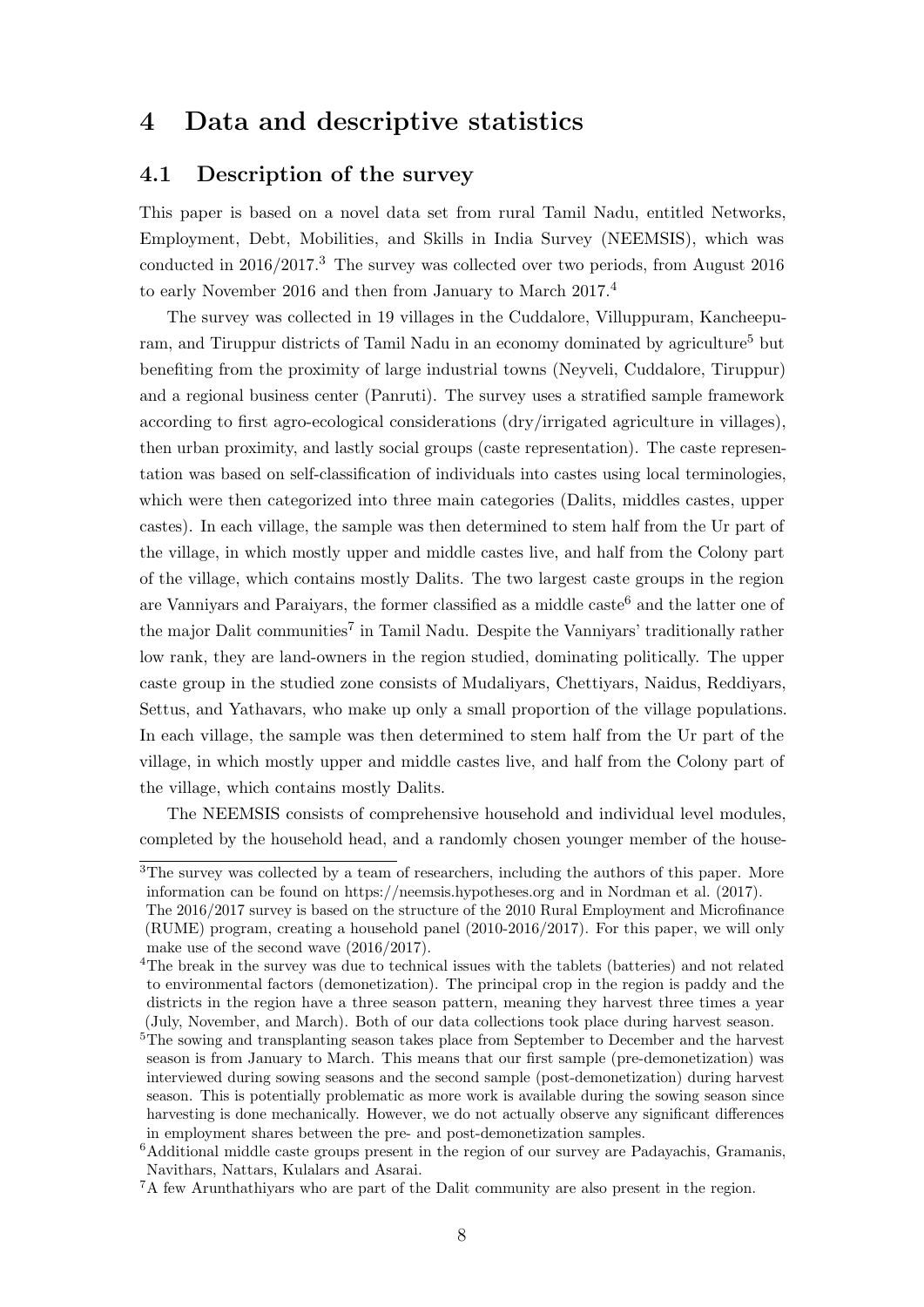hold (older than 18 and younger than 35). The total sample size of the individual survey is 952 individuals. This individual-level survey provides more detailed information on labor force participation, labor outcomes, and social networks, alongside a cognitive and a non-cognitive skills assessment (Raven's Colored Progressive Matrices, literacy, numeracy, and a Big Five questionnaire). The social networks module includes information about membership in associations (e.g. self-help finance groups, village councils, sports groups) and detailed information on actual and potential interactions with others, as is explained in more detail in the next section.

### 4.2 Construction of the social network variables

Using the detailed social networks module of our survey, we construct two different social network variables, capturing interactions of individuals in our data set with a variety of actors. Interactions in our data cover formal and informal social capital as well as actual and potential interactions. Formal interactions include membership in associations (such as a farmers' association). Informal interactions include all sorts of social connections that an individual may have made. The data on interactions was collected using a name generator which was included as part of the individual survey. The name generator follows sociological research approaches [\(McCallister and Fischer,](#page-42-5) [1978\)](#page-42-5) and invites the respondent to recall and elicit people ('alters') with whom they maintain certain types of direct relationships in order to delineate the core members of the network [\(Marsden, 2005\)](#page-42-6). These include borrowing from and lending to each other, helping others or seeking help in finding work, relying on connections for help with a business or supply of tools, and so on. As part of this name generating process, we also collected background information on these alters (such as caste, age, gender, education) and on the relationship between the survey respondent and alters. As we only have a single measure of formal social capital (number and types of associations of which an individual is a member), we will not consider differential effects of formal and informal social networks; instead, we combine both into composite measures.

The actual ties refer then to links an individual has explicitly made. This includes having borrowed or lent money to others, recommended somebody for a loan (or received a recommendation from somebody), recommended somebody for a job (or received a recommendation), or received help with a loan. The potential ties consist of all connections that an individual could use if the need occurred. This includes questions regarding whom the individual would ask for help if in need of information, help with the business, help with finding a job, or recruiting workers. It also includes household size, counting family members 15 and older only, as the survey does not allow for family members to be included in the borrowing/lending links mentioned before.<sup>[8](#page-11-0)</sup>

<span id="page-11-0"></span><sup>8</sup>While we already capture quite a number of interactions, this social network data set is by no means a complete representation of reality. We are relying to a large degree on interactions of an economic nature (financial practices and labor interactions), without being able to capture an individual's full network. For example, while we are including loans taken out for marriage as part of the actual ties, the pure growth in one's potential interactions due to the merging of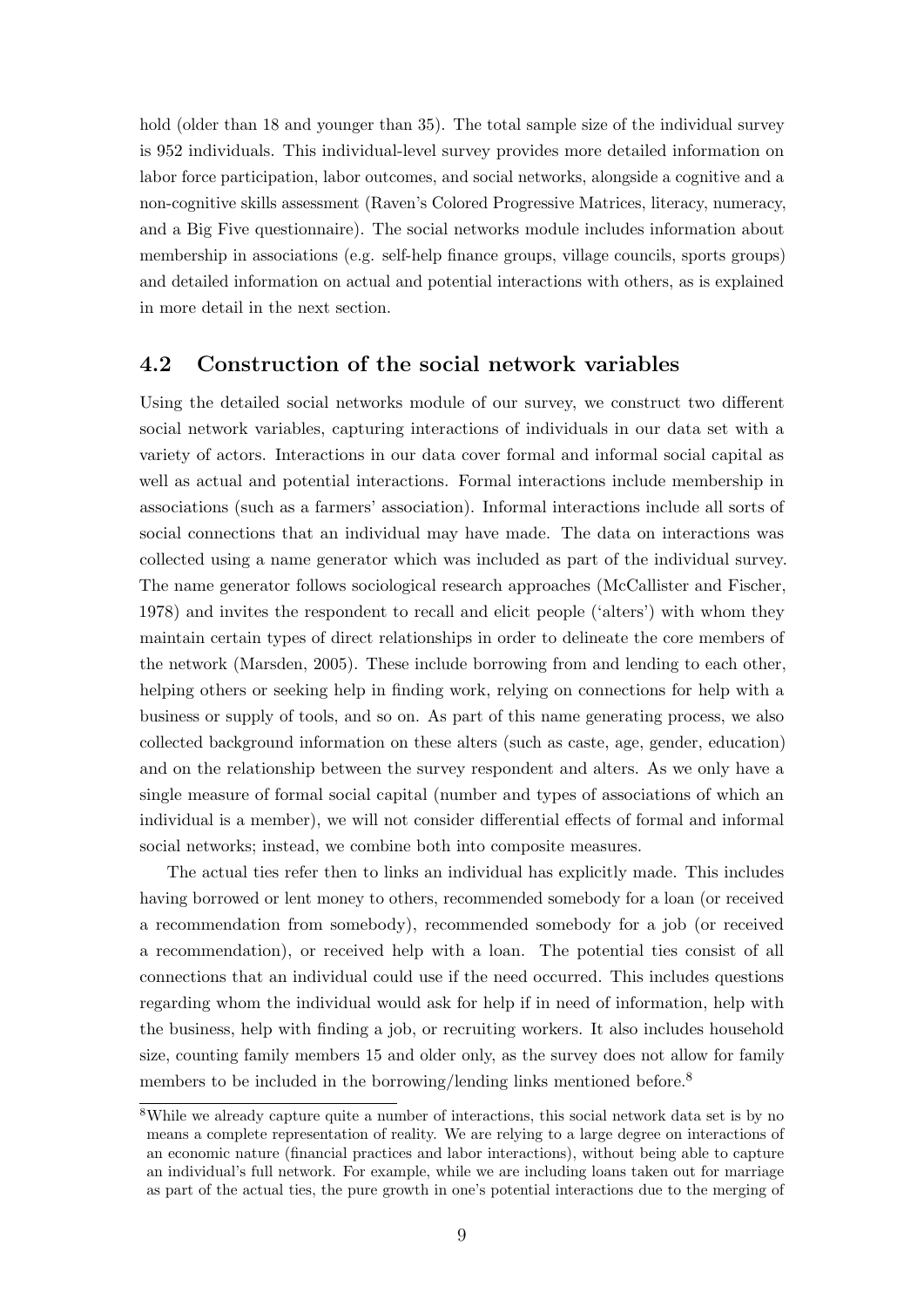[Lin](#page-42-7) [\(2001\)](#page-42-7) defines the structural foundation of social capital as "resources embedded in a social structure that are accessed and/or mobilized in purposive actions" [ibid, p.40]. In this framework, our potential ties variable would refer to something akin to the resources component of social capital, the part that is potentially accessible to an individual through her social network. Our actual ties variable then relates more to concepts of activation, accessibility, and mobilization. These are the resources that an individual can access not only in theory but in practice. We use the network data to construct two different measures of social networks, which will be our main independent variables of interest for this study.

The first measure of social networks that we will look at is *total network size*, which is the sum of the ties that we observe.

#### $size_i = a_i + p_i,$

where  $a_i$  are the actual and  $p_i$  the potential ties of individual i.

The rationale of this network variable follows from [Johny et al.](#page-42-8) [\(2017\)](#page-42-8) who consider intra-village social networks in poor rural areas in Kerala, a state in South India, and find that the number of connections a household has is more important than alternative measures of network centrality such as degree or eigenvector.<sup>[9](#page-12-0)</sup>

The second measure of social networks that we consider relates to network usage rather than of pure size. We define network density, the share of connections used as follows:

$$
density_i = \frac{a_i}{a_i + p_i},
$$

where  $a_i$  are the actual and  $p_i$  the potential ties of individual i.

Thus, either definition captures a different idea within the broader concept of social networks. Given their different definitions, we do not necessarily expect them to influence trust measures in the same way. Based on our conceptual framework described in Section [3,](#page-8-0) we would expect  $size_i$  to influence trust positively: if, after the demonetization shock, an individual still elicits a large number of ties, this means that the individual, who increases interactions as a result of demonetization, was confirmed in their belief to be living in an honest environment, or at least confirmed in their belief of who can be relied on. We would expect  $density_i$  to potentially have a negative effect on measured levels of trust. A higher value on the *density<sub>i</sub>* measure means that individuals have to use their networks more intensely; this includes making resort to ties that would not usually be activated. If the individual has to rely on weaker ties, this could suggest that their belief of living in an honest environment was rejected, as closer ties were unwilling (or unable) to help. As a result of higher network usage, we might then expect lower levels of trust.

two families cannot be taken into account given the structure of the data. We only capture the size of the survey unit, the nuclear household.

<span id="page-12-0"></span><sup>9</sup>Eigenvector centrality is a measure of the influence of a node in the network. It takes into account the number of neighbors, but also the importance of those neighbors, i.e. whether those neighbors are themselves central to the network.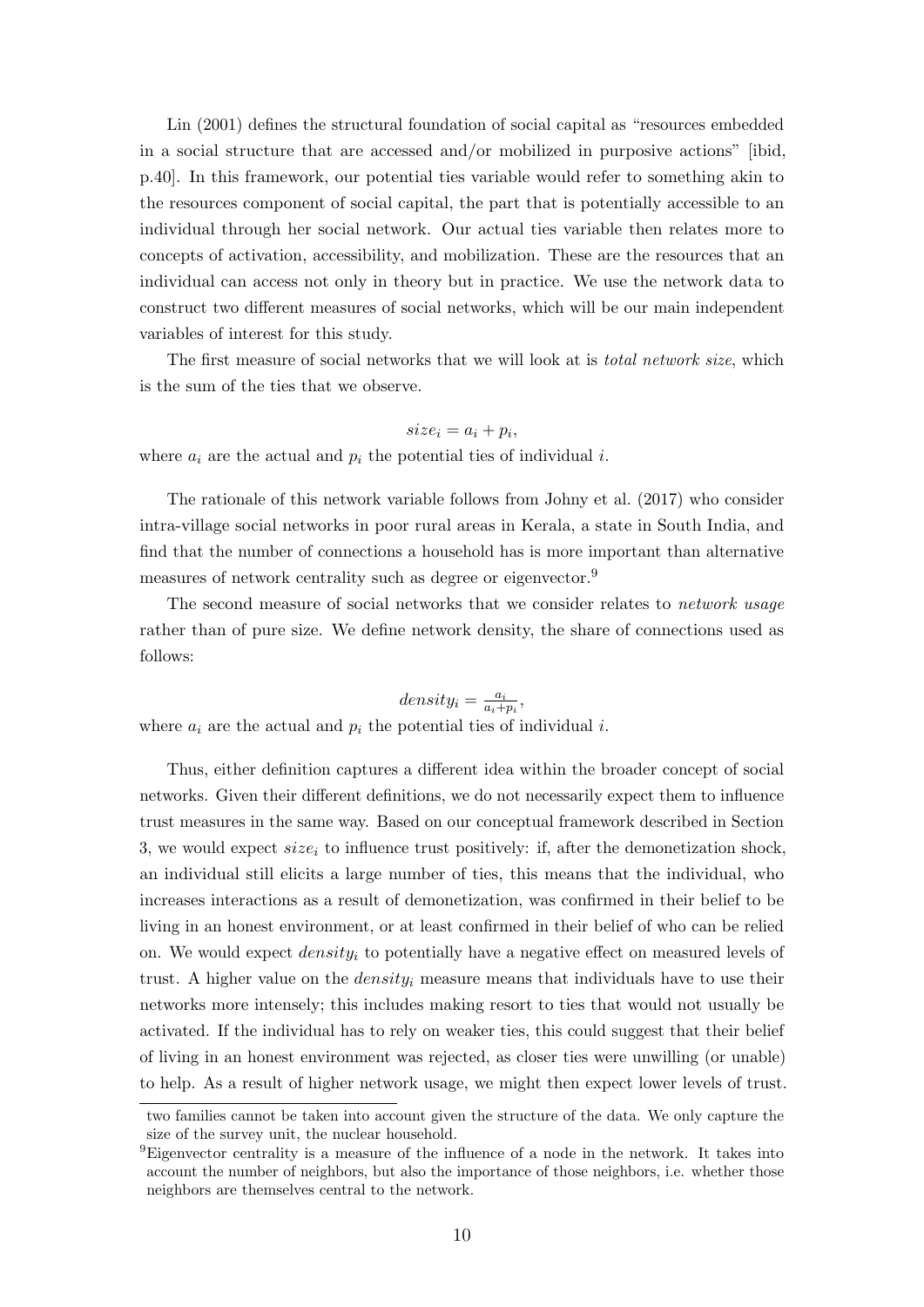### 4.3 Measuring trust

We use three different measures of trust, which are all related to interpersonal trust, i.e. trust in other people:

- 1. People in my neighborhood can be trusted.
- 2. Among employees, kin members are more trustworthy than non-kin members.
- 3. Are you generally trusting of other people?

#### Trust in neighborhood

Villages in rural South India are highly segregated by caste: middle and upper castes tend to live in a part of the village called 'Ur', while lower castes, Dalits, tend to live in the 'Colony'. Upper castes tend to live alongside middle castes in 'Ur'. These parts are oftentimes separated physically. In several survey villages, for example, Ur is located on one side of a cross-country road, while Colony is located on the other. Neighborhoods in the study region can thus be highly homogeneous in terms of caste membership (especially 'Colony') and the socio-economic status of their inhabitants. This is a common finding in India, where spatial segregation leads to a high level of local social connectedness within caste networks [\(Munshi, 2016a\)](#page-42-9), thus leading to closed intra-group and weaker inter-group relations. Caste groups within villages are usually big enough to support a local community, which would then foster ties with other villages through intra-caste marriages. [Munshi](#page-42-9) [\(2016a\)](#page-42-9) find that there are on average about 30 different castes per village; in our survey, we can distinguish between 3-8 different castes. As a result of the social segregation, one would thus expect a country like India to score highly on questions about trust in neighbors. Using the World Values Survey, [Munshi](#page-42-9) [\(2016a\)](#page-42-9) show that almost 90 percent of people in India say that they trust their neighbors. In measuring trust with the question 'People in my neighborhood can be trusted' it is thus important to keep in mind the different reference points for the different castes.

#### Trust in kin vs. non-kin among employees

The second measure of trust refers to an even closer in-group (kin) versus the out-group (non-kin). South India has tight kinship structures, which has been negatively correlated with out-group cooperation in other countries [\(Herrmann et al., 2008\)](#page-41-7). The question 'Among employees, kin members are more trustworthy than other non-kin members' relates to the distinction of kin vs. non-kin in a very specific environment: the workplace. In South India, labor contractors are an important intermediary ("maistries"); they are the middlemen between, for example, the contractor responsible for painting a house and the oftentimes unskilled laborers who carry out the work. These middlemen are primarily responsible for finding the laborers to work on the project, including making sure the laborers show up to work and assuring that they have done quality work. Because castes are traditionally occupational units, choosing the right laborers is important for the labor contractor, who therefore oftentimes resorts to hiring his own kin due to informal mechanisms of ensuring quality work [\(Munshi, 2016a\)](#page-42-9).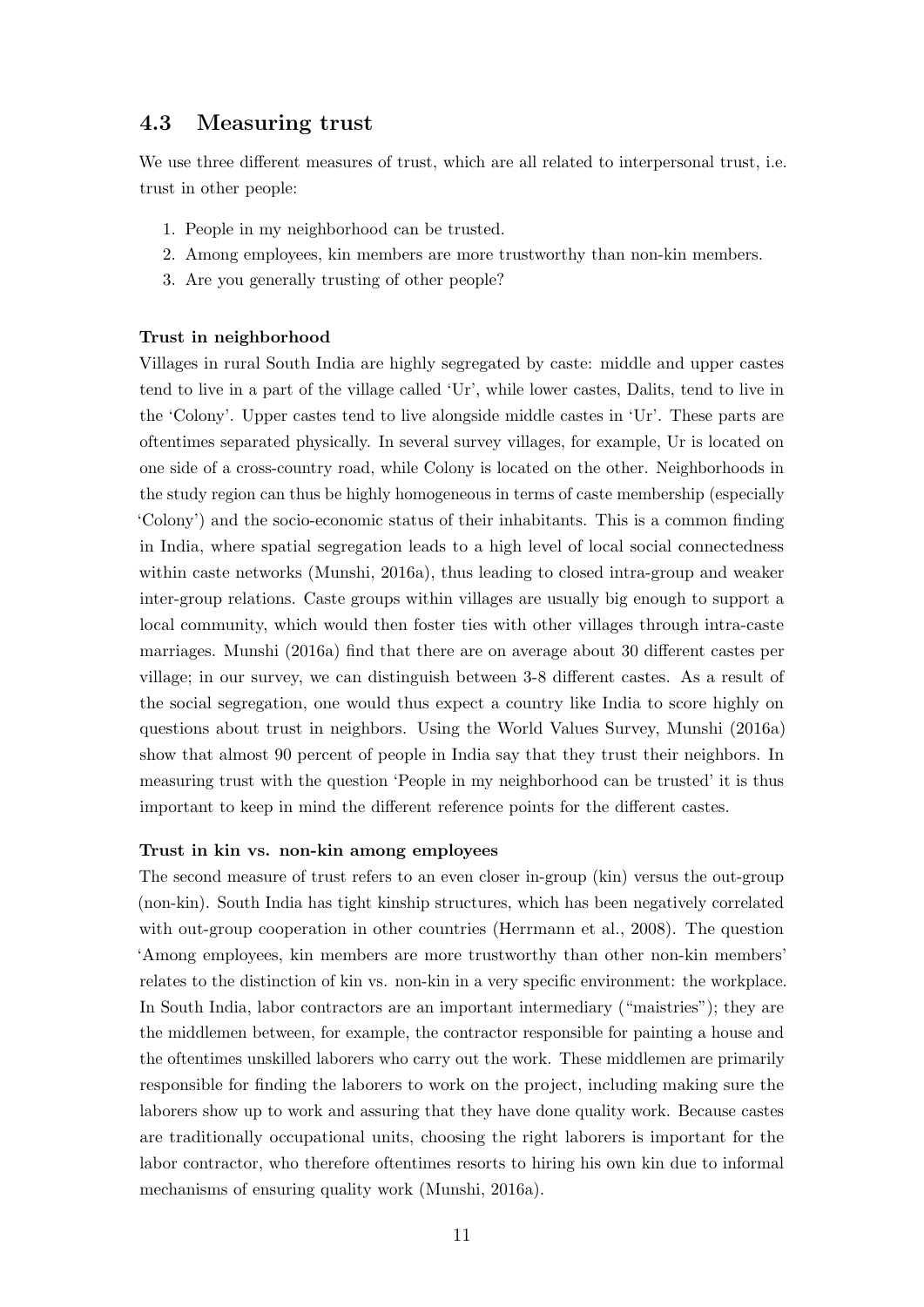#### Generalized trust

The last question with which we measure trust is most closely related to measures typically used in surveys, such as the World Values Survey. The question 'Are you generally trusting of other people?' is not specifically related to the context of rural South India, but it is thought to capture the concept of generalized trust. It is also the most difficult question to answer and use for the analysis, though, as trust is in and of itself dependent on circumstances [\(Nooteboom, 2007\)](#page-43-2); for instance, one might trust someone in one condition but not in another seen as beyond that person's level of competence. Generalized trust is oftentimes understood as a broader definition of trust, placing more weight on trusting people beyond the local community.

Answers for all three questions were recorded on a Likert answer scale ranging from completely disagree to fully agree. A Likert scale was chosen to elicit answers to prevent problems with ambiguous wording [\(Miller and Mitamura, 2003\)](#page-42-10).<sup>[10](#page-14-0)</sup> In general, as they refer to survey questions and not results from a trust game, all three measures capture a combination of people's beliefs about others' trustworthiness, betrayal aversion, etc. [\(Glaeser et al., 2000;](#page-41-8) [Fehr, 2009\)](#page-40-2). They will be standardized for ease of interpretation in the regression analysis.

The three different questions were chosen as they all represent different aspects of trust in others that are important in the context of rural South India.[11](#page-14-1) We decided to keep all three measures of trust separately instead of combining them in an index, as the literature notes the importance of distinguishing between trust in different actors (e.g. [Haddad and Maluccio, 2003\)](#page-41-9). This is particularly important in India, as it relates to both the specific cultural context structured by high levels of social segregation and the context of the shock that is used for identification. Indeed, one would expect the demonetization shock to primarily foster interactions locally, which might not translate to any effects if measured by a broad question regarding generalized trust in people. Further, all three measures are purely related to trust in people. This is important to keep in mind, as measures of trust that are related to more formal institutions, such as trust in banks or trust in associations, could potentially be directly influenced by the demonetization policy. Indeed, as will be explained in more detail in section [5.2.2,](#page-18-0) it

<span id="page-14-0"></span><sup>10</sup>[Miller and Mitamura](#page-42-10) [\(2003\)](#page-42-10) examine trust questions included in the World Values Survey and find that reducing answer possibilities to a simple agree or disagree can lead to conflicting answers and misinterpretations regarding the concept actually measured, which related closer to a measure of caution than levels of trust.

<span id="page-14-1"></span><sup>&</sup>lt;sup>11</sup>All three measures are related to prosociality. We looked at other correlates of prosociality in our data, i.e. facets of the Big Five traits agreeableness, openness to experience, and extraversion. Conducting factor analysis over the entirety of the Big Five questionnaire and our trust measures to see whether other questions are in fact very closely related to the three questions chosen, we find that all of the three trust measures used in this paper load on the same factor. The only other question loading on that factor is "Do you enjoy being with people?" which reflects strongly on positive behavioral dispositions to others. While this is certainly related to trust, trust refers more clearly to a belief rather than a social preference towards social interaction. We therefore decided to proceed with the three questions described in this section.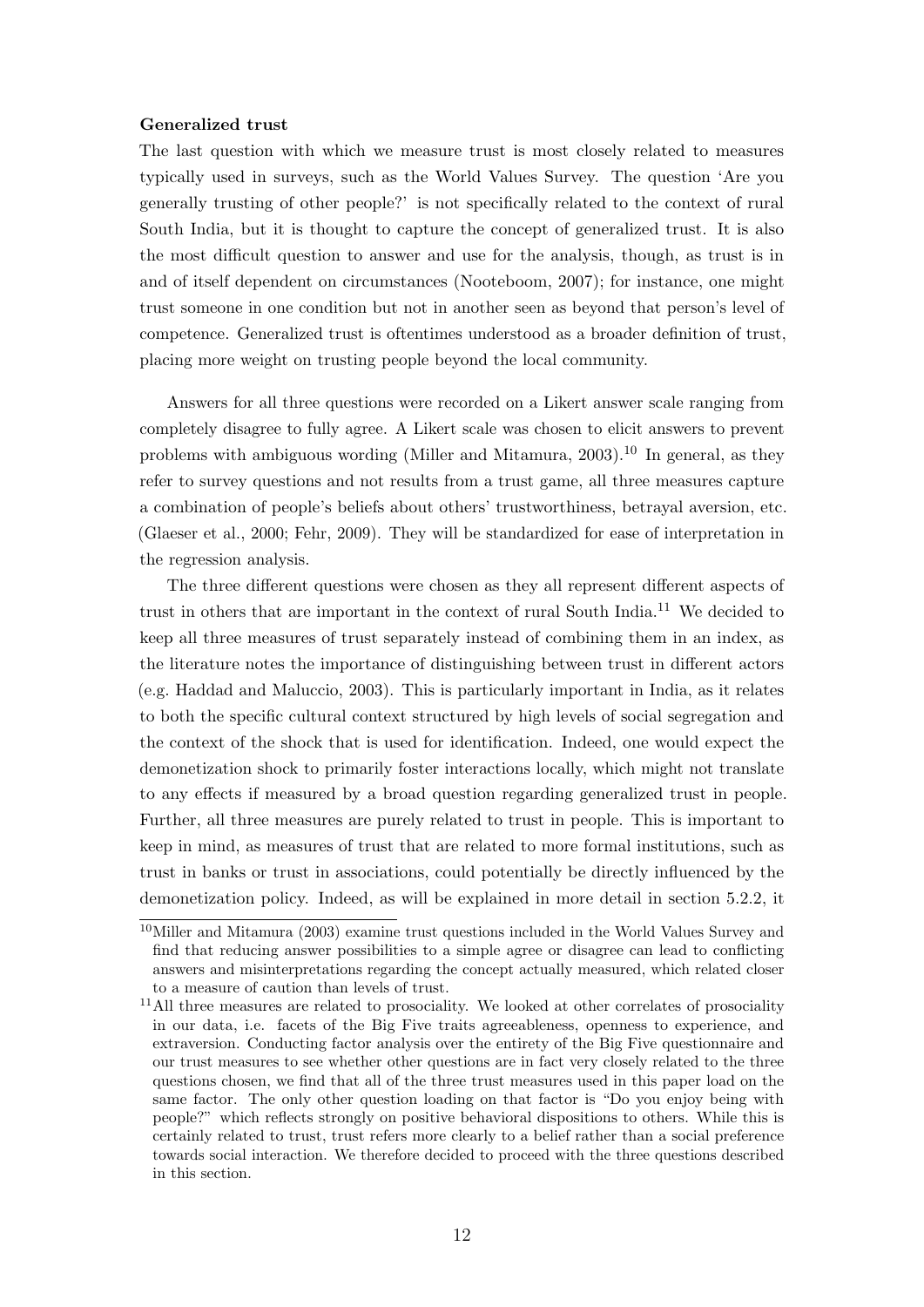seems unlikely demonetization had a direct effect on trust in people directly. Sentiment analysis of demonetization in Tamil Nadu further shows a neutral perception of policy [\(Singh et al., 2018\)](#page-43-6).

### 4.4 Descriptive statistics

Table [A1](#page-44-0) provides descriptive statistics of the main variables used in the analysis. The sample is restricted to those with non-missing cognitive and non-cognitive skills values. The individuals in our sample are on average 42 years old. A little more than half of the sample is male and most people (about 82 percent) are married. The survey uses a stratified sample based on caste, with about half belonging to the lowest castes (Dalits). The other half belongs predominantly to middle castes, with only a few people (10 percent) identifying as belonging to upper castes. Education in the villages covered is still low: 38 percent of villagers did not complete primary education and another 21 percent stopped after completing primary. The education variables hide important generational differences, though, as younger generations have shown fast improvements in educational attainment. Indeed, the vast majority of people with at most primary education is concentrated among those aged 40 and older, while less than 4 percent of the 19-29 years old have completed less than primary education. Similarly, almost all of the educational attainment above a secondary school degree ("10 Standard") is concentrated among the young, of whom 21 percent have obtained a Bachelors degree.

In addition to educational attainment, we included more objective measures of cognitive ability in the survey (the Raven test) as well as measures of functional learned ability such as literacy and numeracy. On average, individuals answered only slightly more than 13 out of 36 questions of the Raven's test correctly. Interestingly, the vast disparities by age group in terms of educational attainment cannot be observed in the Raven test; while younger people (18-29 years old) perform better than older ones, the differences are small and not statistically significant. The numeracy and literacy questions were set up to test basic, primary school-level knowledge. The low means (less than 2 correct answers for each) reflect the oftentimes poor quality of education in rural India. Measures of non-cognitive skills were included to capture the multidimensionality of skills. Individuals in our sample score highest on the trait conscientiousness and lowest on openness to experience.

Our measure of social network density illustrates that individuals use on average only 15 percent of their social network and that, on average, they have a total of 8.22 ties in their social networks. Trust in the sample is high: on average, individuals score about 3.9 out of 5 on the question asking whether neighbors can be trusted and 3.45 out of 5 on the question on whether kin can be trusted more than non-kin. Generalized trust is slightly lower at 3.2. This is in line with other surveys that also find very high levels of trust in neighbors in India (as cited in [Munshi, 2016a\)](#page-42-9).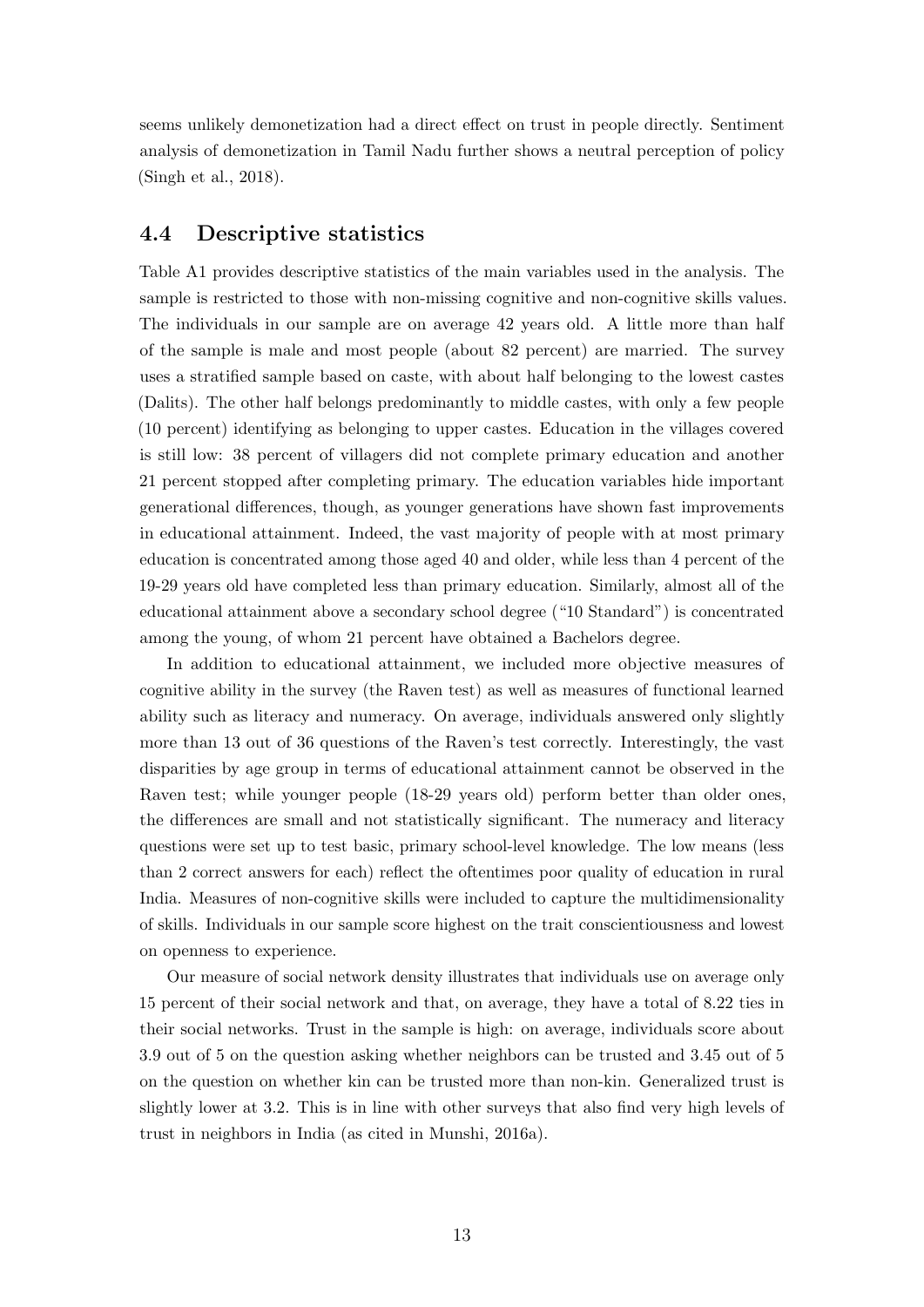## <span id="page-16-0"></span>5 Empirical strategy

### 5.1 OLS

In order to estimate the effect of social networks on trust, we start from a basic OLS regression:

$$
Trust_i = \beta_1 SN_i + \beta_2 X_i + \varepsilon_i \tag{1}
$$

where  $Trust_i$  represents our outcome of interest, different measures of trust, for individual *i.*  $SN_i$  captures the social network of individual *i* (total network size or network density),  $X_i$  is a vector of individual and household control variables that is thought to affect the level of trust, and  $\varepsilon_i$  is the error term, capturing any remaining individual heterogeneity.  $X_i$  includes among other things information on individual i's cognitive ability and personality traits, as personality traits have been shown to affect levels of trust [\(Dohmen et al., 2008;](#page-40-4) [Freitag and Bauer, 2016\)](#page-41-10). Assuming consistent measurement of these traits, we can thereby include variables into the regression that are usually part of the unexplained individual heterogeneity captured by the error term, particularly in a rural developing country setting. We also add media exposure and access to a savings account as control variables to capture the channels through which demonetization could have directly affected interpersonal trust.

### 5.2 Instrumental variables

The correlation captured is likely to suffer from endogeneity bias. For example, if we happen to find a positive relationship between social networks and levels of trust, this could be consistent with our hypothesis that social interactions foster trust, but the correlation could also be explained by people who are by nature more trusting forming larger and more extended social networks. Social network could thus be an endogenous variable. In order to estimate the causal effect of networks on trust, we make use of the demonetization shock as a source of exogenous variation that affects social networks but does not affect trust in other people directly.

Using demonetization as a source of exogenous variation for our study is possible because about two-thirds of our sample was interviewed before (November 2016) and the other third about two months after (January - April 2017) demonetization had occurred. The chronological sequence of household data collection was almost random, or at least had no obvious and systematic collection plan across the 19 villages. As such, around two thirds of the first subsample had not experienced the sudden demonetization shock when we interviewed them; the other third experienced the shock and may have used their networks to cope.

The framework is as follows:

$$
SN_i = \alpha X_i + \gamma D + \mu_i \tag{2}
$$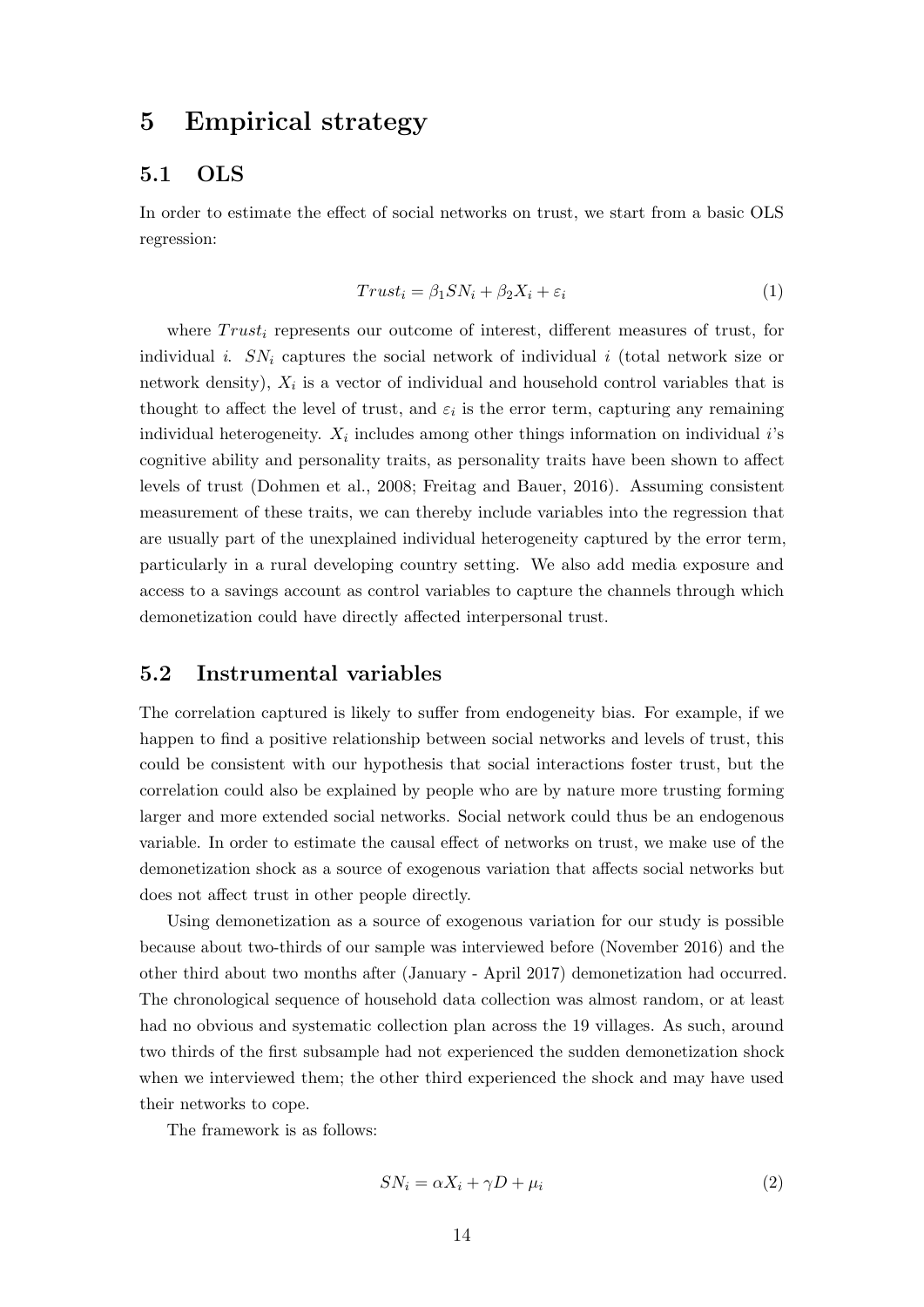$$
Trust_i = \alpha X_i + \beta \widehat{SN}_i + \varepsilon_i \tag{3}
$$

where  $D$  is a dummy variable, taking the value of 1 for individuals who have been interviewed after demonetization and 0 otherwise;  $X_i$  is a vector of individual and household control variables that is thought to affect the level of trust. This includes information on individual *i*'s cognitive ability and personality traits,  $SN_i$  is the predicted value of  $SN_i$ , our measures of social networks, recovering an exogenous measure of  $SN_i$ .

For any IV strategy to identify the local average treatment effect (LATE) consistently, the instrument must satisfy two conditions: (1) it must be correlated with our measures of social networks, and (2) it must not be correlated with  $\mu_i$ , thus it must not be correlated with factors directly affecting levels of trust. Failure to satisfy these conditions can lead to inconsistent estimates, asymptotic bias, and large standard errors [\(Bound et al., 1995;](#page-40-8) [Wooldridge, 2010\)](#page-43-7).

#### 5.2.1 Relevance

Our data show that interaction increased as a result of demonetization. This is in line with our conceptual framework described in Section [3,](#page-8-0) as we expect to see that after the demonetization shock, people who have the prior that they live in an honest environment will interact more with their network and thereby in a next step learn about the true distribution of honest people h and cheaters  $nh$  in their network. Data on lending behavior, for example, show that while only 5 percent of individuals in our sample claim to have lent money to anybody before demonetization, this figure jumps up to 11 percent among those interviewed after demonetization.

Guérin et al. [\(2017\)](#page-41-5) provide a first overview of how individuals in our study region coped with the sudden shortage in cash, suggesting that individuals had to rely on their networks more than they usually do. This holds for both richer and poorer individuals: the better off made use of their networks to dispense of old and now invalid notes, enabling them to prevent having to endure the long lines at banks and to cash in potentially illegal notes, while poorer individuals relied on their networks for informal loans to cover shortages in wages. Qualitative evidence supports the view that those who are part of a supportive network made use of it to cope with the shock and were able to mitigate its risks, while those who did not have the 'right' networks suffered. The first example below describes the small business of a woman who belongs to a well-connected family and the effect of demonetization on that business.

Bargath (female, 32 years old) sells chicken from her home in the Ur part of one of the villages. Bargath is part of a dynasty of chicken vendors: both her father and grandfather were involved in the same business. Her brothers are still involved in chicken farming and selling, though neither of them lives in the same village. Bargath sells mostly to customers from the Colony part of the village. Bargath's father taught her never to sell on credit -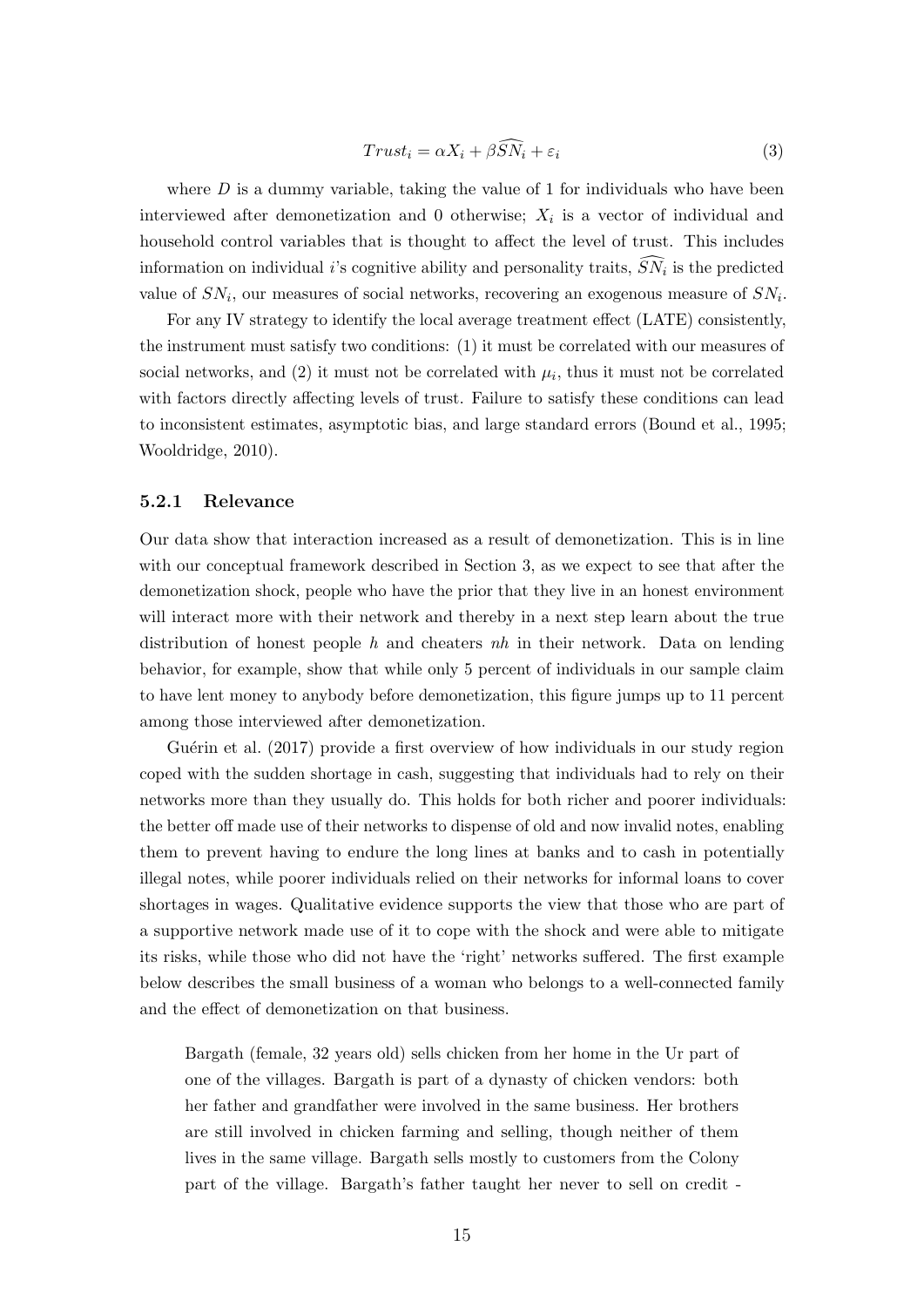a guiding principle she has employed in her small business. When asked whether she had experienced any change in her business dealings as a result of demonetization, Bargath replied that for her, demonetization did not have any effect whatsoever, as she could rely on her extended family members. She went on to explain that her supply of chicken had not changed as it came directly from her brothers. Further, she was able to accept "old" 500 rupee notes, as her brothers would then take care of exchanging the money for her. She continued not to sell for credit; however, as she was able to accept notes that were officially no longer legal tender, her customers remained able to pay her.

The second example describes a shop owner who was unable to deal with the demonetization shock through networks and instead had to resort to a loan from a moneylender.

Saleem Basha (male, 41 years old) runs a small local grocery shop. Following demonetization, he had to start selling goods on credit since customers did not have any cash at hand. He further had to take out a loan from a moneylender in order to buy supplies for his shop. In his opinion, if he did not take out a loan in order to continue offering goods, customers would take their business elsewhere and not return.

The examples above illustrate the role that social interactions had in coping with the unexpected demonetization shock. While they describe the mechanisms at hand, they are also not fully representative of the sample population: in general, women in the study area are less able to access resources (for example, in our data set, the majority of loans have been taken out by men).

#### <span id="page-18-0"></span>5.2.2 Exclusion restriction

The exclusion restriction requires that the instrument (demonetization) does not correlate with factors directly affecting the outcome (trust in people) other than through its impact on social network variables and that the instrument should be close to random assignment. The instrument only affects trust through its effect on social networks.

First, conceptually, the component of trust that we think we measure and that could be changed in a rather short period of time (about 2-5 months had passed between the demonetization shocks and the interview) is not necessarily people's preferences, but rather their beliefs about others' trustworthiness [\(Fehr, 2009\)](#page-40-2). It seems likely that demonetization changed these beliefs only through the fact that demonetization increased the likelihood of interacting with others. This is exactly the framework that we have in mind and described in Section [3:](#page-8-0) only those who invest (interact) learn about the true distribution of  $h$  and  $nh$  people in their network. Therefore, only those who interact will update their priors about others' trustworthiness, leading to an increase in measured trust if the individual's belief of living in an honest environment is confirmed and a decrease in trust if her initial belief is rejected. We are further only considering short-term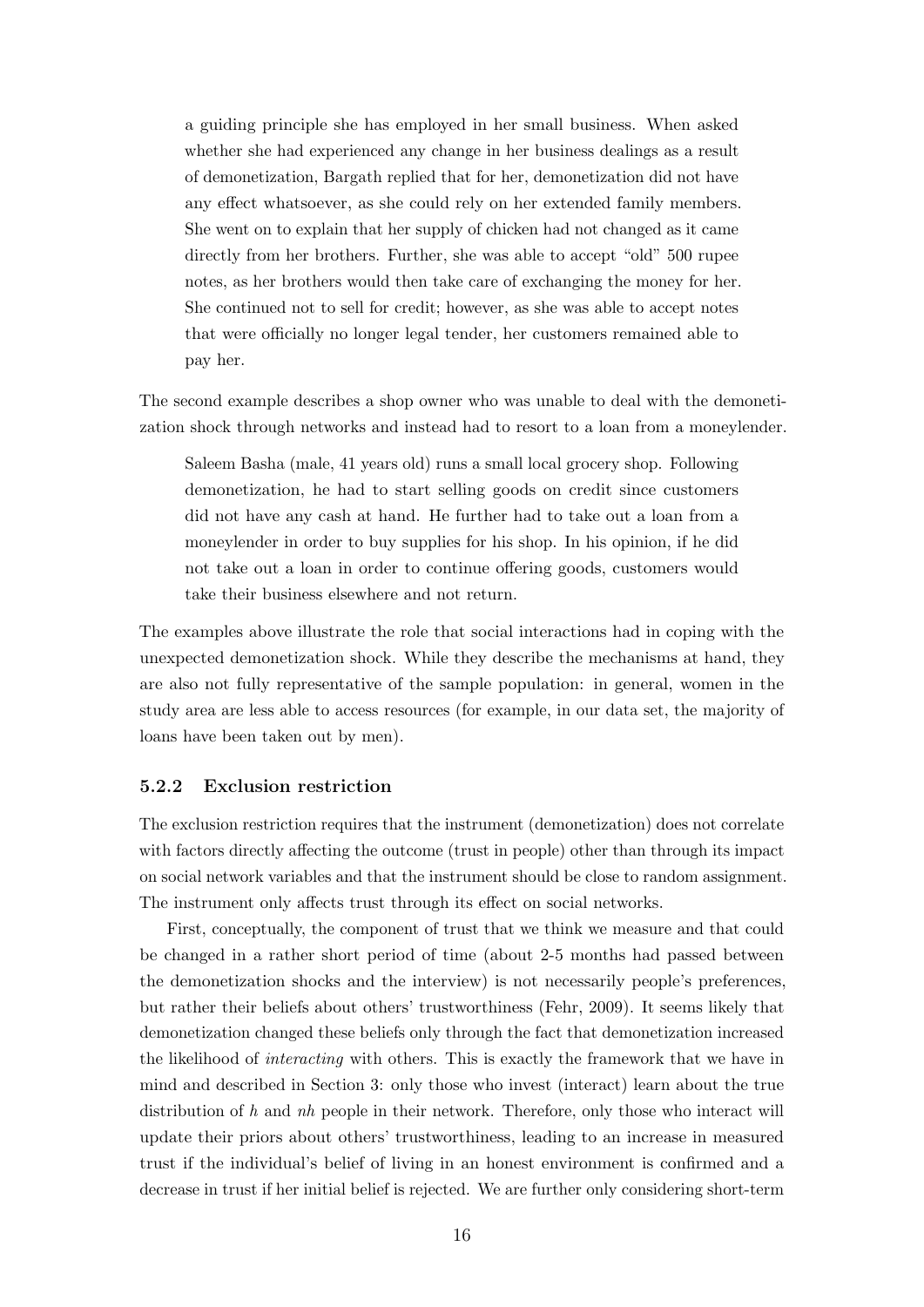effects (evident 2-5 months after the shock). It is conceivable that the shock affected risk attitudes and as a result trust in the medium to long run; however, this seems unlikely to happen in the 2-5 months time period that we are considering in this paper.

Second, individuals themselves did not think that demonetization as such had a direct impact on their levels of trust. A short additional demonetization module was administered to those who were interviewed from January - April 2017 (after demonetization). This module contained questions about whether or not individuals think demonetization influenced their answers. The question was asked after the answers to the other questions had been elicited and should therefore not frame the answers to the trust questions themselves, meaning they remain comparable between the pre- and post-demonetization samples. Table [2](#page-19-0) presents answers to these questions. It becomes clear that most individuals did not think demonetization changed their levels of trust. Among those who did experience a change, the share of individuals experiencing a positive or negative change is almost the same for neighborhood and employee trust.

Table 2: Change of trust in:

<span id="page-19-0"></span>

|           | Neighborhood Employees |      |
|-----------|------------------------|------|
| Increase  | 10.6                   | 11.8 |
| Decrease  | 15.0                   | 14.3 |
| No change | 74.4                   | 73.9 |
| N         | 273                    | 272  |

Source: NEEMSIS (2016-2017); authors' computations. Note: Question asked to post-demonetization sample only.

Looking closer into changing trust due to demonetization lets us draw out two interesting observations: first, 78 percent of those who claim not to have experienced a change in the trust questions also claim not to have had to ask anybody else for help because they did not need to. No change in trust levels thus correlates with no additional social interactions. Second, those who claim that demonetization affected their levels of trust (either positively or negatively) also reported having interacted more, whether through asking others for help (12 percent), through realizing there was nobody there to help (34.5 percent), or through asking but being refused help (8.6 percent). Again, this suggests that the effect of demonetization on trust only acts through the channel of social networks. In the IV framework, what we are estimating is the LATE: the average effect of X on Y for those whose treatment status has been changed by our instrument. We are thus identifying the effect of a social network on trust - the underlying research question of this paper - among those whose who interacted as a result of the treatment (demonetization).

Third, the proposed instrument should be as good as randomly assigned across the 19 surveyed villages. The chronological sequence of household data collection did not follow any systematic collection plan in the sense that we did not start our data collection in the poorest or richest villages, nor in the ones closest to, or furthest away from, the regional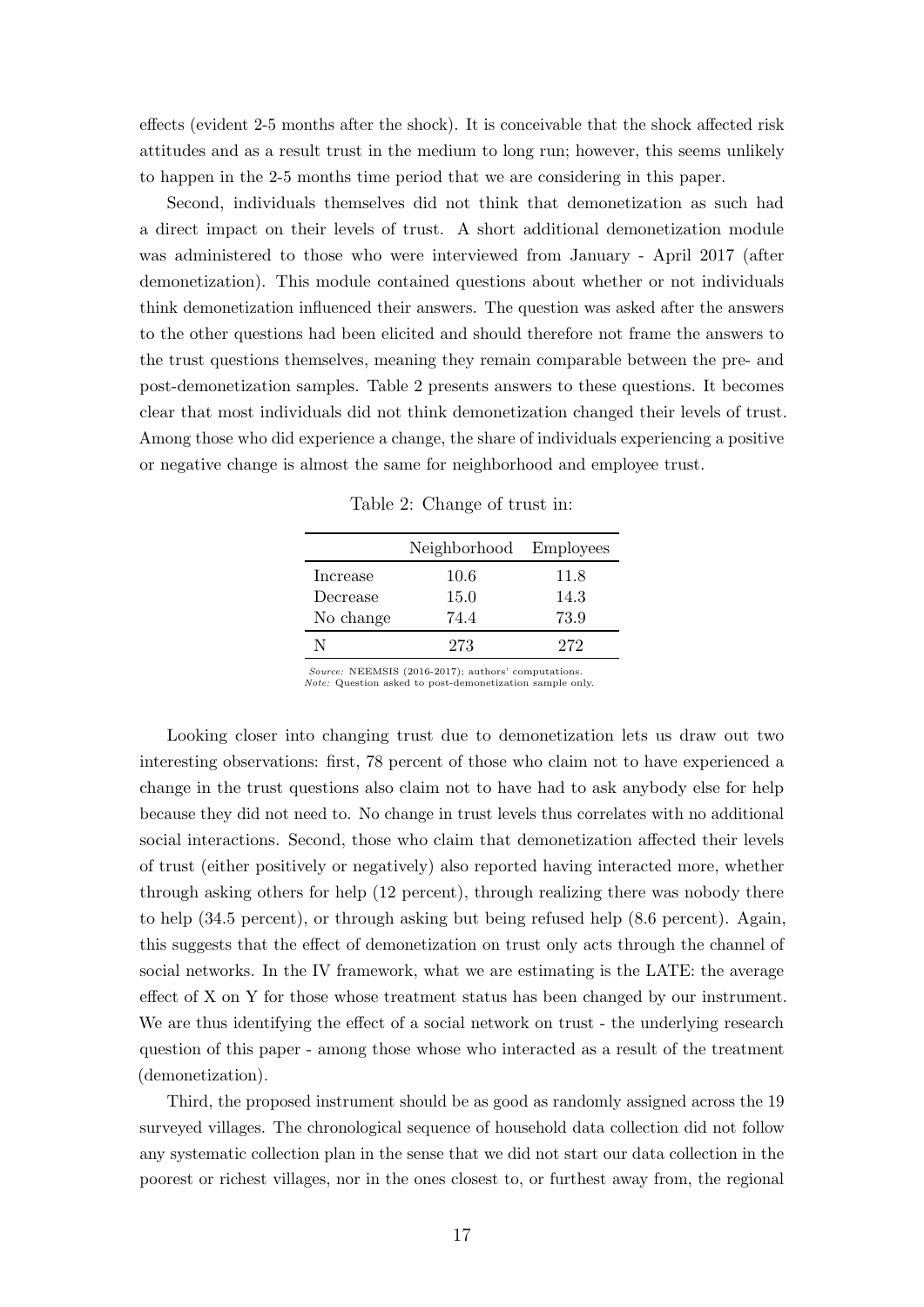hubs, which could arguably have significantly altered the composition of the pre- and post-demonetization sample. Table [A2](#page-45-0) depicts descriptive statistics of the individuals interviewed by timing of interview (before or after the demonetization shock). Despite demonetization being a priori as good as randomly assigned, Table [A2](#page-45-0) shows that this does not hold in practice. Indeed, a Hotelling's T-squared generalized means test rejects the hypothesis that both samples are equal. We will therefore use matching based on covariates to balance the pre- and post-demonetization samples.

### 5.2.3 Balancing the pre- and post-demonetization samples

Despite the demonetization shock falling randomly into our survey collection time schedule, the previous section has shown that there are significant differences in the preand post-demonetization sample. We therefore use matching techniques to balance the samples. Given the rich nature of the data collection, we can match based on a number of covariates that could influence the outcome, including individual characteristics such as personality traits or cognitive skills, age, marital status, education, gender, and caste. We further match based on household characteristics that could affect the outcome, most notably consumption (food expenses, health expenses, ceremonial expenses), household income, and characteristics of the household's dwelling (access to electricity, water, sanitation, and type of house).<sup>[12](#page-20-0)</sup> In total, we are matching based on 12 individual characteristics and 8 household characteristics. We use nearest neighbor matching and restrict our sample to those for whom we have common support (see Figure [A1\)](#page-46-0). We use full covariate matching instead of matching based on the propensity score for several reasons: matching on covariates is usually better in terms of asymptotic efficiency [\(Angrist](#page-40-9) [and Pischke, 2009\)](#page-40-9); our data set includes a large set of covariates for matching, including some individual characteristics such as personality traits and cognitive skills that are oftentimes considered to be part of the unobservables; and the process of matching on observables requires the researcher to focus on the covariates determining outcomes (trust in our case) and choosing the appropriate covariates to match on. While this latter reason could be prone to error, we still have a better idea of what could determine trust than what could determine treatment assignment (being interviewed before or after the demonetization shock), since in our case treatment was not based on certain individual characteristics such as age or gender. Instead, and while this is not fully reflected in the unmatched sample, from the point of view of the data collection, treatment was

<span id="page-20-0"></span><sup>&</sup>lt;sup>12</sup>Matching on personality traits is based on the assumption that differences in personality traits between the pre- and post-demonetization samples are due to us interviewing fundamentally different people and not due to any direct effect of demonetization on personality traits. As individuals interviewed before and after do significantly vary in their non-changeable characteristics such as gender, educational attainment and (to an extent) age (see Table [A2\)](#page-45-0) and as personality traits seem rather stable among adults and only slightly related to adverse life events [\(Cobb-Clark and Schurer, 2012\)](#page-40-10), this assumption is not unreasonable. We also match without the cognitive and non-cognitive skills variables. This reduces our ability to control for individual heterogeneity, which might be important, especially with regards to trust formation. Results hold in coefficient sign and mostly in significance.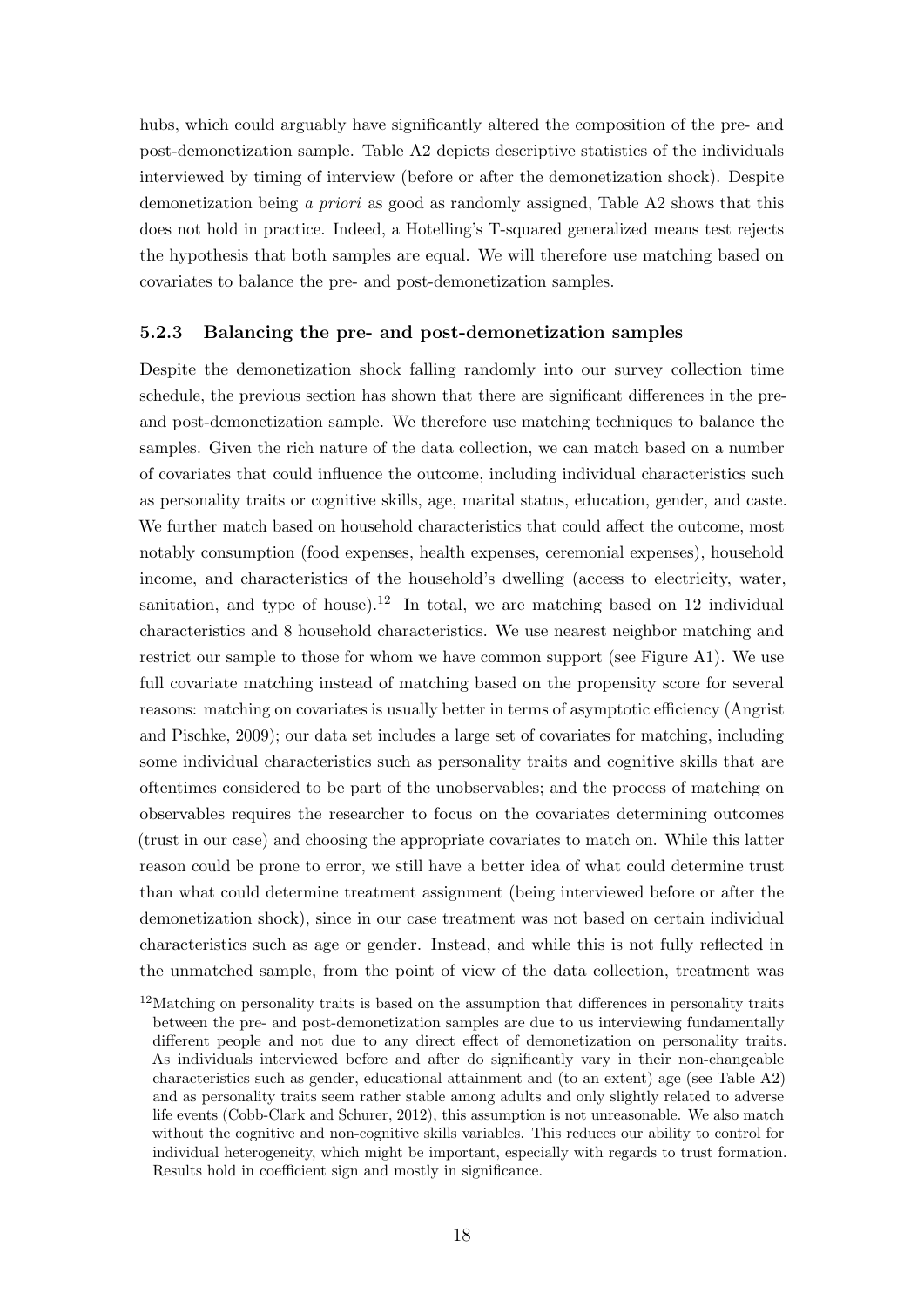essentially distributed randomly. Matching reduces our analysis sample from 885 to 645 individuals for whom we have common support. Importantly, we manage to match almost all of the individuals from the treatment group. Table [A3](#page-47-0) displays the matched sample and shows that differences between the post- and pre-demonetization samples are no longer statistically significant for the covariates that we matched on. Conditional on matching, we thus conclude that the demonetization shock is as good as randomly distributed.

### 5.2.4 LATE framework

The previous sections have shown that our instrument is relevant and as good as randomly assigned. This assumption holds conceptually, as the demonetization shock was both unexpected and implemented uniformly across the country instantaneously, as well as empirically, conditional on matching on covariates. Given these necessary conditions, it is important to note that the effect that we are estimating is likely to be a Local Average Treatment Effect (LATE), as we are covering the effect on the compliers, i.e. those who adjusted their interactions as a result of the treatment (demonetization). While everybody interviewed after January 2017 did by definition live through demonetization, not everybody reacted to it in the same way. In the results section, we therefore consider heterogeneous effects by characteristics that we think could influence somebody's chances of being a complier, such as caste category and gender. Given the specificity of the setting, the results obtained in this study are internally valid, but they are unlikely to be applicable to other settings that do not have the same strict social hierarchies, which fundamentally determine the type of social interactions that are possible.

## <span id="page-21-0"></span>6 Results

### 6.1 OLS estimates of the determinants of trust

Table [A4](#page-48-0) depicts our first results, separate OLS regressions with the different measures of trust as the dependent variables (trust in neighbors, trust in kin among employees, and generalized trust). All three trust measures and both measures of social networks (size and density) have been standardized for easier interpretation. The OLS regressions are based on the balanced samples obtained from matching on covariates, as described in the previous section, and are weighted by the matching weights retained. In the regressions, we control for a variety of potential individual and household determinants of trust: age, gender, being married, caste membership, educational attainment, a set of occupational dummies, the standardized score on the Raven's test (a cognitive test), the standardized scores on the numeracy and literacy tests, and standardized and acquiescence corrected personality traits (Big Five and Grit) for individuals; and household expenses on food, health, and ceremonies (to control for a consumption effect as a result of demonetization), a dummy indicating whether any person of the respondent's household (including the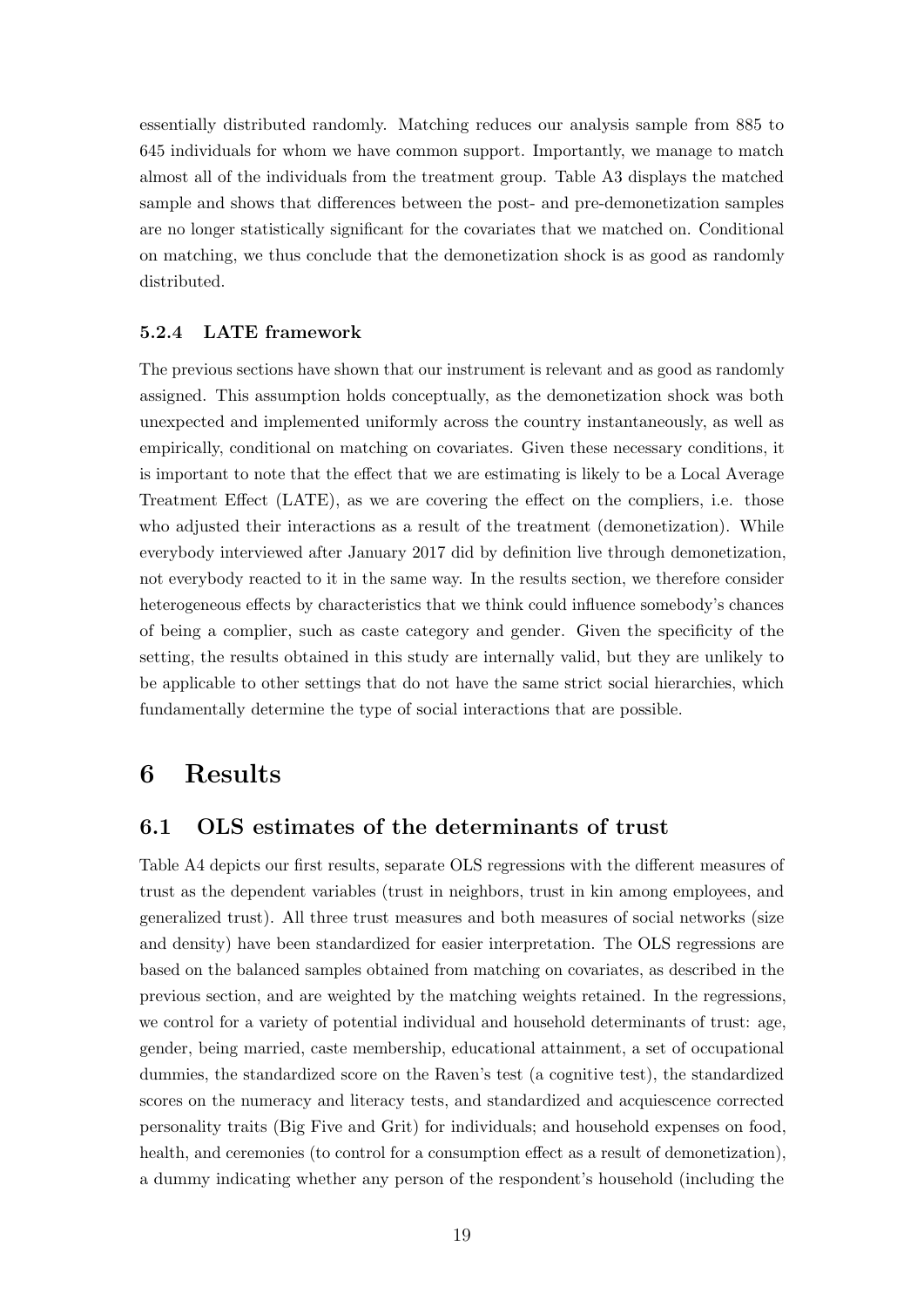respondent) has a savings account in a formal bank, and a dummy for media exposure (owning a TV or satellite dish antenna) to control for the influence of the policy discourse on interpersonal trust (e.g. Prime Minister Modi's announcement on TV explaining the high prevalence of corruption in India). Sentiment analysis demonstrated a neutral perception of demonetization in Tamil Nadu [\(Singh et al., 2018\)](#page-43-6). Still, we include media exposure and access to formal banking to address channels through which demonetization could have affected trust directly, for example, through changing trust in government. We include village-area fixed effects to capture village specific heterogeneity. Following [Abadie et al.](#page-40-11) [\(2017\)](#page-40-11), we decide not to cluster standards errors at the village level because i) the sample was not meant to be representative of the village population; ii) the treatment (demonetization) was not assigned at the village level, but nationally; and iii) there was no treatment assignment overtime across villages as the survey implementation did not follow a strict village sequence of data collection. In other words, within village we have treated but also untreated household and individuals.

Table [A4](#page-48-0) shows that total network size is positively correlated with agreeing that, among employees, kin can be trusted more than non-kin (column (4), significant at the 1 percent level); it is also positively correlated with more trust in people in general though not statistically significantly so. Network density shows the opposite picture: those who have a higher network density (that is, those who use more connections as a share of their total connections) are more likely to trust neighbors and less likely to trust people in general. None of these effects are statistically significant. While these analyses are probably subject to bias due to the endogeneity of the social network measures being both the cause and consequence of trust, it already illustrates that network size and network density are distinct concepts that do not necessarily have the same effects. While many trust measures are not significant in the OLS, this does by no means mean that the hypothesized relationship between network measures and trust does not hold. Instead, the OLS results are likely to be biased precisely due to the endogeneity of our network measures. We therefore make use of the demonetization shock in the next section to overcome issues related to the endogeneity of the network measures.

# 6.2 First stage results: determinants of network size and density

Columns (1) of Tables [3](#page-25-0) and [4](#page-26-0) depict the first stage regressions for our network measures network size and density, respectively. Both show that the demonetization shock is a strong predictor of our network measures.<sup>[13](#page-22-0)</sup> The first stage coefficients make sense intuitively (as described below) and reduced form regressions<sup>[14](#page-22-1)</sup> of the outcome variables (trust measures) on the instrument (demonetization) show the same relationship. Further, our IV estimation is identified with only one potential instrument, which makes it median-

<span id="page-22-0"></span> $13$ The F-statistic for the first stage of network size is 44.4 and 7.6 for network density, which are above or close to the F-statistic of 10 recommended by [Stock et al.](#page-43-8) [\(2002\)](#page-43-8).

<span id="page-22-1"></span><sup>14</sup>Results not reported, but available upon request.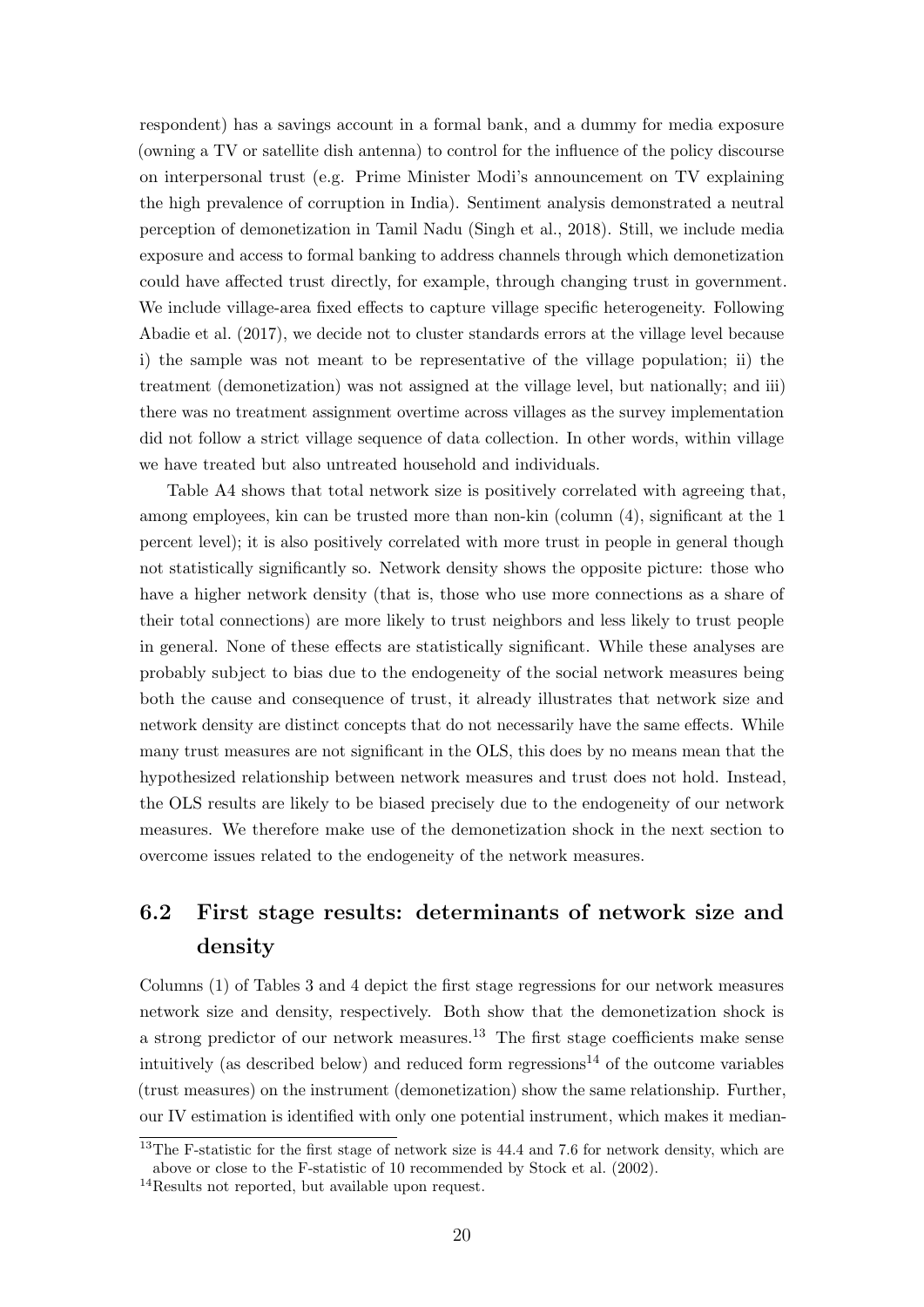unbiased and less subject to the weak instrument critique [\(Angrist and Pischke, 2009\)](#page-40-9). Therefore, we believe that demonetization is a strong instrument with which to proceed.

The experience of demonetization decreases network size by more than half a standard deviation (0.6) on average for an otherwise equal sample (thanks to the matching), and it increases network density by about a third of a standard deviation (0.29). As mentioned earlier, network size is the sum of all actual and potential connections an individual has either made (mostly related to financial and labor market practices) or claims that she can make if necessary (the potential connections). Table [A3](#page-47-0) shows that both the amount of actual ties that an individual has made and the amount of potential ties changes with demonetization, with the number of actual ties increasing (marginally) and the amount of potential ties decreasing (more strongly). The mechanism at hand thus seems driven by potential ties, which relates back to the conceptual framework described in section [3;](#page-8-0) the demonetization shock forces individuals to interact with their networks to cope, which reveals information about their network. In a first step, individuals then update their beliefs about their networks. There is some suggestive evidence of this in the data: among both Dalits and middle castes, those who lived through demonetization and answered that they did ask somebody for help as a result of the shock name more potential ties than those who claimed that there was no one to ask. This could suggest that those who were given help updated their beliefs about who they could turn to in times of crisis upward, while others might have realized that there was nobody to help and updated their estimate downward instead. Density increases with demonetization; given the previous results on size, this suggests that instead of expanding their networks, individuals might have tried to use their existing networks more intensely. Given the strict social hierarchies and spatial segregation in rural South India, expanding one's network to new actors might have been simply unfeasible for some, as network size is essentially determined by the size of one's caste community.

Turning to the covariates, being a women is associated with a smaller total network in terms of size and a lower network density. While both women and men are involved in borrowing and lending, men do both much more frequently. In our sample, only about 25 percent of those having taking out a loan are female. Further, men predominantly borrow from other men (about 90 percent); women tend to mostly borrow from men, with only a minority borrowing from other women. Due to the inherent exclusion of women from the financial system, we might thus not capture a woman's coping network fully. Still, we think that our network variable could capture at least some part of a woman's interactions with her social network as a result of demonetization: the main reason given for taking out a loan after demonetization is family expenses (such as food), which is also the main reason women take out loans according to our data. Higher educational attainment correlates positively with network size, as individuals might have made additional connections through educational institutions. It correlates negatively with network density, though: those with a Bachelor's or postgraduate degree might have other forms than social networks to cope with shocks (such as more access to formal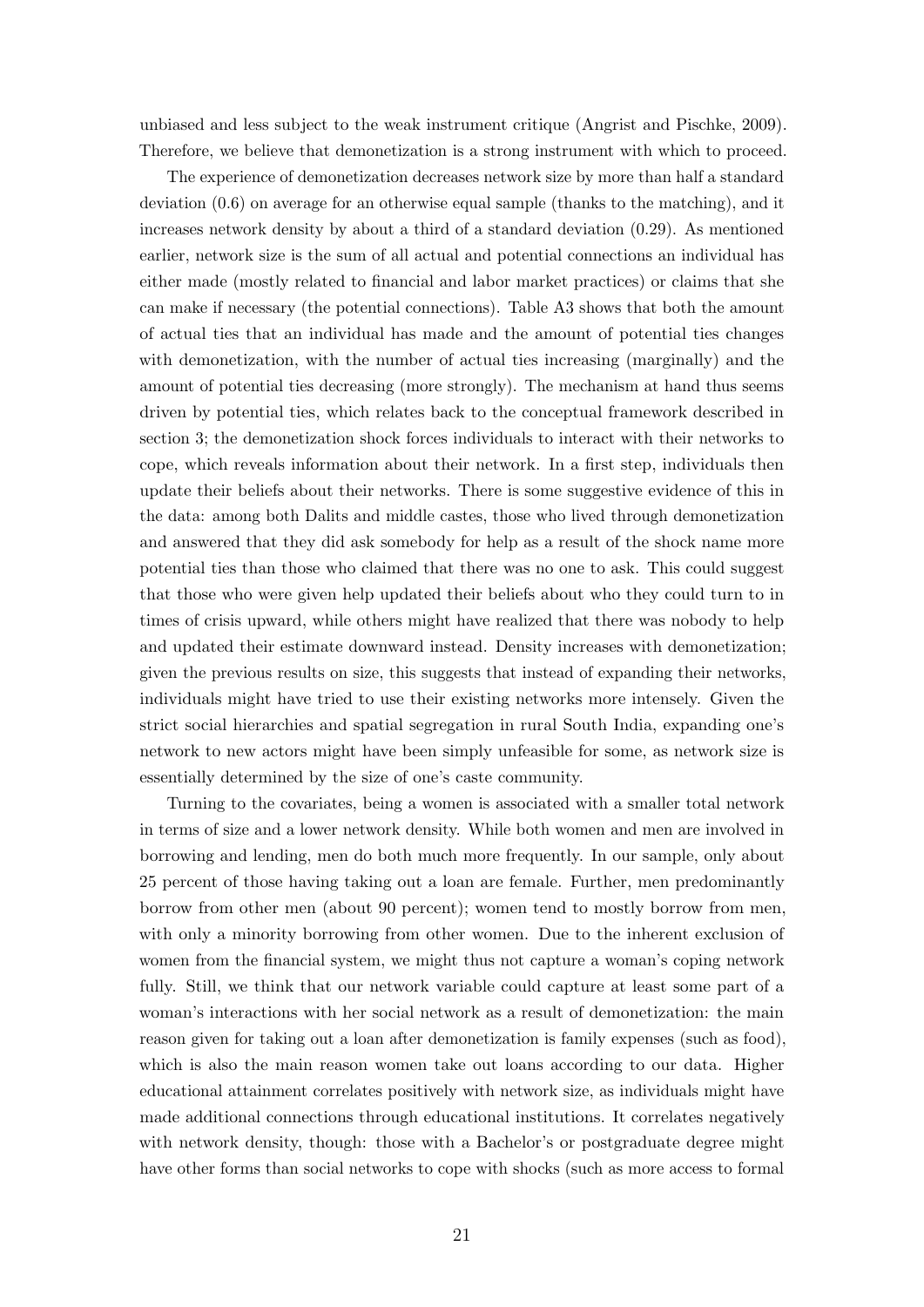banking). Some household characteristics are also significant: household income, for example, is related to having a larger network, but a smaller network density, as richer households are more able to cope based on their own resources.

### 6.3 Second stage results: the causal determinants of trust

Columns (2) through (4) in Tables [3](#page-25-0) and [4](#page-26-0) depict the second stage results, estimating the effects of the predicted network measures,  $SN_i$ , on the three different measures of social trust after correcting for potential endogenous network formation and use. Network size causally increases trust in kin vs. non-kin among employees: a one standard deviation increase in network size, which increases total network size from a full sample average of almost 8 connections to 12 connections, increases trust in kin by 0.3 standard deviations. This is essentially equal to moving from answering somewhere between 'sometimes' to 'quite often' to solidly answering 'quite often' to the question "kin members are more trustworthy than non-kin members among employees". Network size further has a larger, opposite effect on trust in neighbors: those with larger networks are more likely to say that they trust their neighbors less.

In line with previous results, a higher network density increases trust in neighbors. Network density further has a negative effect on trust in kin among employees, however, not significantly so. Results are in line with the OLS regressions in Table [A4](#page-48-0) in terms of sign of the coefficients. Compared to the OLS coefficients, the second stage IV coefficients for trust in neighbors and trust in kin employees (due to both network size and density) increase quite substantially. This suggests that network size and density can indeed be considered endogenous.[15](#page-24-0)

These coefficients suggest that as networks get larger, people seem to place more trust in their kin than non-kin and less trust in their neighbors, while as usage gets denser, people place more trust in their neighbors. These explanations are not necessarily contradictory. Network size, as it is defined in this paper, does not relate to network usage. Instead, as has been illustrated in the first stage discussion, the effect of demonetization on network size is to a large degree driven by changes in the number of potential ties, due to an updating of information about who could help in times of crises. If updating has led someone to re-estimate their number of potential ties downward, they are probably insecure about whom they can really rely on. Kin, given tight social structures in rural India, seem to be a reliable option. Neighbors, though, might not be. Neighborhoods are quite homogeneous in the 'colony' part of the villages, which is predominantly occupied by Dalits. They are less homogeneous in the 'ur' part, in which middle and upper castes live side by side. The effect seems to be the same as for trust in kin: as network size grows, individuals are more weary about those at the weaker ends and tend to trust those more similar to themselves (kin, neighbors in homogeneous environments), which is essentially the homophily principle. Network density, unlike network size, represents

<span id="page-24-0"></span><sup>&</sup>lt;sup>15</sup>Corresponding Durbin-Wu-Hausman tests confirm this, though the p-values are higher than ideal (around  $p = 0.09$ ).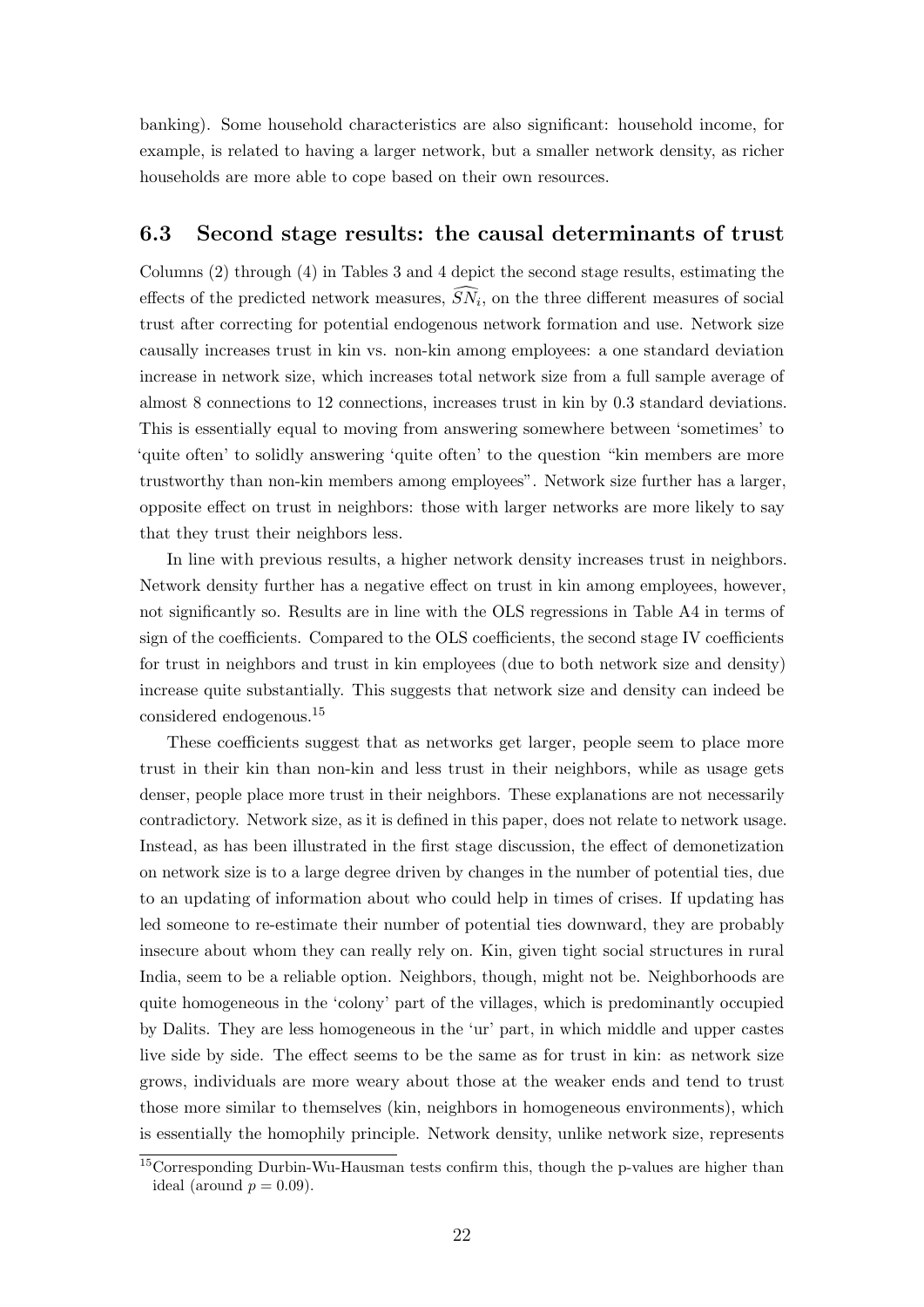<span id="page-25-0"></span>

|                          | First stage         |                     | Second stages        |                          |
|--------------------------|---------------------|---------------------|----------------------|--------------------------|
|                          | Network size<br>(1) | Neighborhood<br>(2) | Kin employees<br>(3) | Generalized Trust<br>(4) |
| Network size (std)       |                     | $-0.537$            | 0.268                | 0.045                    |
|                          |                     | (0.196)             | (0.150)              | (0.147)                  |
| Age                      | 0.013               | 0.008               | $-0.001$             | $-0.003$                 |
|                          | (0.004)             | (0.006)             | (0.004)              | (0.004)                  |
| Female                   | $-0.446$            | $-0.271$            | 0.175                | 0.017                    |
|                          | (0.083)             | (0.113)             | (0.105)              | (0.095)                  |
| Middle caste             | $-0.216$            | $-0.024$            | $-0.114$             | $-0.007$                 |
|                          | (0.158)             | (0.180)             | (0.241)              | (0.179)                  |
| Upper caste              | $-0.181$            | $-0.088$            | 0.261                | $0.182\,$                |
|                          | (0.206)             | (0.288)             | (0.291)              | (0.232)                  |
| Married                  | $-0.039$            | $-0.131$            | $-0.015$             | $\text{-}0.155$          |
|                          | (0.095)             | (0.151)             | (0.130)              | (0.116)                  |
| Primary completed        | $-0.114$            | $-0.194$            | $-0.082$             | $-0.092$                 |
|                          | (0.120)             | (0.132)             | (0.133)              | (0.116)                  |
| High schol (8th-10th)    | $-0.023$            | 0.087               | 0.171                | $-0.091$                 |
|                          | (0.125)             | (0.132)             | (0.112)              | (0.096)                  |
| $HSC/Diploma(11th-12th)$ | 0.075               | $-0.005$            | 0.074                | 0.094                    |
|                          | (0.158)             | (0.205)             | (0.176)              | (0.164)                  |
| Bachelors (13th-15th)    | 0.186               | $-0.435$            | $-0.425$             | $-0.163$                 |
|                          | (0.202)             | (0.293)             | (0.218)              | (0.194)                  |
| Post Grad                | 0.876               | $0.436\,$           | $-0.219$             | 0.059                    |
|                          | (0.274)             | (0.496)             | (0.335)              | (0.330)                  |
| Food expenses            | 0.154               | $-0.122$            | $-0.344$             | $-0.082$                 |
|                          | (0.103)             | (0.128)             | (0.132)              | (0.109)                  |
| Health expenses          | 0.094               | $-0.030$            | 0.021                | $-0.022$                 |
|                          | (0.038)             | (0.046)             | (0.041)              | (0.040)                  |
| Ceremony expenses        | $-0.035$            | 0.167               | 0.012                | 0.016                    |
|                          | (0.065)             | (0.090)             | (0.070)              | (0.066)                  |
| HH income                | 0.094               | $-0.025$            | 0.044                | $-0.035$                 |
|                          | (0.050)             | (0.073)             | (0.068)              | (0.057)                  |
| Demonetization           | $-0.602$            |                     |                      |                          |
|                          | (0.090)             |                     |                      |                          |
| F-stat                   | 44.4                |                     |                      |                          |
| N                        | 645                 | 645                 | 645                  | 645                      |
| $\mathbb{R}^2$           | 0.429               | 0.203               | 0.346                | 0.592                    |

Table 3: IV estimates of the determinants of trust – Network size

 $Source: NEEMSIS (2016-2017); authors' computations. Notes: ; Robust standard errors in parentheses; Vilage-area fixed effects  
included. Based categories: case = Dalit, education = no complete primary, see = male. Household exponents and also  
logarithm. Additional controls include cognitive and non-cognitive skills, occupancy, access to media, and a savings account.$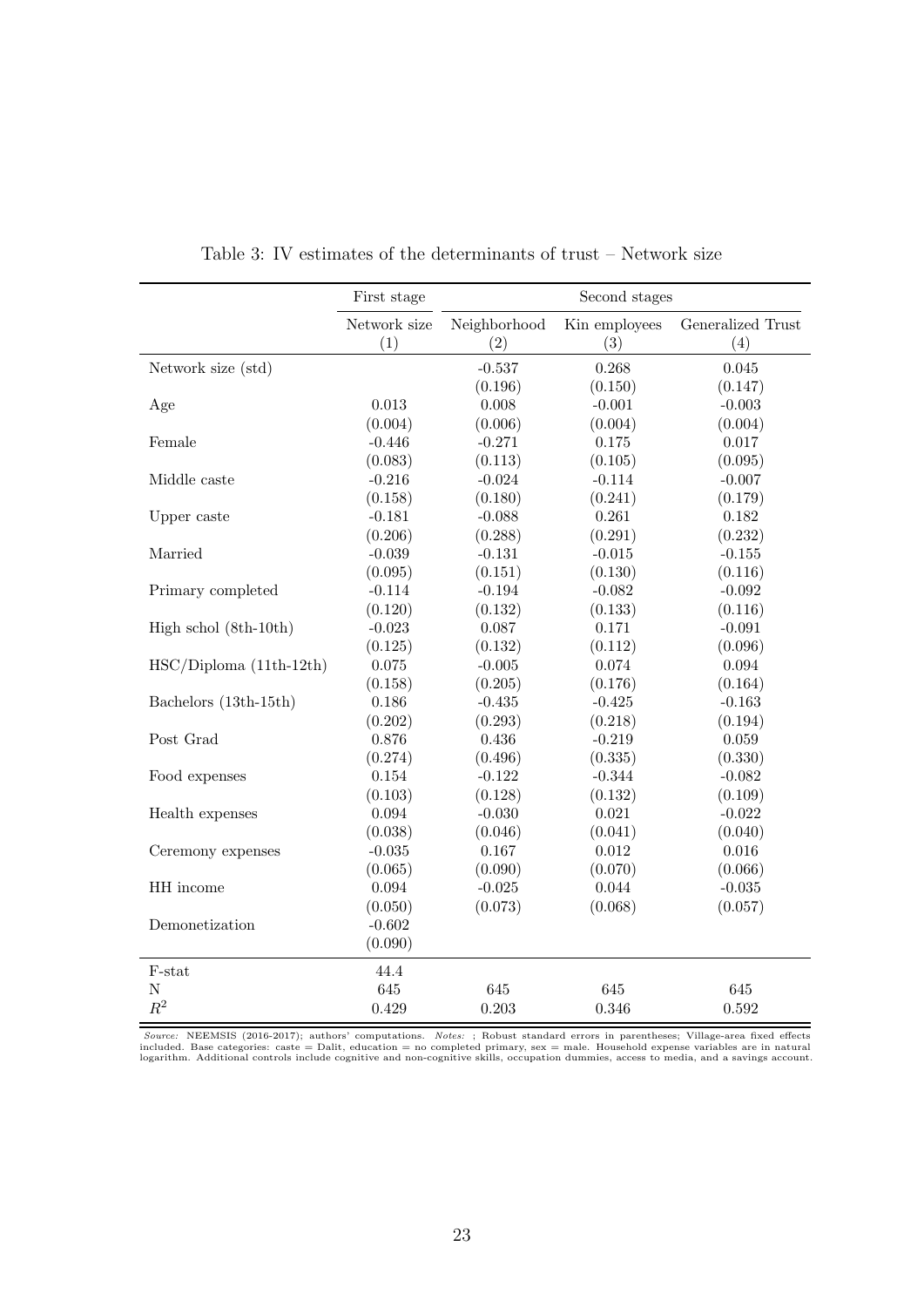<span id="page-26-0"></span>

|                          | First stage      |                  | Second stages       |                     |
|--------------------------|------------------|------------------|---------------------|---------------------|
|                          | Network density  | Neighborhood     | Kin employees       | Generalized Trust   |
|                          | (1)              | (2)              | (3)                 | (4)                 |
| Network density (std)    |                  | 1.110<br>(0.522) | $-0.553$<br>(0.360) | $-0.093$<br>(0.303) |
| Age                      | 0.024            | $-0.026$         | 0.016               | $-0.000$            |
| Female                   | (0.004)          | (0.013)          | (0.009)             | (0.008)             |
|                          | $-0.550$         | 0.580            | $-0.249$            | $-0.054$            |
| Middle caste             | (0.098)          | (0.328)          | (0.230)             | (0.185)             |
|                          | $-0.307$         | 0.433            | $-0.342$            | $-0.045$            |
| Upper caste              | (0.240)          | (0.328)          | (0.305)             | (0.195)             |
|                          | $-0.227$         | 0.261            | 0.087               | $0.152\,$           |
| Married                  | (0.291)          | (0.401)          | (0.359)             | (0.258)             |
|                          | $-0.342$         | 0.269            | $-0.214$            | $-0.188$            |
| Primary completed        | (0.133)          | (0.267)          | (0.183)             | (0.141)             |
|                          | 0.066            | $-0.206$         | $-0.076$            | $-0.091$            |
| High schol (8th-10th)    | (0.128)          | (0.196)          | (0.163)             | (0.117)             |
|                          | 0.163            | $-0.081$         | 0.255               | $-0.077$            |
| $HSC/Diploma(11th-12th)$ | (0.132)          | (0.188)          | (0.136)             | (0.112)             |
|                          | $-0.133$         | $0.103\,$        | 0.020               | 0.085               |
| Bachelors (13th-15th)    | (0.147)          | (0.241)          | (0.207)             | (0.171)             |
|                          | $-0.114$         | $-0.408$         | $-0.438$            | $-0.165$            |
| Post Grad                | (0.184)          | (0.361)          | (0.246)             | (0.201)             |
|                          | $-0.454$         | 0.470            | $-0.236$            | 0.056               |
| Food expenses            | (0.227)          | (0.518)          | (0.384)             | (0.330)             |
|                          | 0.057            | $-0.268$         | $-0.271$            | $-0.070$            |
| Health expenses          | (0.102)          | (0.154)          | (0.140)             | (0.103)             |
|                          | 0.004            | $-0.085$         | 0.049               | $-0.018$            |
|                          | (0.042)          | (0.062)          | (0.044)             | (0.038)             |
| Ceremony expenses        | 0.054            | 0.125            | $\,0.033\,$         | 0.019               |
|                          | (0.062)          | (0.093)          | (0.082)             | (0.067)             |
| HH income                | $-0.233$         | 0.184            | $-0.060$            | $-0.053$            |
|                          | (0.071)          | (0.156)          | (0.101)             | (0.082)             |
| Demonetization           | 0.291<br>(0.106) |                  |                     |                     |
| F-stat                   | 7.61             |                  |                     |                     |
| $\mathbf N$              | 645              | 645              | 645                 | 645                 |
| $\mathbb{R}^2$           | $0.412\,$        |                  | 0.114               | 0.591               |

Table 4: IV estimates of the determinants of trust – Network density

Source: NEEMSIS (2016-2017); authors' computations. Notes: Robust standard errors in parentheses; Village-area fixed effects included.<br>Base categories: caste = Dalit, education = no completed primary, sex = male. Household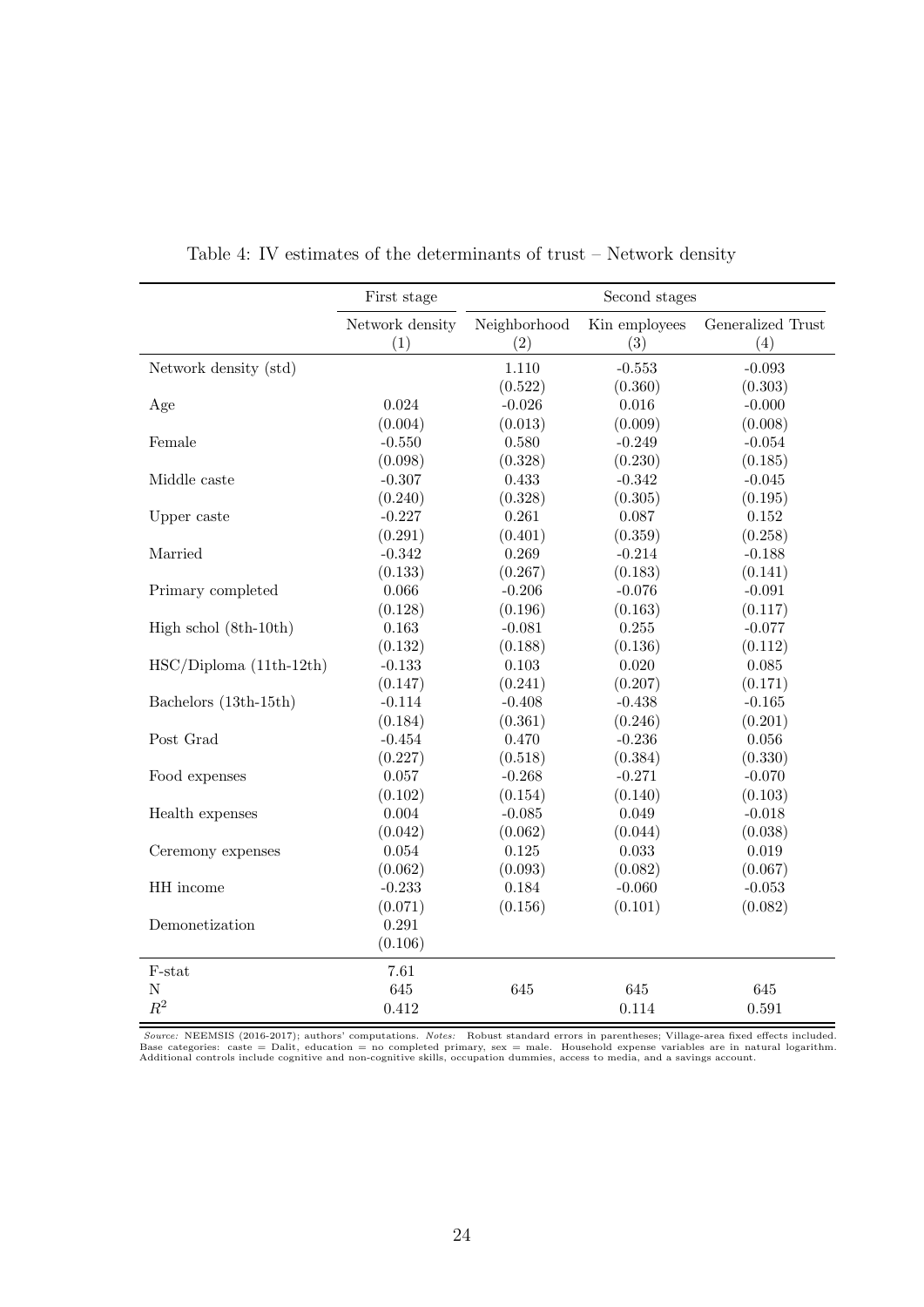the share of used connections over all connections. The story here seems to be reversed: those who use their networks more intensely are more willing to trust their neighbors. Given the sorting of different caste group into oftentimes homogeneous neighborhoods relying on weaker ties such neighbors could still mean that individuals are relying on those who are very similar to the themselves.

### 6.4 Heterogeneity analysis

The previous analysis was conducted for the entire matched sample. Still, important differences might exist between subgroups of the sample that are hidden in a general analysis. This is particularly important in the rural Indian context, in which strict social hierarchies along the lines of caste membership and, to a certain extent, gender have been traditionally prevalent. These segregating lines might have become less dominant, but they remain visible. For example, the vast majority of marriages still take place within the same caste, and caste membership can enhance or hinder economic and social mobility [\(Munshi, 2016b\)](#page-42-11). Men remain the traditional household heads and tend to be the decision-makers in the household. Accordingly, the following section splits our sample into the different caste categories (Dalits, middle castes, upper castes) and along gender lines. We will further look at differential effects by distance from the nearest town, as it affects the ability of individuals to cope with the shock through means other than networks, such as formal banks.

### 6.4.1 Heterogeneous effects by caste membership

Table [5](#page-28-0) presents our IV estimates by caste membership, split into Dalits, middle castes, and upper castes. Demonetization has the same effect for all caste categories in terms of sign: having lived through demonetization decreases network size for all, presumably as people update their beliefs of who they can rely on. Among middle castes, a larger network size decreases trust placed in neighbors and increases trust in kin among employees, and generalized trust. The identification is weaker for network density; among upper castes for whom it most arguably holds, making use of one's network more intensely decreases trust in kin relative to non-kin employees and trust in general.

The differential effects that we find by caste membership relate back to the strict social hierarchies that prevail in rural South India and the importance of taking these into account for any meaningful analysis [\(Vijayabaskar and Kalaiyarasan, 2014\)](#page-43-4). A caste can provide important economic support to its members and enable effective consumption smoothing [\(Munshi, 2016b\)](#page-42-11). To enable consumption smoothing within a group, the group must have good information about its members and must be able to punish those that refuse to adhere to their obligations. Part of this mechanism was illustrated in the introductory quote, in which Gomathi, a 26-year-old women who is part of the Dalit community, explains that her female neighbors are there to help her in times of need, but they also expect help from her whenever need arises. While consumption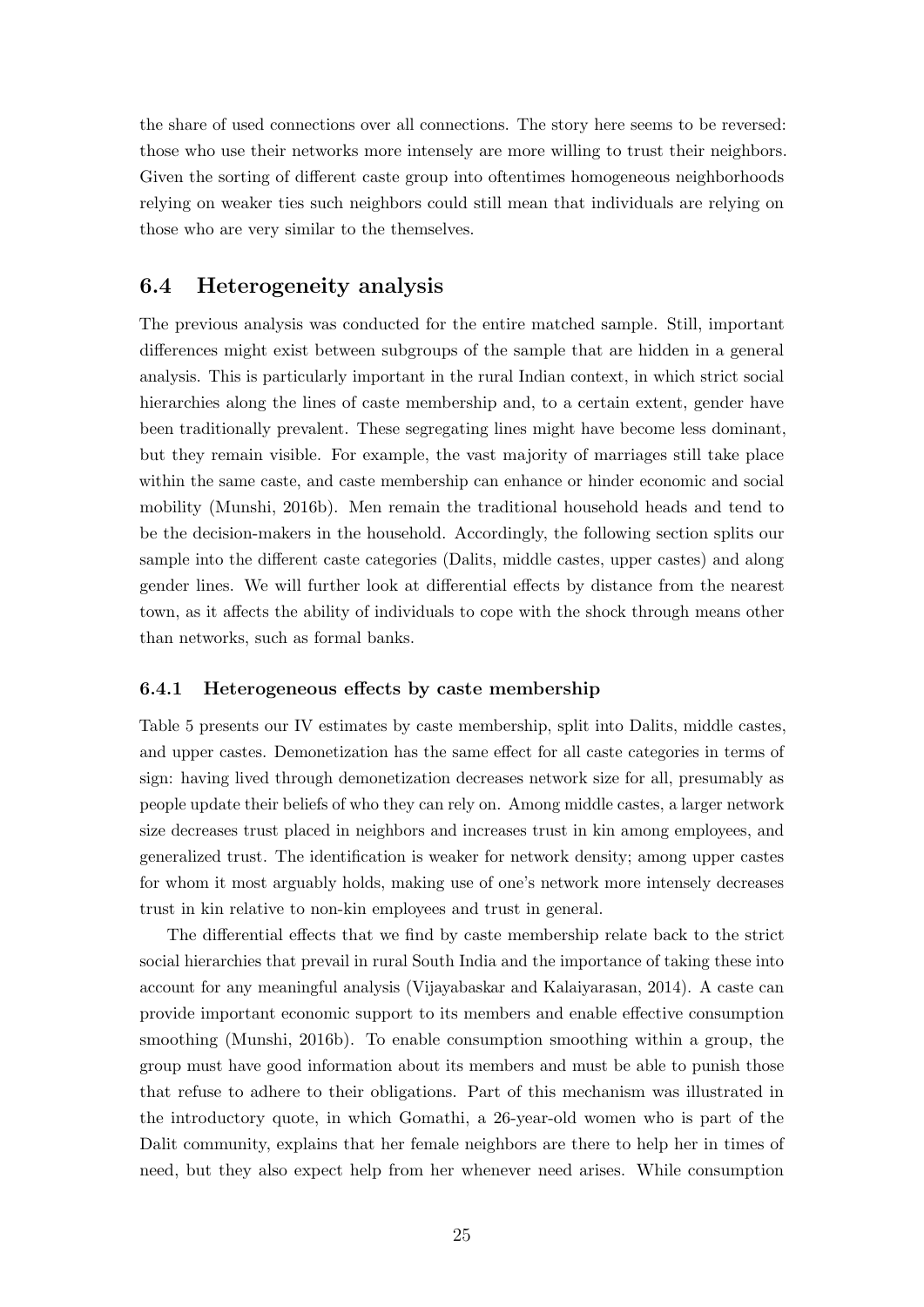<span id="page-28-0"></span>Table 5: Estimates of determinants of trust by caste membership for both measures of social networks

|                      | First stage                  |                  | Second stages            |                                | First stage               |                     | Second stages        |                     |  |
|----------------------|------------------------------|------------------|--------------------------|--------------------------------|---------------------------|---------------------|----------------------|---------------------|--|
|                      | Density<br>$\left( 1\right)$ | Neigh<br>(2)     | Kin<br>$\left( 3\right)$ | Gen Trust<br>$\left( 4\right)$ | Size<br>$\left( 5\right)$ | Neigh<br>(6)        | Kin<br>$^{\prime}7)$ | Gen Trust<br>(8)    |  |
| Density (std)        |                              | 2.763<br>(2.493) | 0.011<br>(0.717)         | 1.185<br>(1.176)               |                           |                     |                      |                     |  |
| Size (std)           |                              |                  |                          |                                |                           | $-1.947$<br>(0.987) | $-0.008$<br>(0.505)  | $-0.835$<br>(0.483) |  |
| Demo                 | 0.198<br>(0.181)             |                  |                          |                                | $-0.281$<br>(0.140)       |                     |                      |                     |  |
| Controls             | Yes                          | Yes              | Yes                      | Yes                            | Yes                       | Yes                 | Yes                  | Yes                 |  |
| F-stat<br>N<br>$R^2$ | 1.2<br>291<br>0.417          | 291              | 291<br>0.423             | 291<br>0.082                   | 4.0<br>291<br>0.376       | 291                 | 291<br>0.423         | 291<br>0.582        |  |

| (a) Lower castes |  |
|------------------|--|
|------------------|--|

Notes: Table based on NEEMSIS (2016-2017); Robust standard errors in parentheses.

#### (b) Middle castes

|               | First stage                  |                  | Second stages            |                                | First stage                      |                            | Second stages            |                               |
|---------------|------------------------------|------------------|--------------------------|--------------------------------|----------------------------------|----------------------------|--------------------------|-------------------------------|
|               | Density<br>$\left( 1\right)$ | Neigh<br>(2)     | Kin<br>$\left( 3\right)$ | Gen Trust<br>$\left( 4\right)$ | <b>Size</b><br>$\left( 5\right)$ | Neigh<br>$\left( 6\right)$ | Kin<br>$^{\prime\prime}$ | Gen Trust<br>$\left(8\right)$ |
| Density (std) |                              | 0.613<br>(0.435) | $-1.207$<br>(0.658)      | $-0.878$<br>(0.520)            |                                  |                            |                          |                               |
| Size (std)    |                              |                  |                          |                                |                                  | $-0.306$<br>(0.168)        | 0.603<br>(0.193)         | 0.439<br>(0.188)              |
| Demo          | 0.308<br>(0.160)             |                  |                          |                                | $-0.617$<br>(0.120)              |                            |                          |                               |
| Controls      | Yes                          | Yes              | Yes                      | Yes                            | Yes                              | Yes                        | Yes                      | Yes                           |
| F-stat        | 3.72                         |                  |                          |                                | 26.2                             |                            |                          |                               |
| N<br>$R^2$    | 278<br>0.445                 | 278<br>0.330     | 278                      | 278<br>0.198                   | 278<br>0.497                     | 278<br>0.515               | 278<br>0.338             | 278<br>0.547                  |
|               |                              |                  |                          |                                |                                  |                            |                          |                               |

Notes: Table based on NEEMSIS (2016-2017). Robust standard errors in parentheses.

### (c) Upper castes

|               | First stage                  |                            | Second stages            |                               | First stage                      |                            | Second stages            |                               |
|---------------|------------------------------|----------------------------|--------------------------|-------------------------------|----------------------------------|----------------------------|--------------------------|-------------------------------|
|               | Density<br>$\left( 1\right)$ | Neigh<br>$\left( 2\right)$ | Kin<br>$\left( 3\right)$ | Gen Trust<br>$\left(4\right)$ | <b>Size</b><br>$\left( 5\right)$ | Neigh<br>$\left( 6\right)$ | Kin<br>$\left( 7\right)$ | Gen Trust<br>$\left(8\right)$ |
| Density (std) |                              | $-0.054$<br>(0.489)        | $-0.799$<br>(0.415)      | $-1.681$<br>(0.547)           |                                  | 0.045                      | 0.672                    | 1.415                         |
| Size (std)    |                              |                            |                          |                               |                                  | (0.405)                    | (0.299)                  | (0.488)                       |
| Demo          | 0.913<br>(0.384)             |                            |                          |                               | $-1.085$<br>(0.500)              |                            |                          |                               |
| Controls      | Yes                          | Yes                        | Yes                      | Yes                           | Yes                              | Yes                        | Yes                      | Yes                           |
| F-stat        | 5.6                          |                            |                          |                               | 4.7                              |                            |                          |                               |
| N<br>$R^2$    | 76<br>0.851                  | 76<br>0.686                | 76<br>0.596              | 76<br>0.499                   | 76<br>0.831                      | 76<br>0.699                | 76<br>0.673              | 76<br>0.341                   |

Notes: Table based on NEEMSIS (2016-2017). Robust standar $g$  for ors in parentheses.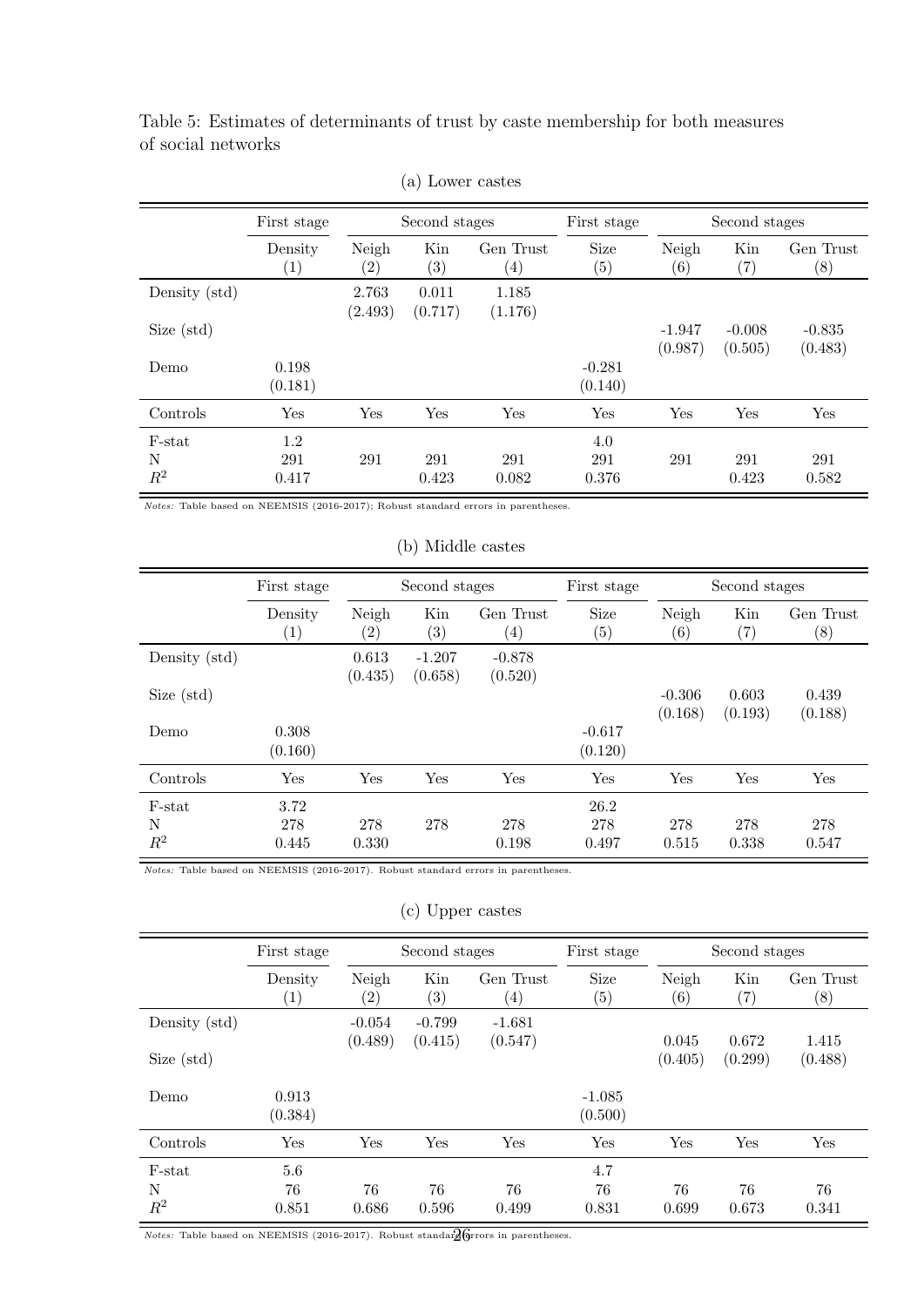smoothing through borrowing and lending thus largely occurs within castes, caste is also a significant determinant of the type of borrowing that is available to individuals. Intuitively, one can only borrow and lend from one's network if the network has the necessary resources. Looking at the study region at hand, Guérin et al.  $(2013)$  show that the financial landscape is highly fragmented along caste lines. Lower castes are less likely to borrow from social networks and more likely to borrow from ambulant lenders, though they are also more credit-constrained in general. This is also visible in our data, as descriptive statistics show that lower castes are the most likely to have asked for help but been refused it.

As a result, loans taken out by Dalits after demonetization are more likely to stem from employers and maistries (labor contractors) than prior to demonetization.<sup>[16](#page-29-0)</sup> This does not hold true for middle castes, though: while their share of loans from employers also increases (from about 0 to about 8 percent), it is accompanied by an even larger increase in the share of loans coming from relatives and 'well-known people' (from 63 to 73 percent of all loans).[17](#page-29-1)

As a result of demonetization, different castes thus answer the shock with different borrowing patterns: lower castes respond to the shock by shifting their borrowing from borrowing among their own caste prior to demonetization to borrowing also from upper castes after demonetization (generally their employers); middle castes shift from borrowing from their own caste and upper castes prior to demonetization to borrowing almost exclusively from within their own caste (90 percent of loans) after demonetization. This is in line with previous research, showing that transfers from other caste members are the preferred method of consumption smoothing in response to income fluctuations [\(Munshi and Rosenzweig, 2009\)](#page-42-12).<sup>[18](#page-29-2)</sup>

Further, while middle castes were less likely than lower castes to say that they asked for help and were refused, they are more likely to say that there was no one around to ask for help. Unlike those in lower castes, who are more likely to be employees, members of middle castes could not ask their employers for help to cope. In light of Table [5,](#page-28-0) this information suggests that middle castes updated their information about their social network, leading to fewer potential ties after demonetization. Those who then still had (updated) larger social networks were able to borrow from their own caste and are more trusting in their kin in comparison to non-kin as a result. Borrowing also took place on similar social levels (friends and 'well-known people') in comparison to lower castes, who borrowed up, by borrowing from employers. Frequent interactions between different

<span id="page-29-0"></span><sup>&</sup>lt;sup>16</sup>In fact, prior to demonetization, lower castes received the largest share of loans from 'well-known people' and relatives (67 percent), and about 3.6 percent of loans from employers and labor contractors. This changes to 57 percent and 23.75 percent after demonetization, respectively.

<span id="page-29-1"></span><sup>&</sup>lt;sup>17</sup>Well-known people, "terinjavanga" in Tamil, is a common Tamil term referring to people that have been known to the individual or family for a long time (years or even generations). Most of the time, these people are known through networks, such as friends of relatives or removed relatives, such as a relative of a daughter married to somebody in another village.

<span id="page-29-2"></span><sup>18</sup>Almost all members of the lower caste in our data set are part of the Paraiyar community. Among middle castes, the majority are members of the Vanniyar caste (82 percent).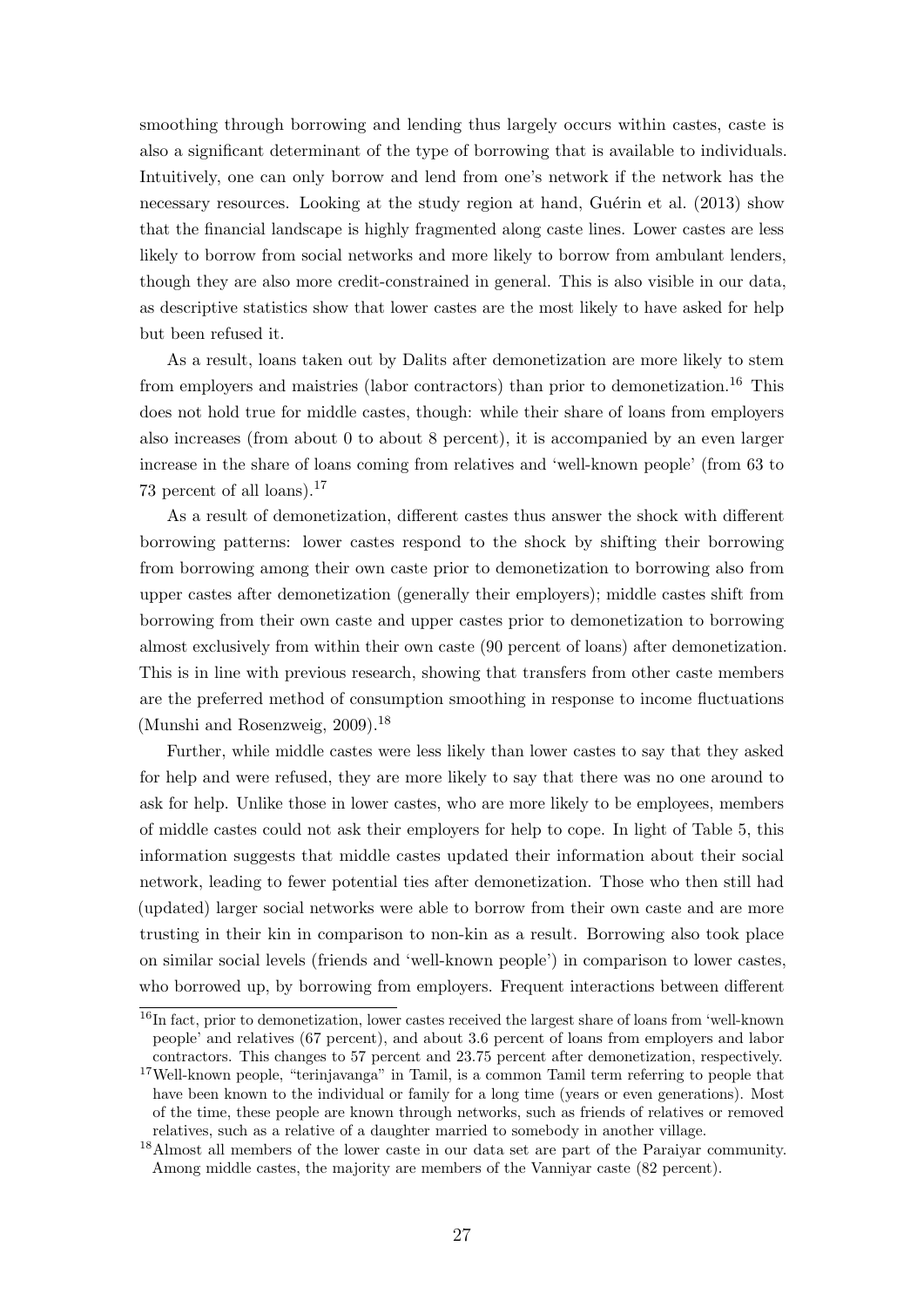ethnic groups has been shown to decrease levels of mistrust between them [\(Stolle et al.,](#page-43-9) [2008\)](#page-43-9). In our case, however, interactions between Dalits and upper castes are probably not frequent enough for this type of mechanism to take place, so any potentially positive effect could not be big enough to observably overcome existing distrust due to pre-existing social hierarchies. Lower caste members who were able to borrow from neighbors (which still happened, though at a lower rate) still borrowed within-caste, as they tend to live in homogeneous neighborhoods. For lower castes, making use of weaker links (higher network density) still means that those links remain within the caste network and can be trusted. Middle castes, by comparison, live in more heterogeneous neighborhoods.

These findings relate back to other studies on social activities in heterogeneous communities such as [Alesina and La Ferrara](#page-40-12) [\(2000\)](#page-40-12), who find that the degree of heterogeneity in communities influences the amount of participation in groups. In the context of South India, experiments in social psychology show that study participants tended to define their in-group along caste lines; positive previous contact was associated with more inclusive identities and negatitve contact with less [\(Reimer et al., 2019\)](#page-43-10). It also relates to other surveys, such as the World Values Survey. In addition to a question about neighbors in general, the survey includes questions about trust in neighbors speaking a different language or following a different religion. Trust levels in India significantly decline, from almost 90 percent saying they trust their neighbors to only about 55-60 percent, when asked about dissimilar neighbors (as cited in [Munshi, 2016a\)](#page-42-9). In the case at hand, trust in others is thus shaped strongly with relation to closeness to the self, with similar people considered more trustworthy - illustrative of the homophily principle in social networks [\(McPherson et al., 2001\)](#page-42-13).

#### 6.4.2 Heterogeneous effects by gender

Gender is an important factor in rural South India, with traditional gender roles dominating. It is therefore crucial to consider potentially differential effects by gender. Table [6](#page-31-0) presents our IV results of the determinants of trust by gender.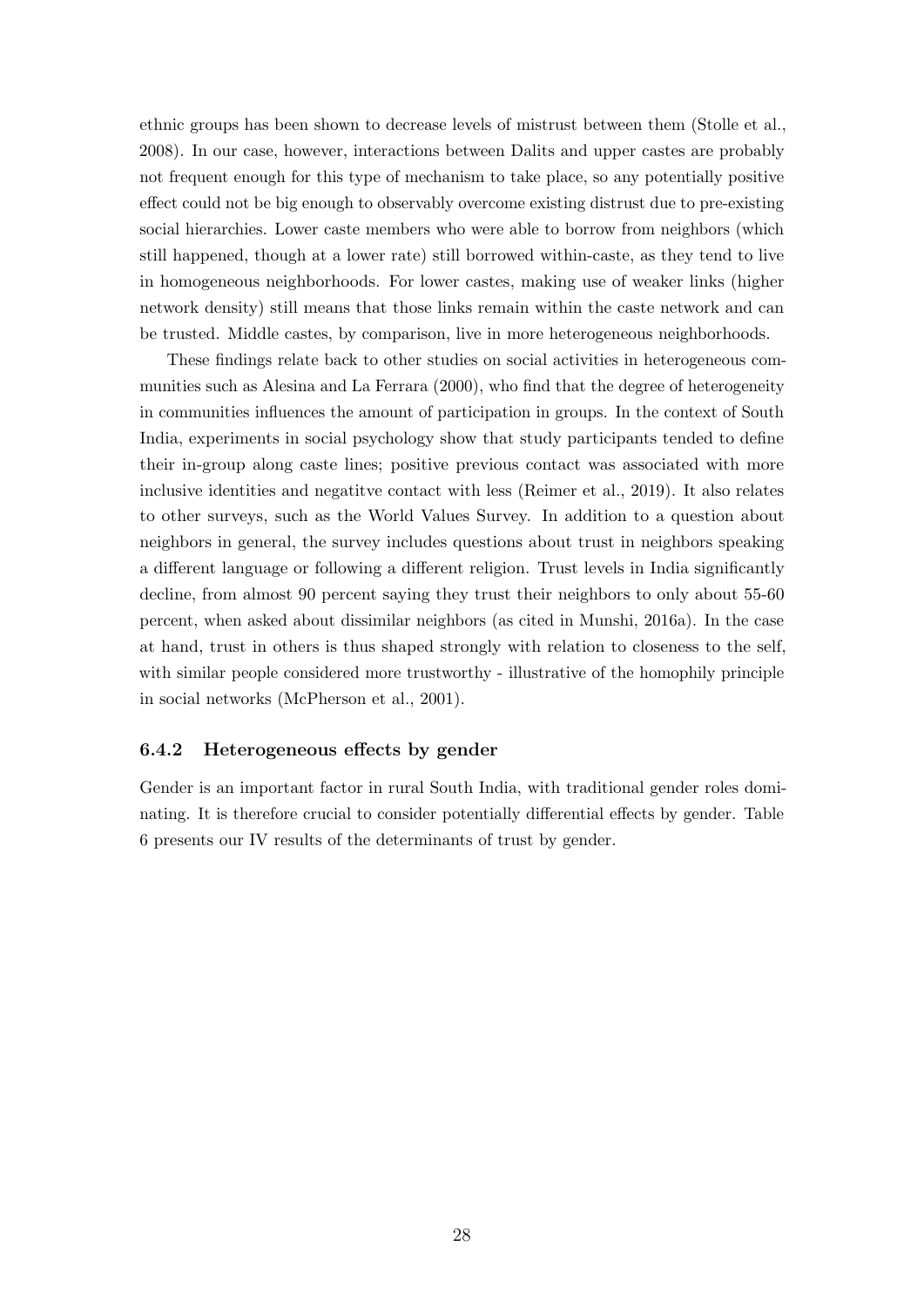|               | First stage                  |                            | Second stages            |                               | First stage               |                     | Second stages    |                               |
|---------------|------------------------------|----------------------------|--------------------------|-------------------------------|---------------------------|---------------------|------------------|-------------------------------|
|               | Density<br>$\left( 1\right)$ | Neigh<br>$\left( 2\right)$ | Kin<br>$\left( 3\right)$ | Gen Trust<br>$\left(4\right)$ | Size<br>$\left( 5\right)$ | Neigh<br>(6)        | Kin<br>(7)       | Gen Trust<br>$\left(8\right)$ |
| Density (std) |                              | 0.672<br>(0.300)           | $-0.476$<br>(0.230)      | $-0.112$<br>(0.201)           |                           |                     |                  |                               |
| Size (std)    |                              |                            |                          |                               |                           | $-0.562$<br>(0.245) | 0.398<br>(0.180) | 0.094<br>(0.169)              |
| Demo          | $-0.624$<br>(0.121)          |                            |                          |                               | 0.522<br>(0.137)          |                     |                  |                               |
| Controls      | Yes                          | Yes                        | Yes                      | Yes                           | Yes                       | Yes                 | Yes              | Yes                           |
| F-stat        | 14.5                         |                            |                          |                               | 26.7                      |                     |                  |                               |
| N<br>$R^2$    | 368<br>0.454                 | 368<br>0.201               | 368<br>0.272             | 368<br>0.579                  | 368<br>0.491              | 368<br>0.222        | 368<br>0.371     | 368<br>0.581                  |

<span id="page-31-0"></span>Table 6: Estimates of determinants of trust by gender for both measures of social networks

(a) Men

Notes: Table based on NEEMSIS (2016-2017). Robust standard errors in parentheses.

### (b) Women

|                      | First stage                 |                     | Second stages            |                                | First stage               | Second stages              |                      |                               |  |
|----------------------|-----------------------------|---------------------|--------------------------|--------------------------------|---------------------------|----------------------------|----------------------|-------------------------------|--|
|                      | Density<br>$\left(1\right)$ | Neigh<br>(2)        | Kin<br>$\left( 3\right)$ | Gen Trust<br>$\left( 4\right)$ | Size<br>$\left( 5\right)$ | Neigh<br>$\left( 6\right)$ | Kin<br>$^{\prime}7)$ | Gen Trust<br>$\left(8\right)$ |  |
| Density (std)        |                             | $-5.106$<br>(9.839) | 1.683<br>(3.141)         | 0.060<br>(1.922)               |                           |                            |                      |                               |  |
| Size (std)           |                             |                     |                          |                                |                           | $-0.587$<br>(0.255)        | 0.193<br>(0.222)     | 0.007<br>(0.222)              |  |
| Demo                 | $-0.070$<br>(0.134)         |                     |                          |                                | $-0.607$<br>(0.113)       |                            |                      |                               |  |
| Controls             | Yes                         | Yes                 | Yes                      | Yes                            | Yes                       | Yes                        | Yes                  | Yes                           |  |
| F-stat<br>N<br>$R^2$ | 0.27<br>277<br>0.482        | 277                 | 277                      | 277<br>0.678                   | 28.9<br>277<br>0.520      | 277<br>0.341               | 277<br>0.479         | 277<br>0.680                  |  |

Notes: Table based on NEEMSIS (2016-2017). Robust standard errors in parentheses.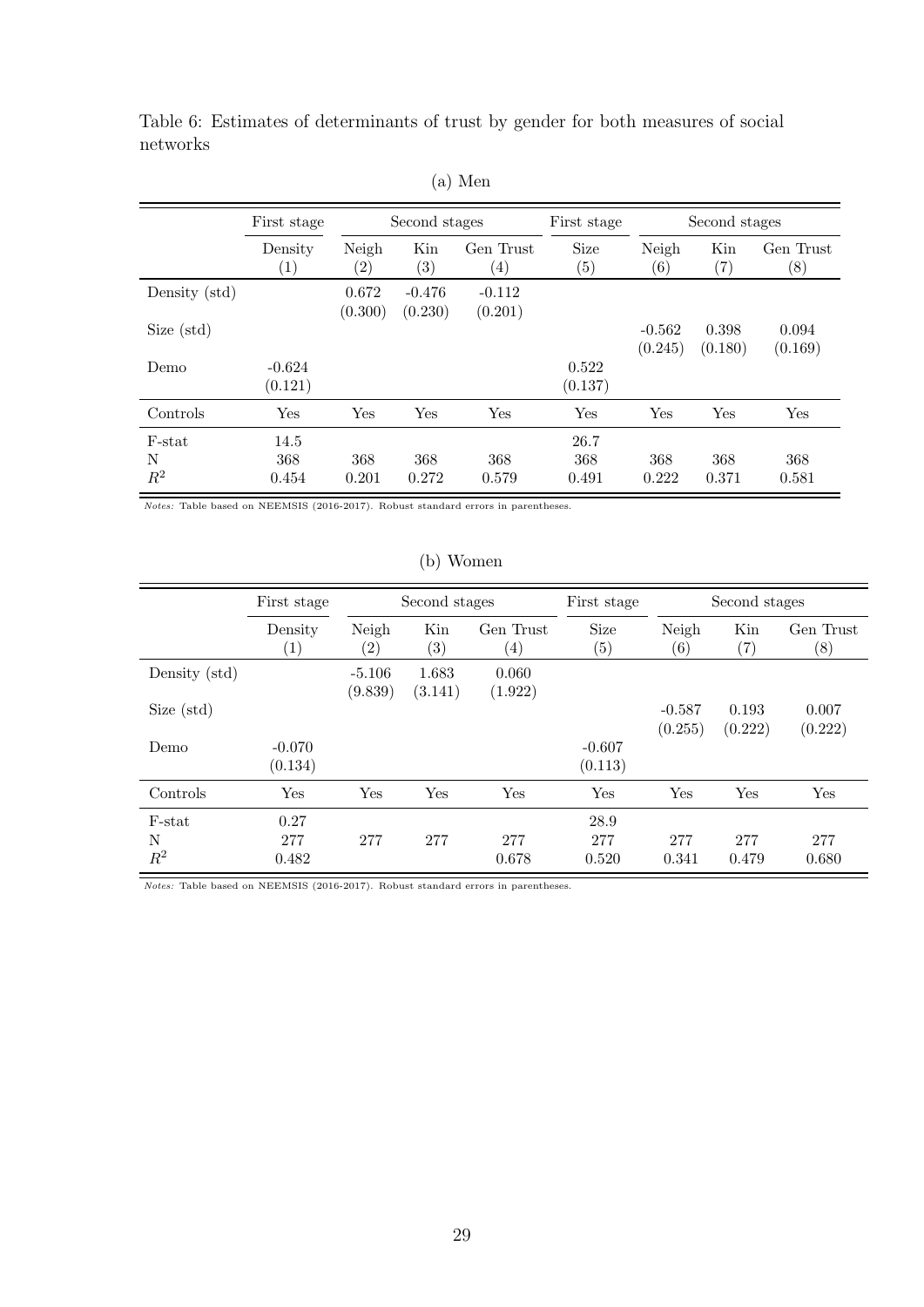It becomes clear that our previous results, which showed network size and density affecting levels of trust, was driven by men. In fact, looking at men and women separately shows that the first stage holds strongly for men for both measures. It also holds for women with regard to network size, but only the trust in neighbors coefficient is significant in the second stage. With regard to network size, among men, the coefficient of trust in kin relative to non-kin shows a slightly increased effect, from 0.27 in the combined (female and male) sample in Table [3](#page-25-0) to 0.39 for the male only sample, while the coefficient for trust in neighbors remains almost equal. For network density the coefficient for trust in kin among employees gains significance, while the coefficient for trust in neighbors almost halves.

It is likely that our gendered results are driven by the gender roles in South India. In our sample, men are more likely to say that they have asked somebody for help as a result of demonetization, which would lead to information updating, inducing the sort of intensification of network usage that we have in mind (13 percent of men said they asked for help vs. 6 percent of women). In fact, women are more likely to say that they did not need to ask anybody for help (74 percent of women answered this way compared to 67 percent of men). This could suggest several things: that women do not feel like they need to ask for help as this is assumed to be part of a man's role, that informal lending is socially inaccessible for women, or that women were able to overcome this period of cash shortage with the help of, for example, hidden cash reserves. The literature supports all three hypotheses. Indeed, women and members of lower castes in north Tamil Nadu have more difficulties accessing informal lending, paying on average more and borrowing primarily for consumption [\(Harriss-White and Colatei, 2004\)](#page-41-11). Further, there is abundant evidence that women do not share their entire income with their husband, often putting some of it away. The vast majority of women does not have access to the banking system, and only via joint accounts with their husbands for those that do. Saving some money in private cash hoards thus provides the only way for women to guard it from the males in their households (who might prefer to spend it on demerit goods) or to save money for their children. Indeed, in the survey area, about 70 percent of women claim to secretly save some cash (Guérin, 2008). Women were then doubly hit by the demonetization shock: standing in long queues to exchange the money could be considered inappropriate while, at the same time, the pure revelation of a secret cash hoard to husbands could have negative repercussions, potentially leading some women to lose control of their reserves [\(Ghosh et al., 2017\)](#page-41-4). A deeper dive into these different channels of a gendered analysis of the demonetization shock could be a rather fruitful avenue for future research.

#### 6.4.3 Heterogeneous effects by distance from nearest town

While our sample is located in rural areas only, the nearest town is not equally easily accessible for all villages. This could affect the impact of the shock: those who are living close to a bigger town are better able to access the required infrastructure (ATMs, bank offices to create a bank account, more varied lending services). The impact of the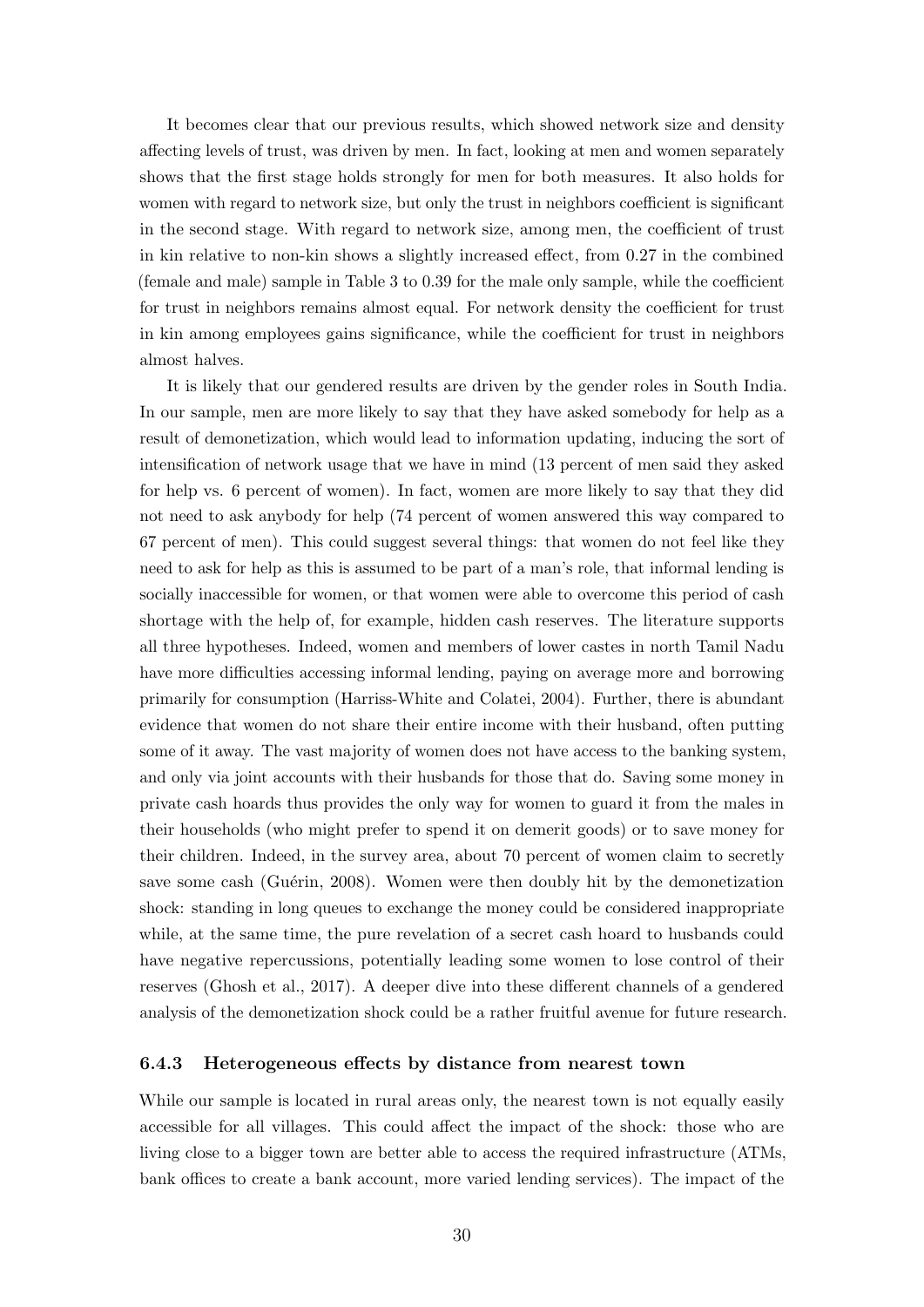shock is likely to be more important in remote areas, where a network is the sole coping mechanism. Table [7](#page-34-0) depicts our IV results by distance to the nearest town. Villages defined as remote (panel a) are more than a 45 minute car-drive away from the nearest town; close villages require shorter travel times. Indeed, Table [7](#page-34-0) shows that our results hold more strongly for individuals living in more remote villages, who were less able to access formal banking institutions, more exposed to cash shortages and therefore more reliant on their connections. This holds true for both measures of social networks.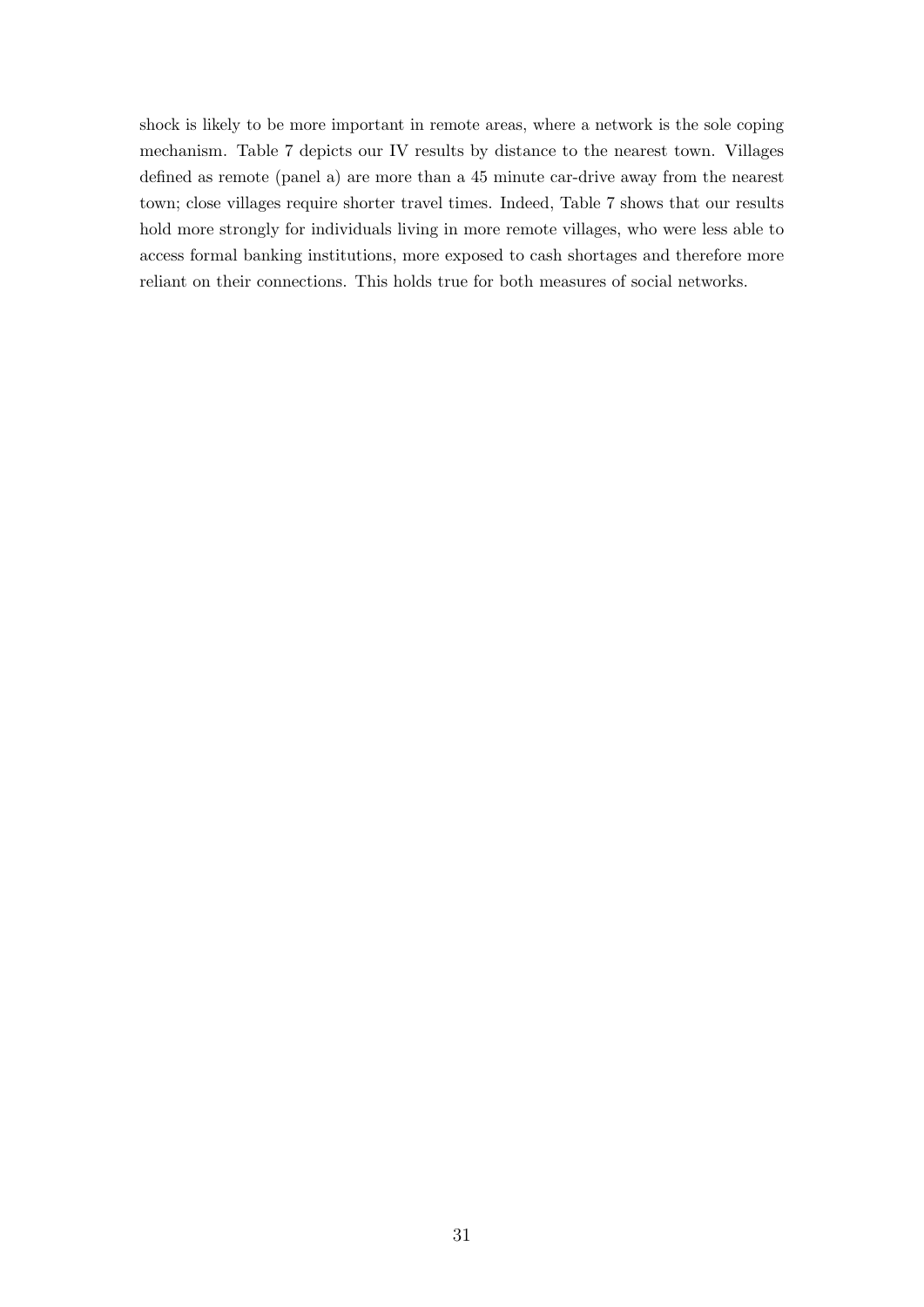<span id="page-34-0"></span>Table 7: Estimates of determinants of trust by distance to nearest town for both measures of social networks

|               | First stage                  |                            | Second stages            |                                | First stage         |                           | Second stages            |                               |  |
|---------------|------------------------------|----------------------------|--------------------------|--------------------------------|---------------------|---------------------------|--------------------------|-------------------------------|--|
|               | Density<br>$\left( 1\right)$ | Neigh<br>$\left( 2\right)$ | Kin<br>$\left( 3\right)$ | Gen Trust<br>$\left( 4\right)$ | Size<br>(5)         | Neigh<br>$\left(6\right)$ | Kin<br>$\left( 7\right)$ | Gen Trust<br>$\left(8\right)$ |  |
| Density (std) |                              | 0.799<br>(0.451)           | $-0.483$<br>(0.355)      | $-1.008$<br>(0.436)            |                     |                           |                          |                               |  |
| Size (std)    |                              |                            |                          |                                |                     | $-0.389$<br>(0.222)       | 0.235<br>(0.157)         | 0.491<br>(0.166)              |  |
| Demo          | 0.467<br>(0.158)             |                            |                          |                                | $-0.958$<br>(0.137) |                           |                          |                               |  |
| Controls      | Yes                          | Yes                        | Yes                      | Yes                            | Yes                 | Yes                       | Yes                      | Yes                           |  |
| F-stat        | 8.7                          |                            |                          |                                | 49.1                |                           |                          |                               |  |
| N<br>$R^2$    | 232<br>0.539                 | 232<br>0.291               | 232<br>0.329             | 232<br>0.179                   | 232<br>0.622        | 232<br>0.342              | 232<br>0.478             | 232<br>0.632                  |  |

(a) Far distance to town

Notes: Table based on NEEMSIS (2016-2017). Robust standard errors in parentheses.

### (a) Close distance from town

|                      | First stage                 | Second stages    |                          | First stage                   |                           | Second stages       |                          |                               |
|----------------------|-----------------------------|------------------|--------------------------|-------------------------------|---------------------------|---------------------|--------------------------|-------------------------------|
|                      | Density<br>$\left(1\right)$ | Neigh<br>(2)     | Kin<br>$\left( 3\right)$ | Gen Trust<br>$\left(4\right)$ | Size<br>$\left( 5\right)$ | Neigh<br>(6)        | Kin<br>$\left( 7\right)$ | Gen Trust<br>$\left(8\right)$ |
| Density (std)        |                             | 0.806<br>(0.625) | $-0.824$<br>(0.607)      | 0.347<br>(0.450)              |                           |                     |                          |                               |
| Size (std)           |                             |                  |                          |                               |                           | $-0.539$<br>(0.297) | 0.551<br>(0.309)         | $-0.232$<br>(0.272)           |
| Demo                 | 0.250<br>(0.140)            |                  |                          |                               | $-0.373$<br>(0.117)       |                     |                          |                               |
| Controls             | Yes                         | Yes              | Yes                      | Yes                           | Yes                       | Yes                 | Yes                      | Yes                           |
| F-stat<br>N<br>$R^2$ | 3.2<br>413<br>0.378         | 413              | 413                      | 413<br>0.547                  | 10.2<br>413<br>0.343      | 413<br>0.330        | 413<br>0.258             | 413<br>0.623                  |

Notes: Table based on NEEMSIS (2016-2017). Robust standard errors in parentheses;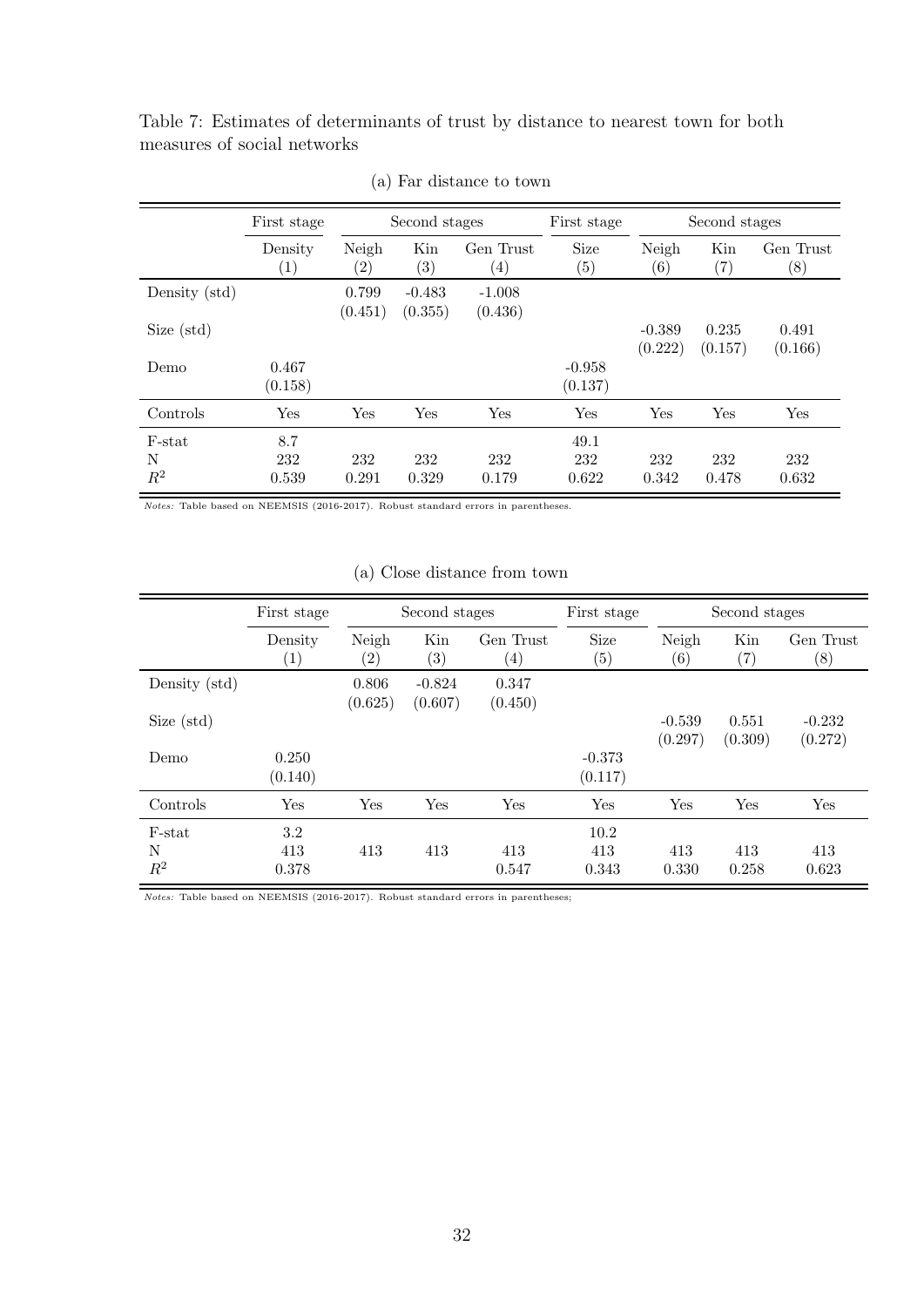### 6.5 Robustness checks

### 6.5.1 Days passed since demonetization

The survey was conducted over two time periods, one prior to and one after demonetization. The post-demonetization survey collection started in January 2017 (about 2 months after the shock) and ended at the end of March 2017, meaning that the last interview was conducted about 5 months after the shock.<sup>[19](#page-35-0)</sup> According to the mechanism at hand - that trust is built through social interactions - time passed since demonetization is likely to have a positive effect on our measures of trust, as people have more time to actually interact. In this section, we explore the time dimension of the survey, looking at the effect of time passed since demonetization. As expected, network density and days passed since demonetization correlate positively, though not particularly strongly  $(r = 0.18, p < 0.000)$ . Similarly, network size and days passed since demonetization correlate negatively ( $r = -0.30, p < 0.000$ ). Figure [A2](#page-49-0) illustrates those correlations. Table [A5](#page-50-0) provides the IV specification, using days passed as the instrument instead of the demonetization dummy used in Table [4.](#page-26-0) Results mirror the results obtained with the demonetization dummy and suggest indeed slightly stronger effects given the passage of time passed between the demonetization shock and the date of interview.

#### 6.5.2 Lowering the trustworthiness threshold

A potential second channel that could affect our results is that instead of changing beliefs about others' trustworthiness, the shock might have lowered the trustworthiness threshold at which individuals are willing to interact. Instead of revealing information about the ties (if one can rely on them or not), the individual might in this scenario simply be willing to interact with anybody who could help, even if those people are not necessarily trustworthy. Rather than information updating, the mechanism would then be driven by a lower trustworthiness threshold that has to be overcome to facilitate interaction. If this channel was at play, we would expect individuals to increase their number of ties after the shock (having a larger network size), as more ties would pass the lowered trustworthiness threshold. We would also expect individuals to increase their network density (using more of their ties), as, again, a larger share of the network surpasses the threshold. Instead of a larger network size, however, we observe a smaller total network size, driven by a lower number of elicited potential ties. Network density is indeed larger after the shock, but this is also driven by a reduction in the number of potential ties (part of the denominator). This leads us to conclude that demonetization did in fact affect people's beliefs about others, as they elicit fewer potential ties after the shock than before.

<span id="page-35-0"></span><sup>&</sup>lt;sup>19</sup>The survey started in August 2016 and was interrupted a week before the demonetization shock took place due to logistical survey constraints (in particular, the need to update the survey software and replace batteries in some tablets used for data collection).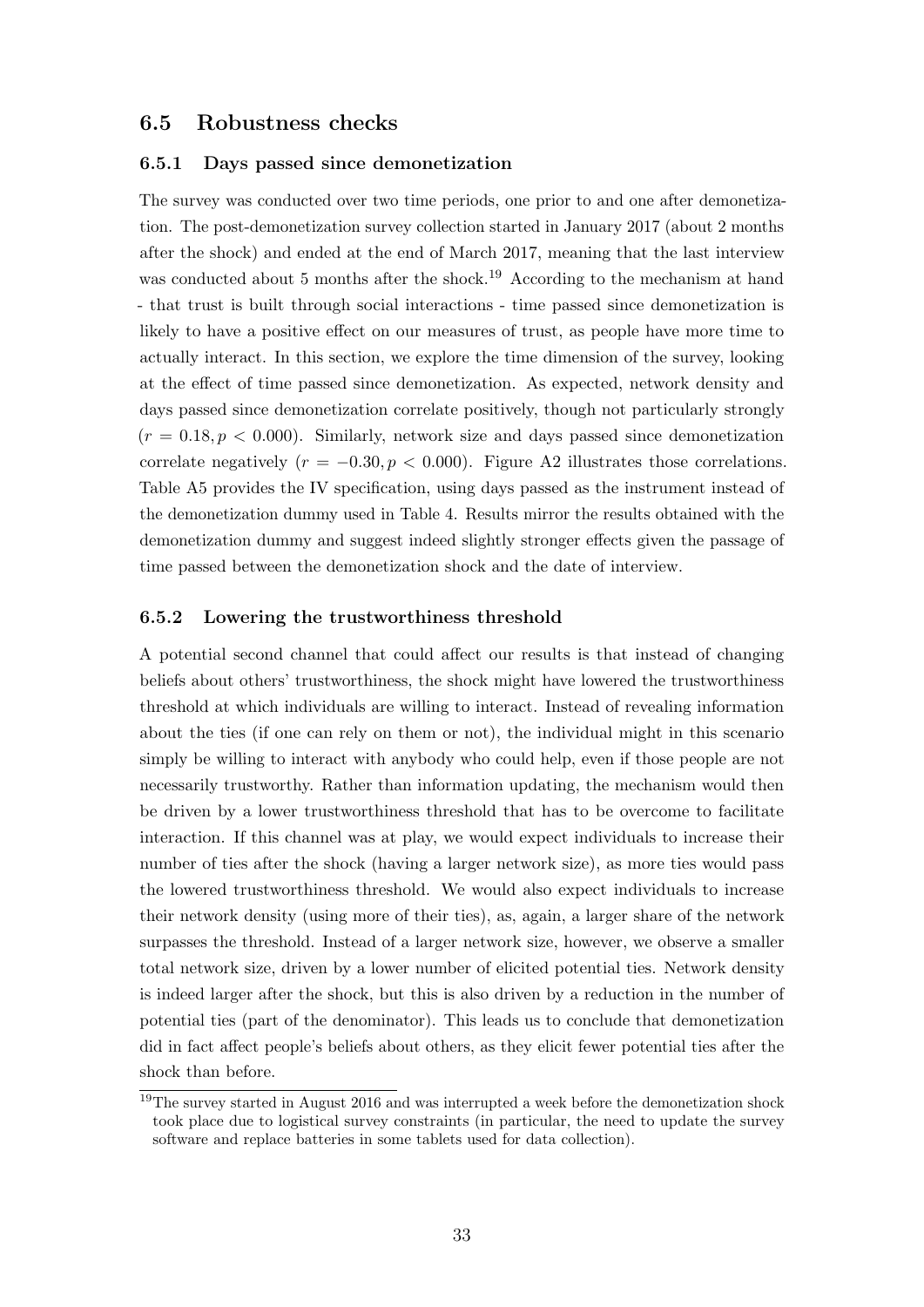#### 6.5.3 Estimations without the agreeableness dimension

One potential concern about including the Big Five in our second stage IV regressions is simultaneity bias, which would be problematic if Big Five dimensions determine trust and trust determines Big Five scores. The dimension for which this is most likely is agreeableness, the tendency to act cooperatively. It relates in fact to the facets altruism and trust, as cooperative interactions require trust between interacting parties. We estimate our IV regressions without the agreeableness dimension. Table [A6](#page-51-0) displays the second stages for both network density and network size.<sup>[20](#page-36-0)</sup> Table [A6](#page-51-0) shows that our main results hold, even when estimated without the agreeableness dimension. In fact, our coefficients for the effect of network size on trust in neighbors and trust in kin relative to non-kin are barely affected, with the coefficient for trust in neighbors increasing slightly. The changes in coefficients for the effect of network density on trust in neighbors and kin are equally small. The largest difference is seen for the generalized trust measure, though results remain insignificant, as they have been throughout the paper. This leads us to conclude that the estimations are still valid with the agreeableness dimension.

#### 6.5.4 Migrating households

A fourth channel that could affect our results is migration. There has been evidence throughout the country that migrants were forced to return home after the shock, as employers were often unable to continue paying wages [\(Ghosh et al., 2017\)](#page-41-4). More than half of the households in our sample are migrant households (meaning that at least one member migrates temporarily for work). While survey collection was essentially random and the break in the survey was not related to demonetization, the survey team did decide to interview migrating households later during the survey timeframe to have a better chance of interviewing them.<sup>[21](#page-36-1)</sup> In order to check that our results are not driven by migrating households, we run the IV estimations while also including a dummy variable that takes the value of 1 if somebody in the household is a migrant (even if it's not the person interviewed) and an additional dummy taking the value of 1 if the individual himself is a migrant. Table [A7](#page-52-0) shows that only the individual migrant dummy is significant at the 10 percent level (column (6), generalized trust). Results of the effect of network size and network density on trust remain similar in sign and size; however, they are no longer statistically significant.

#### 6.5.5 Poverty

One additional potential confounder of our results could be poverty, as poverty could make people less trusting in general. Lack of trust has been linked to low socio-economic status and lack of material wealth (e.g. [Knack and Keefer, 1997;](#page-42-0) [Uslaner, 2002;](#page-43-11) [Delhey](#page-40-13)

<span id="page-36-0"></span> $^{20}$ [First stages are not reported for simplicity. The F-statistic for network density is 7.03 and for](#page-40-13) [network size 45.1.](#page-40-13)

<span id="page-36-1"></span><sup>21</sup>[Migrants tend to travel to their home villages for festivals.](#page-40-13)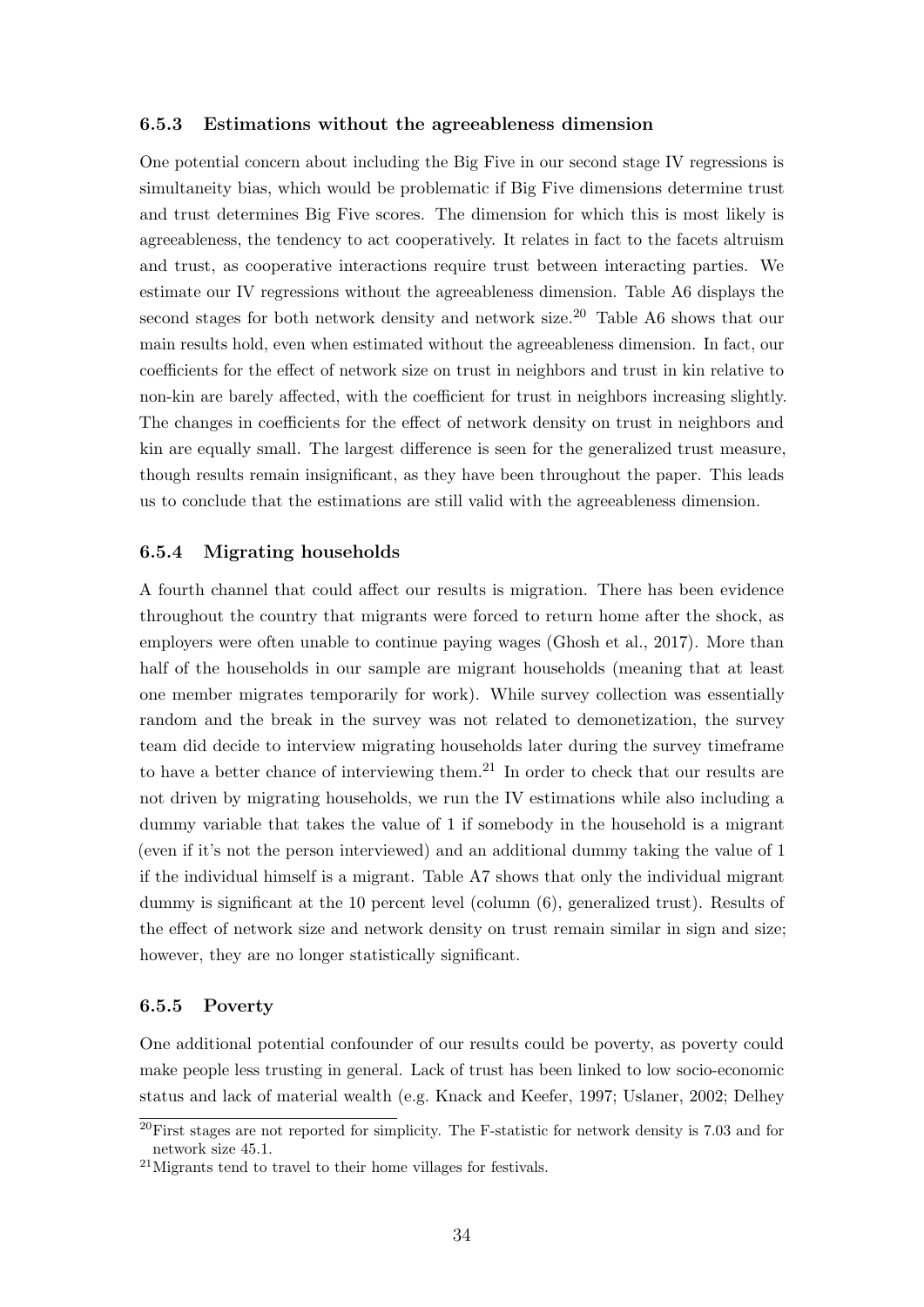[and Newton, 2003\)](#page-40-13), with one possible channel that the risk of trusting may be too great for the most deprived, as they have a greater share of their total wealth to lose if their trust is betrayed [\(Putnam, 2001\)](#page-43-0).

In the previous estimations, we already control for households expenses and household income, in addition to basing the estimations on a sample matched based on these households' characteristics and characteristics of the dwelling, which should capture part of this aspect. Still, to make sure that our results hold for poorer and richer households, we build an asset index based on items that are likely to change as a result of the shock (household income and expenses) and items that better capture an enduring poverty status (goods owned by the household and participation in government schemes targeted to the poor).<sup>[22](#page-37-0)</sup> We reduce these items to a composite index using principal component analysis and keep the first component. Table [A8](#page-53-0) displays the results for the poorest and richest households. Individuals in poor households that had to increase their density depicted decreases in trust in kin among employees and in general; if they had to extend their network size (diversify more), this led to increases in these trust categories.

One has to keep in mind that poverty status oftentimes varies with caste membership, with lower castes being poorer. In our sample, poverty according to the asset index, is spread across all caste groups, leading to differential effects in comparison to caste membership only.

#### 6.5.6 Happiness

The last channel for which we consider robustness checks is happiness. People could be unhappy about the demonetization shock and its consequences and therefore less likely to trust others. Table [2](#page-19-0) in the exclusion restriction section provides evidence that people did not think that demonetization itself changed their levels of trust in neighbors and kin (about 74 percent of the demonetization sample).<sup>[23](#page-37-1)</sup> Other research provides evidence that demonetization was mostly perceived positively, even among those who suffered [\(Ghosh et al., 2017\)](#page-41-4). Unfortunately, the survey does not contain questions about life satisfaction, the most common variable with which happiness can be captured.

Given the lack of a life satisfaction variable, we will rely on the Big Five dimension emotional stability, which has been most strongly related to concepts of happiness [\(Hills](#page-42-14) [and Argyle, 2001\)](#page-42-14). The descriptive statistics for the balanced sample (displayed in Table [A3\)](#page-47-0) show that emotional stability is not statistically different between the pre- and post demonetization sample after the matching. We estimate separate IV regressions for those who score in the lowest tertile of the emotional stability dimension and those

<span id="page-37-0"></span><sup>&</sup>lt;sup>22</sup>The exact list of variables included in the poverty index are: household expenses on food, ceremonies, and health; household income; whether the household owns a fridge, expensive furniture, a car, a cell phone, a landline, or a computer; whether the household benefits from the ration card, free housing, free cow and goats, or free gas government schemes; and characteristics of the dwelling (water access, electricity, toilet facilities, and type of house).

<span id="page-37-1"></span><sup>&</sup>lt;sup>23</sup>Demonetization led people to put less trust in banks, with 22 percent saying that demonetization made them trust banks less.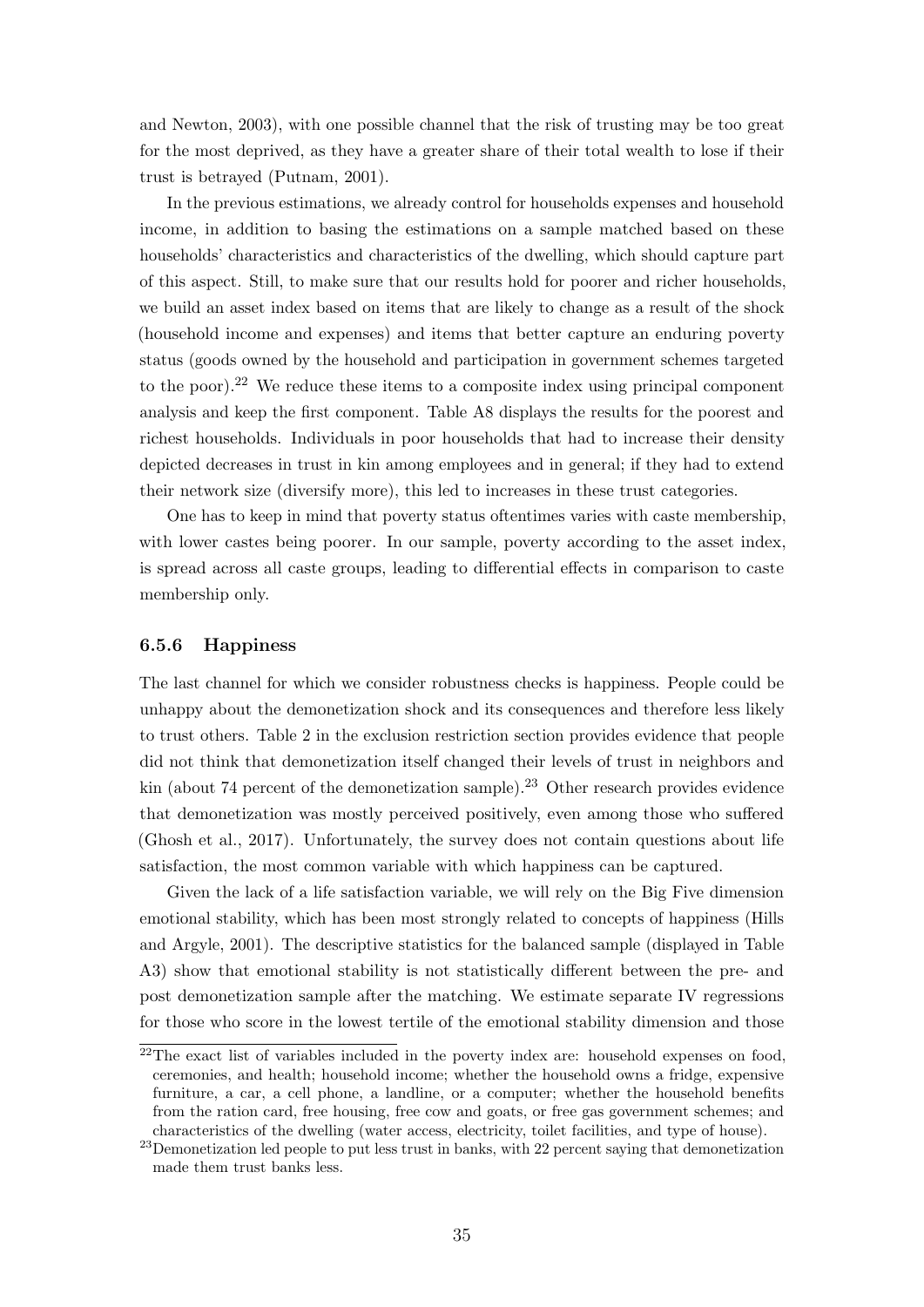who score in the highest.<sup>[24](#page-38-1)</sup> Table [A9](#page-54-0) shows that the effect for trust in kin relative to non-kin members is significant and positive for both, but slightly stronger for those with stronger emotional stability. Still, to the extent that it can be approximated by emotional stability, our results do not appear to be driven by happiness.

# <span id="page-38-0"></span>7 Conclusion

Trust in other people, an essential component of social capital, is particularly crucial in developing countries, where a large share of transactions are informal and take place within social networks. But trust is to a large extent endogenous, as it is "an outcome and an antecedent of relationships" [\(Nooteboom, 2007,](#page-43-2) p. 33). This paper aims to disentangle this relationship between social networks and trust by exploring an exogenous variation that directly affected people's information about their social network but did not have a direct effect on interpersonal trust. The exogenous shock explored, the 2016 demonetization policy in India, reduced money supply overnight, inducing individuals to rely on their social networks for everyday transactions.

We use novel quantitative and qualitative data from rural Tamil Nadu, collected by the authors, to provide causal estimates of the effects of two measures of social networks (size and density) and three measures of trust (trust within a neighborhood, trust in kin versus non-kin among employees, and generalized trust). We use an IV approach with the shock introduced by the demonetization policy in November 2016 as an instrument that had a significant effect on network measures but did not directly affect trust placed in other people. This presupposed channel is also visible in first-hand qualitative data collected by the authors to understand how demonetization impacted people's lives in rural South India, thereby offering convincing evidence for the exclusion restriction. We control for a large variety of individual characteristics that could affect trust formation, such as cognitive ability and personality traits, which in other cases have been considered unobservable or required panel data to be purged from the estimates. We use network data collected as part of the survey to construct two measures of social networks: network size, the sum of all potential and actual ties, and network density, the share of ties activated. Both measures are mostly reliant on economic interactions (loans and access to labor).

We find that network density causally increases levels of trust placed in neighbors and decreases trust placed in kin among employees, while network size decreases trust in neighbors and increases trust placed in kin employees. Heterogeneity analyses illustrate that these results for the entire sample hide important differences. Most notably, our results hold mostly for men, as strong gender roles both reduce women's ability to interact in the way that we are capturing interactions and might mean that women have different strategies of coping with shocks (such as cash hoarding), not reflected by our data. Further, we find different results by caste membership. Comparing lower

<span id="page-38-1"></span> $24$ We also tried quartiles and results are similar.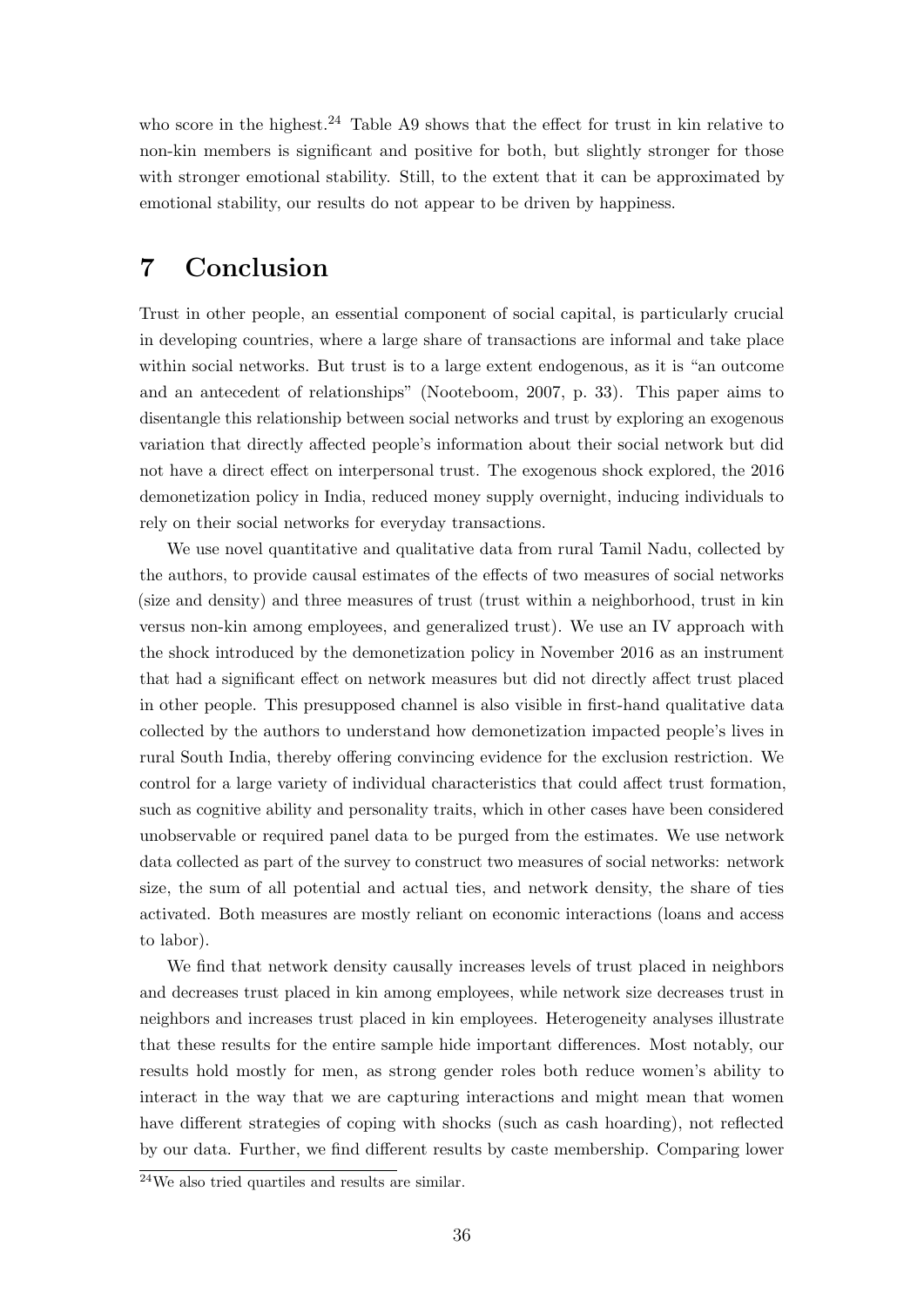castes (Dalits) and middle castes still reveals important differences regarding the levels and types of interactions that occurred as a result of the shock. Lower castes coped by taking out loans from those around them (in homogeneous neighborhoods) and from their employers. Among Dalits, who are oftentimes employed as salaried agricultural laborers in the study region, we find that extending one's network decreaes trust in neighbors. For middle castes, though, the story is different. Middle castes live in more heterogeneous environments and often work on their own agricultural land, as the exodus of upper castes to urban areas has enabled a reallocation of land to the middle castes. As a result of the shock, they coped by borrowing from other caste members, or 'well-known people'. Among middle castes, a larger number of ties (network size) leads to more trust in kin members in comparison to non-kin members and lower trust in neighbors, who could be more dissimilar to the self. For this group, higher network density, making use of one's network more intensely, leads to lower trust placed in kin-employees. As middle castes have to expand their networks to cope, they then rely on weaker ties of which they are arguably more dubious, driving the reduction in trust levels.

This paper illustrates that a common shock can have differential effects on levels of trust in a society, given the type of interactions that take place as a result of the shock. Notably, it demonstrates homophily in networks in rural South India, where interactions that happen within a homogeneous group (neighborhoods for lower castes, kin and other caste members for upper castes) foster trust, while outside interactions or relying on marginal ties decrease it. This is in line with previous research demonstrating that Indians tend to trust those who are similar to themselves but not other linguistic or religious groups [\(Munshi, 2016a\)](#page-42-9). The paper also showcases the importance of not relying only on broad measures of trust, such as generalized trust, when examining an environment characterized by tightly knit social groups. We do not find any results for our measure of generalized trust, but results turn significant once we consider measures of trust that more clearly define an in-group in comparison to an out-group (neighbors and non-neighbors, kin among employees and non-kin among employees). The paper further presents evidence that caste membership remains a significant determinant of social and economic outcomes in today's rural India.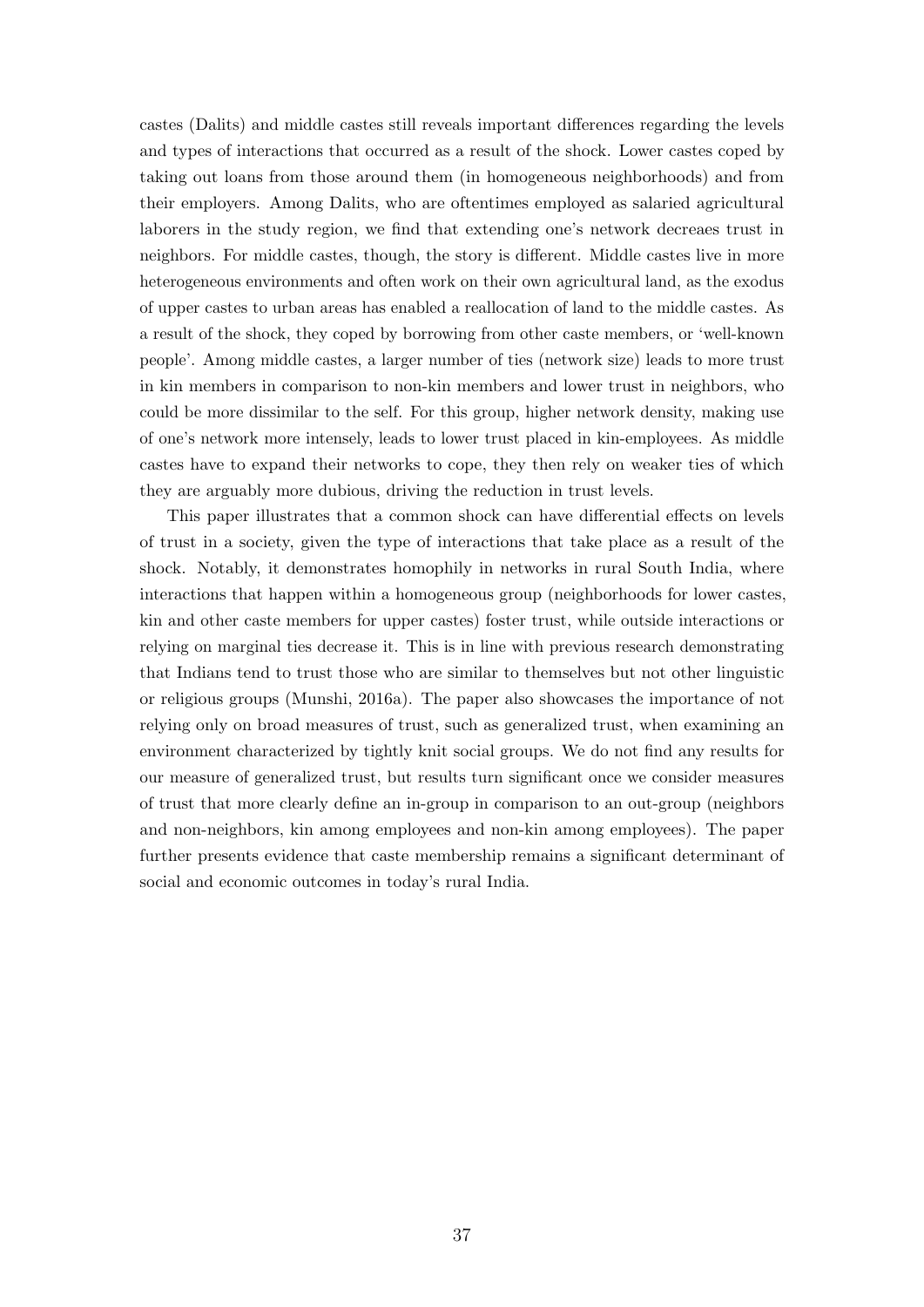# References

- <span id="page-40-11"></span>Abadie, A., Athey, S., Imbens, G. W., and Wooldridge, J. (2017). When should you adjust standard errors for clustering? Technical report, National Bureau of Economic Research.
- <span id="page-40-12"></span>Alesina, A. and La Ferrara, E. (2000). Participation in Heterogeneous Communities. The Quarterly Journal of Economics, 115(3):847–904.
- <span id="page-40-9"></span>Angrist, J. D. and Pischke, J.-S. (2009). Mostly harmless econometrics: An empiricist's companion. Princeton University Press.
- <span id="page-40-7"></span>Berg, J., Dickhaut, J., and McCabe, K. (1995). Trust, reciprocity, and social history. Games and Economic Behavior, 10(1):122–142.
- <span id="page-40-8"></span>Bound, J., Jaeger, D. A., and Baker, R. M. (1995). Problems with instrumental variables estimation when the correlation between the instruments and the endogenous explanatory variable is weak. Journal of the American Statistical Association, 90(430):443–450.
- <span id="page-40-0"></span>Bourdieu, P. (1980). Le capital social. Actes de la recherche en sciences sociales,  $31(1):2-3.$
- <span id="page-40-6"></span>Breman, J. (1996). Footloose labour: working in India's informal economy, volume 2. Cambridge University Press.
- <span id="page-40-10"></span>Cobb-Clark, D. A. and Schurer, S. (2012). The stability of big-five personality traits. Economics Letters, 115(1):11–15.
- <span id="page-40-13"></span>Delhey, J. and Newton, K. (2003). Who trusts?: The origins of social trust in seven societies. European Societies, 5(2):93–137.
- <span id="page-40-4"></span>Dohmen, T., Falk, A., Huffman, D., and Sunde, U. (2008). Representative trust and reciprocity: Prevalence and determinants. Economic Inquiry, 46(1):84–90.
- <span id="page-40-1"></span>Fafchamps, M. (2006). Development and Social Capital. The Journal of Development Studies, 42(7):1180–1198.
- <span id="page-40-5"></span>Falk, A., Becker, A., Dohmen, T., Enke, B., Huffman, D., and Sunde, U. (2018). Global Evidence on Economic Preferences. The Quarterly Journal of Economics, forthcoming.
- <span id="page-40-3"></span>Fearon, J. D., Humphreys, M., and Weinstein, J. M. (2009). Can development aid contribute to social cohesion after civil war? Evidence from a field experiment in post-conflict Liberia. The American Economic Review, 99(2):287–291.
- <span id="page-40-2"></span>Fehr, E. (2009). On the Economics and Biology of Trust. Journal of the European Economic Association, 7(2-3):235–266.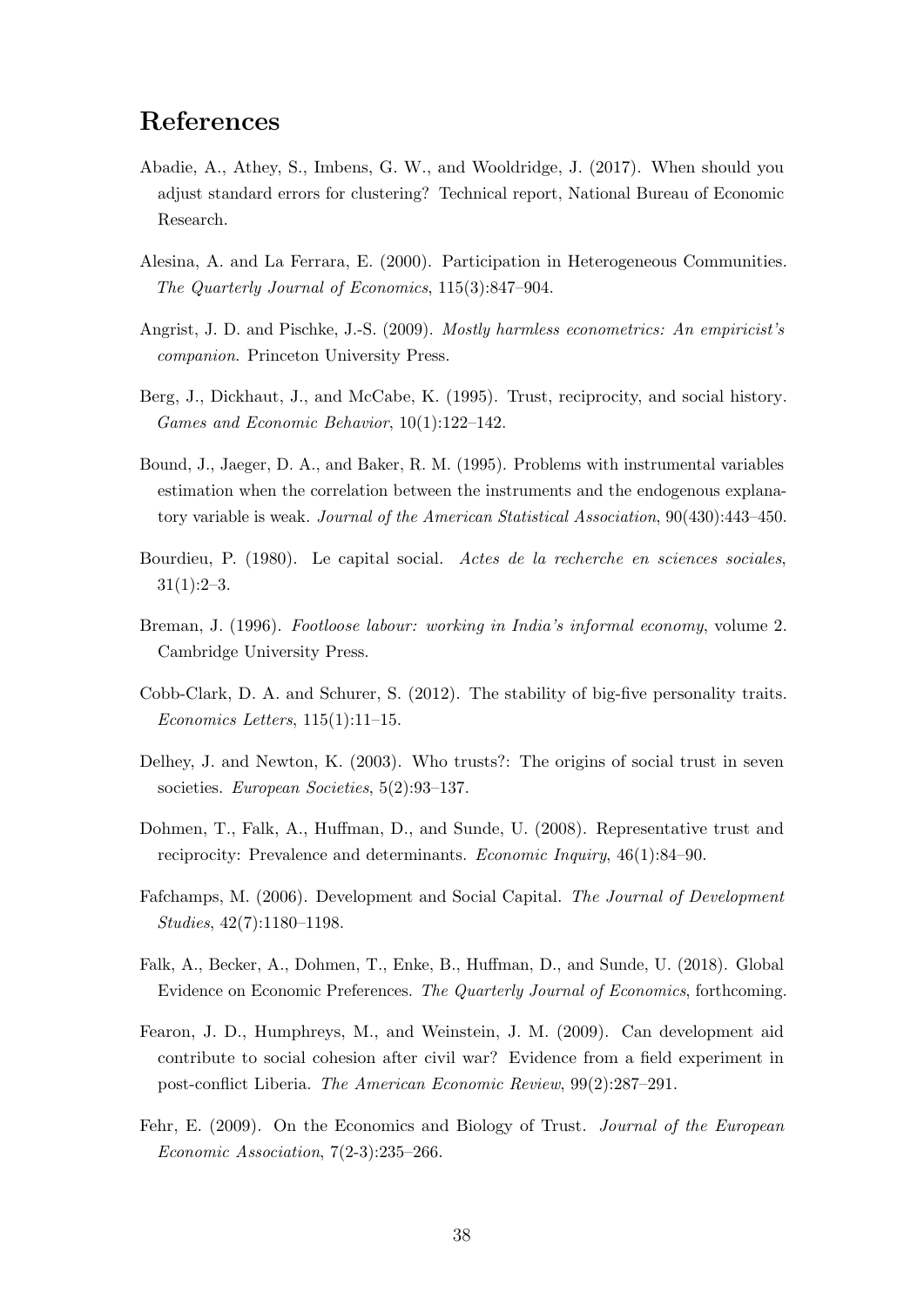- <span id="page-41-10"></span>Freitag, M. and Bauer, P. C. (2016). Personality traits and the propensity to trust friends and strangers. The Social Science Journal, 53(4):467–476.
- <span id="page-41-0"></span>Fukuyama, F. (1995). Trust: The social virtues and the creation of prosperity. Free Press Paperbacks.
- <span id="page-41-4"></span>Ghosh, J., Chandrasekhar, C., and Patnaik, P. (2017). Demonetisation Decoded: A Critique of India's Currency Experiment. Routledge India.
- <span id="page-41-8"></span>Glaeser, E. L., Laibson, D. I., Scheinkman, J. A., and Soutter, C. L. (2000). Measuring Trust. The Quarterly Journal of Economics, 115(3):811–846.
- <span id="page-41-1"></span>Glanville, J. L., Andersson, M. A., and Paxton, P. (2013). Do social connections create trust? An examination using new longitudinal data. Social Forces, 92(2):545–562.
- <span id="page-41-12"></span>Guérin, I. (2008). Poor women and their money: Between daily survival, private life, family obligations and social norms. Rural Microfinance and Employment Project (RUME) Working Paper Series.
- <span id="page-41-3"></span>Guérin, I., D'Espallier, B., and Venkatasubramanian, G. (2013). Debt in rural South India: Fragmentation, social regulation and discrimination. The Journal of Development Studies, 49(9):1155–1171.
- <span id="page-41-5"></span>Guérin, I., Lanos, Y., Michiels, S., Nordman, C. J., and Venkatasubramanian, G. (2017). Insights on Demonetisation from Rural Tamil Nadu: Understanding Social Networks and Social Protection. Economic and Political Weekly, 52(52).
- <span id="page-41-2"></span>Guérin, I., Michiels, S., and Venkatasubramanian, G. (2015). Labour in Contemporary South India. In Harriss-White, B. and Heyer, J., editors, Indian Capitalism in Development, pages 118–36. Routledge.
- <span id="page-41-6"></span>Guiso, L., Sapienza, P., and Zingales, L. (2008). Social Capital as Good Culture. Journal of the European Economic Association, 6(2-3):295–320.
- <span id="page-41-9"></span>Haddad, L. and Maluccio, J. A. (2003). Trust, membership in groups, and household welfare: Evidence from KwaZulu-Natal, South Africa. Economic Development and Cultural Change, 51(3):573–601.
- <span id="page-41-11"></span>Harriss-White, B. and Colatei, D. (2004). Rural Credit and the Collateral Question. In Harris-White, B. and Janakarajan, S., editors, Rural India Facing the 21st Century. Essays on Long Term Change and Recent Development Policy, pages 252–283. Anthem South Asian Studies.
- <span id="page-41-7"></span>Herrmann, B., Thöni, C., and Gächter, S. (2008). Antisocial Punishment Across Societies. Science, 319(5868):1362–1367.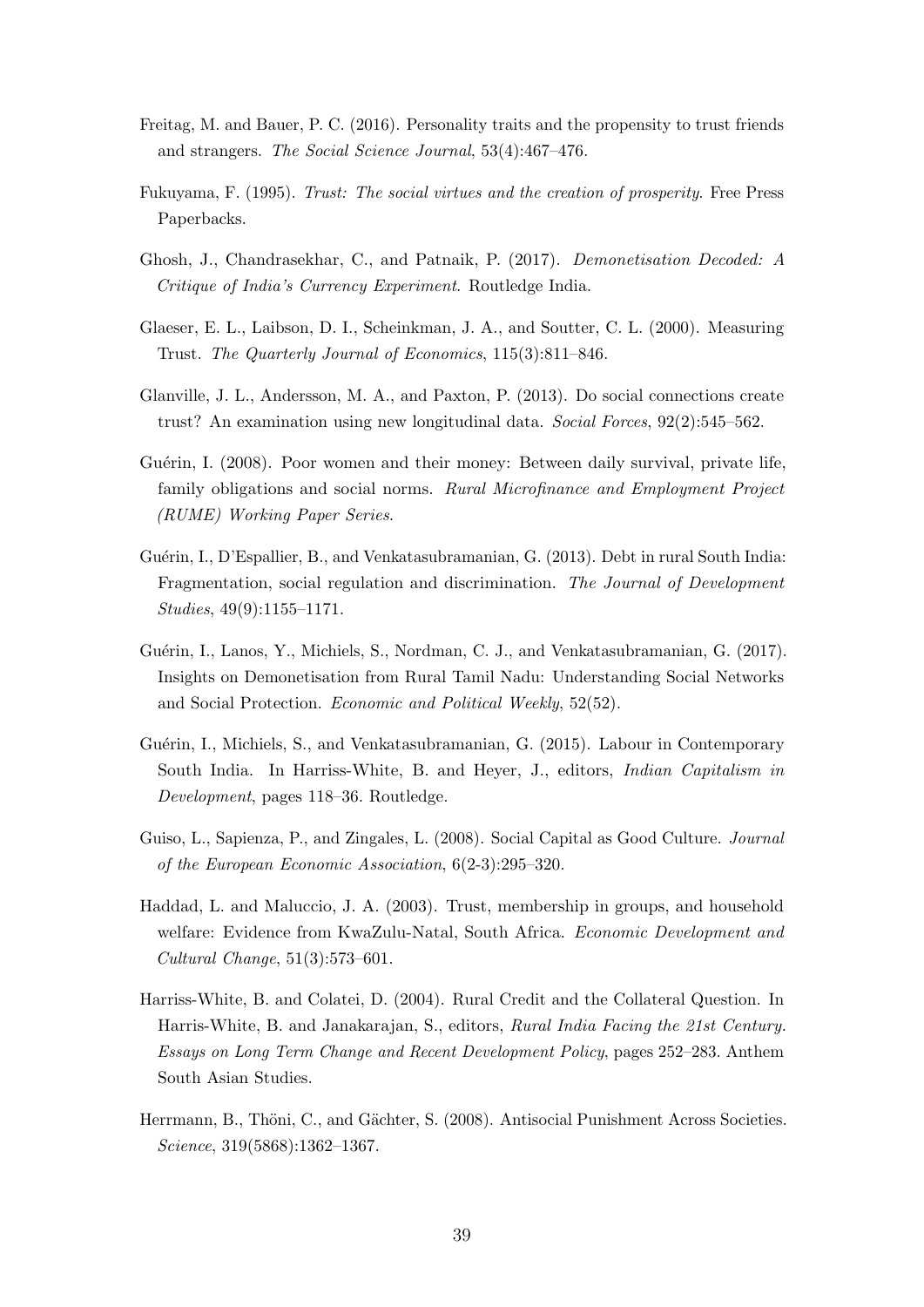- <span id="page-42-14"></span>Hills, P. and Argyle, M. (2001). Emotional stability as a major dimension of happiness. Personality and Individual Differences, 31(8):1357–1364.
- <span id="page-42-4"></span>Hong, K. and Bohnet, I. (2007). Status and distrust: The relevance of inequality and betrayal aversion. Journal of Economic Psychology, 28(2):197–213.
- <span id="page-42-8"></span>Johny, J., Wichmann, B., and Swallow, B. M. (2017). Characterizing social networks and their effects on income diversification in rural Kerala, India. World Development, 94:375–392.
- <span id="page-42-3"></span>Jones, G. (2008). Are smarter groups more cooperative? Evidence from prisoner's dilemma experiments, 1959–2003. Journal of Economic Behavior  $\mathcal B$  Organization, 68(3):489–497.
- <span id="page-42-0"></span>Knack, S. and Keefer, P. (1997). Does social capital have an economic payoff? A cross-country investigation. The Quarterly Journal of Economics, 112(4):1251–1288.
- <span id="page-42-7"></span>Lin, N. (2001). Social capital: A theory of social structure and action. Cambridge university press.
- <span id="page-42-6"></span>Marsden, P. V. (2005). Recent Developments in Network Measurement. In Carrington, P. J., Scott, J., and Wasserman, S., editors, Models and methods in social network analysis, pages 8–30. Cambridge University Press.
- <span id="page-42-5"></span>McCallister, L. and Fischer, C. S. (1978). A Procedure for Surveying Personal Networks. Sociological Methods & Research,  $7(2):131-148$ .
- <span id="page-42-13"></span>McPherson, M., Smith-Lovin, L., and Cook, J. M. (2001). Birds of a Feather: Homophily in Social Networks. Annual Review of Sociology, 27:415–444.
- <span id="page-42-10"></span>Miller, A. S. and Mitamura, T. (2003). Are Surveys on Trust Trustworthy? Social Psychology Quarterly, pages 62–70.
- <span id="page-42-1"></span>Muldrew, C. (1998). The economy of obligation: The culture of credit and social relations in early modern England. Springer.
- <span id="page-42-9"></span>Munshi, K. (2016a). Caste and the Indian Economy. Technical report, available at: [http://www.histecon.magd.cam.ac.uk/km/Munshi\\_JEL1.pdf](http://www.histecon.magd.cam.ac.uk/km/Munshi_JEL1.pdf).
- <span id="page-42-11"></span>Munshi, K. (2016b). Caste networks in the modern Indian economy. In Development in India, pages 13–37. Springer.
- <span id="page-42-12"></span>Munshi, K. and Rosenzweig, M. (2009). Why is mobility in India so low? Social insurance, inequality, and growth. Technical report, National Bureau of Economic Research.
- <span id="page-42-2"></span>Munshi, K. and Rosenzweig, M. (2016). Networks and misallocation: Insurance, migration, and the rural-urban wage gap. American Economic Review, 106(1):46–98.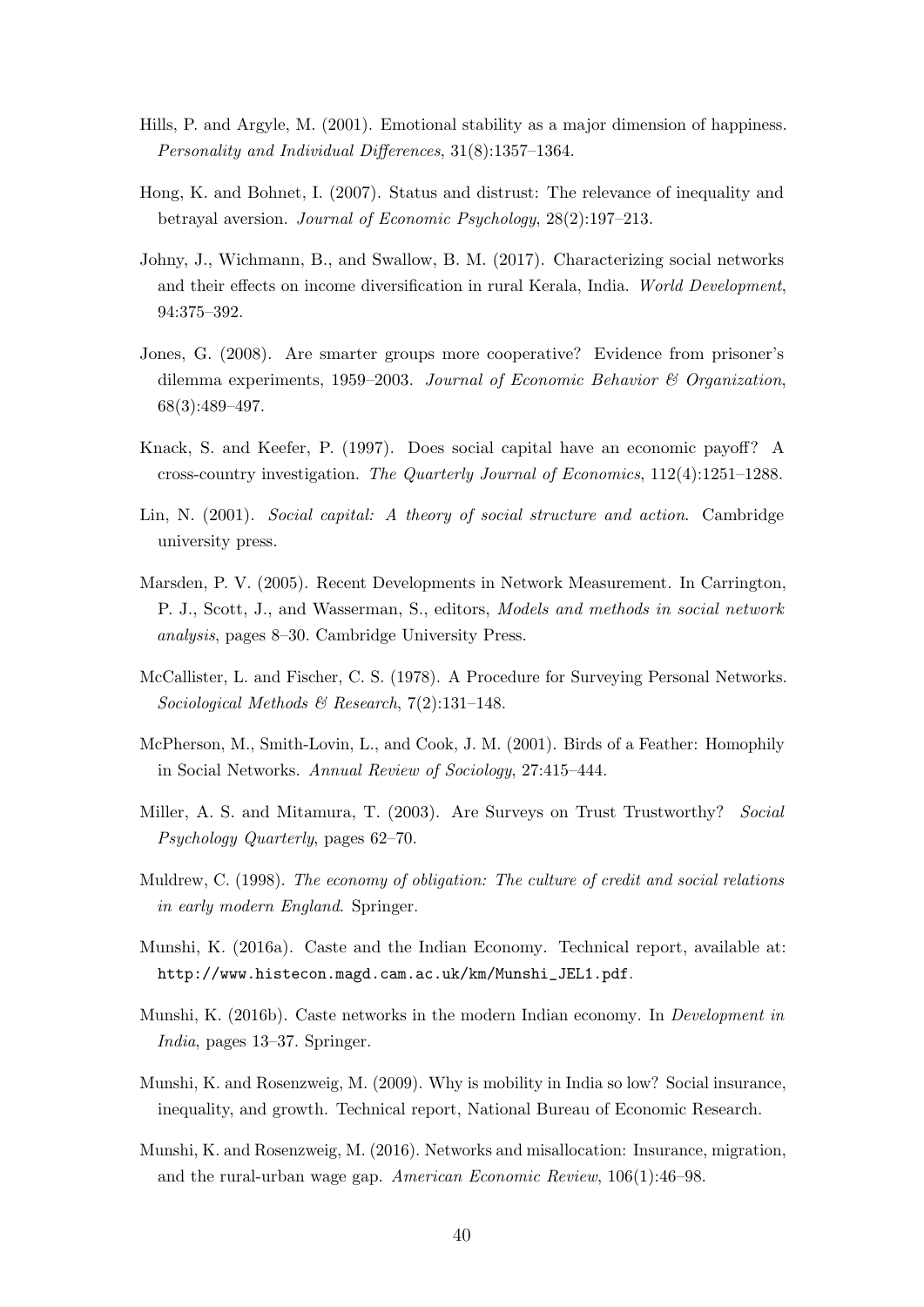- <span id="page-43-2"></span>Nooteboom, B. (2007). Social Capital, Institutions and Trust. Review of Social Economy, 65(1):29–53.
- <span id="page-43-5"></span>Nordman, C. J., Guérin, I., Venkatasubramanian, G., Michiels, S., Lanos, Y., Kumar, S., Raj, A., and Hilger, A. (2017). Networks, employment, debt, mobilities and skills in india survey: Survey manual. Technical report, French Institute of Pondicherry(IFP).
- <span id="page-43-0"></span>Putnam, R. D. (2001). Bowling alone: The collapse and revival of American community. Simon and Schuster.
- <span id="page-43-10"></span>Reimer, N. K., Kamble, S. V., Schmid, K., and Hewstone, M. (2019). Intergroup contact fosters more inclusive social identities.
- <span id="page-43-3"></span>Rohner, D., Thoenig, M., and Zilibotti, F. (2013). Seeds of distrust: Conflict in Uganda. Journal of Economic Growth, 18(3):217–252.
- <span id="page-43-6"></span>Singh, P., Sawhney, R. S., and Kahlon, K. S. (2018). Sentiment analysis of demonetization of 500 & 1000 rupee banknotes by Indian government. ICT Express,  $4(3):124-129$ .
- <span id="page-43-1"></span>Slemrod, J. and Katuščák, P. (2005). Do trust and trustworthiness pay off? *Journal of* Human Resources, 40(3):621–646.
- <span id="page-43-8"></span>Stock, J. H., Wright, J. H., and Yogo, M. (2002). A survey of weak instruments and weak identification in generalized method of moments. Journal of Business  $\mathcal{C}'$  Economic Statistics, 20(4):518–529.
- <span id="page-43-9"></span>Stolle, D., Soroka, S., and Johnston, R. (2008). When does diversity erode trust? Neighborhood diversity, interpersonal and the mediating effect of social interactions. Political Studies, 56(1):57–75.
- <span id="page-43-11"></span>Uslaner, E. M. (2002). The Moral Foundations of Trust. Cambridge University Press.
- <span id="page-43-4"></span>Vijayabaskar, M. and Kalaiyarasan, A. (2014). Caste as Social Capital. Economic  $\mathcal{C}$ Political Weekly, 49(10):35.
- <span id="page-43-7"></span>Wooldridge, J. M. (2010). Econometric Analysis of Cross Section and Panel Data. MIT press.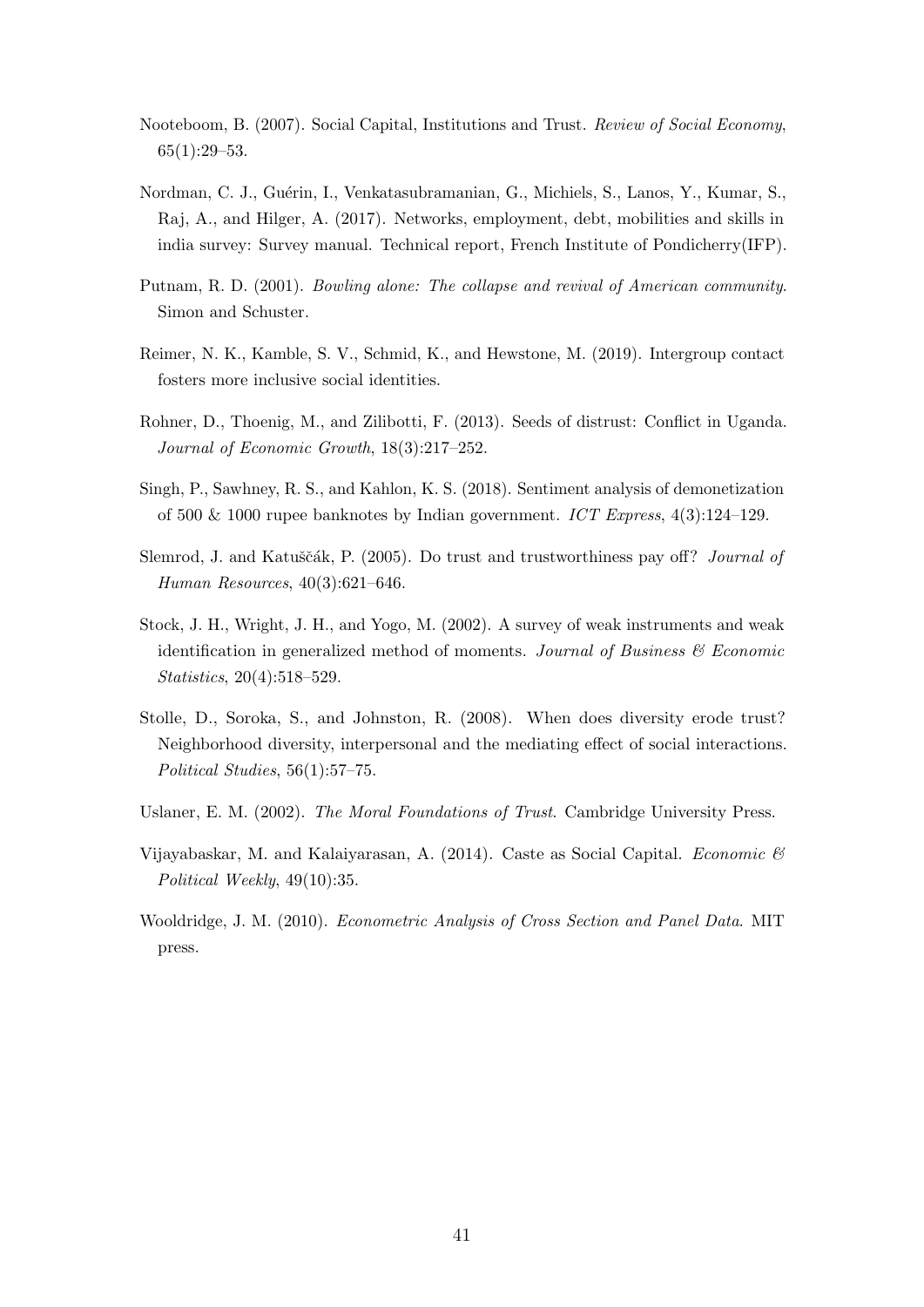# <span id="page-44-0"></span>A Appendix: Tables and Figures

|                          | ${\rm N}$ | Mean     | SD    | Min              | Max            |
|--------------------------|-----------|----------|-------|------------------|----------------|
| Age                      | 885       | 42.65    | 13.67 | 18               | 81             |
| Married                  | 885       | 0.82     | 0.39  | $\overline{0}$   | $\mathbf{1}$   |
| Male                     | 885       | 0.56     | 0.50  | $\theta$         | $\mathbf{1}$   |
| Dalit                    | 885       | 0.48     | 0.50  | $\theta$         | $\mathbf 1$    |
| Middle caste             | 885       | 0.42     | 0.49  | $\theta$         | $\mathbf 1$    |
|                          | 885       | 0.10     | 0.30  | $\theta$         | $\mathbf 1$    |
| Upper caste              |           |          |       |                  |                |
| Below primary            | 885       | $0.38\,$ | 0.49  | $\boldsymbol{0}$ | $\mathbf 1$    |
| Primary completed        | 885       | 0.21     | 0.40  | $\overline{0}$   | $\mathbf 1$    |
| High school (8th-10th)   | 885       | 0.26     | 0.44  | $\theta$         | $\mathbf 1$    |
| $HSC/Diploma(11th-12th)$ | 885       | 0.07     | 0.26  | $\overline{0}$   | $\mathbf 1$    |
| Bachelors (13th-15th)    | 885       | 0.06     | 0.23  | $\boldsymbol{0}$ | $\mathbf{1}$   |
| Post Grad                | 885       | 0.02     | 0.14  | $\overline{0}$   | $\mathbf 1$    |
|                          |           |          |       |                  |                |
| Raven                    | 885       | 13.21    | 8.84  | $\boldsymbol{0}$ | 36             |
| Literacy                 | 885       | 1.72     | 1.72  | $\overline{0}$   | $\overline{4}$ |
| Numeracy                 | 885       | 1.79     | 1.30  | $\overline{0}$   | $\overline{4}$ |
| <b>OP</b>                | 885       | 2.76     | 0.67  | 1.1              | 4.71           |
| CO                       | 885       | 3.47     | 0.67  | 1.6              | 5.00           |
| EX                       | 885       | 3.36     | 0.59  | 1.4              | 4.71           |
| AG                       | 885       | 3.35     | 0.39  | 2.3              | 5.00           |
| ES                       | 885       | 3.29     | 0.48  | 2.0              | 5.00           |
| Grit                     | 885       | 3.06     | 0.58  | 1.3              | 5.00           |
|                          |           |          |       |                  |                |
| Trust in neighborhood    | 885       | 3.92     | 1.02  | $\mathbf 1$      | $\bf 5$        |
| Trust in kin             | 885       | 3.45     | 0.95  | $\mathbf 1$      | $\overline{5}$ |
| Generalized Trust        | 885       | 3.20     | 0.81  | $\mathbf 1$      | $\bf 5$        |
| Actual SN size           | 885       | 1.39     | 1.75  | $\overline{0}$   | 10             |
| Potential SN size        | 885       | 6.83     | 3.61  | $\overline{1}$   | $21\,$         |
| Total SN size            | 885       | 8.22     | 4.34  | $\mathbf 1$      | 26             |
| SN density               | 885       | 0.15     | 0.17  | $\boldsymbol{0}$ | 0.77           |

Table A1: Descriptive statistics of the individual level sample

Source: NEEMSIS (2016-2017); authors' computations. The data is available on the NEEMSIS webpage <https://neemsis.hypotheses.org/>.<br>Notes: Sample restricted to those with non-missing cognitive and non-cognitive skills, Note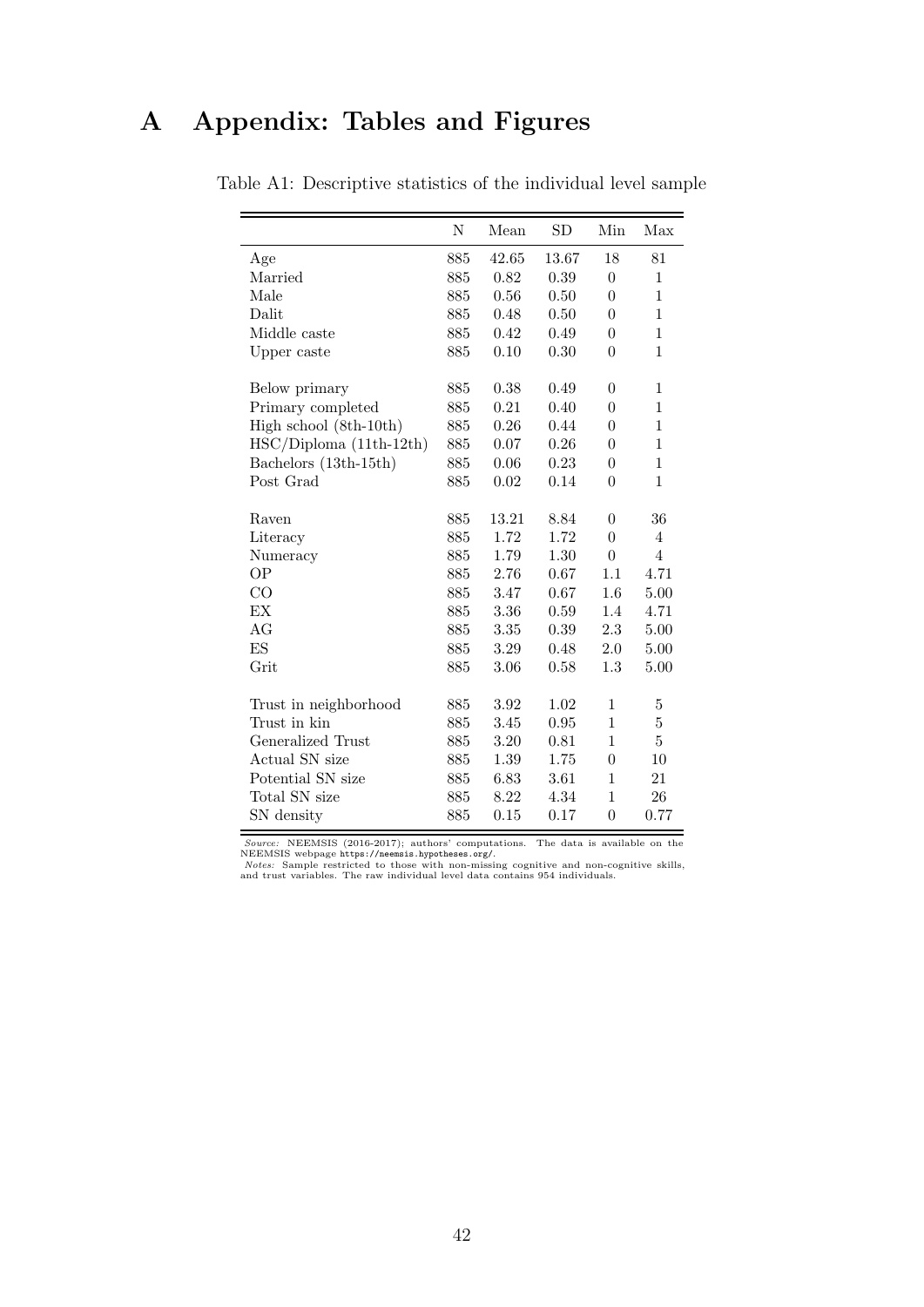<span id="page-45-0"></span>

|                          |             | Before demonetization |          |           | After demonetization |            |            |          |
|--------------------------|-------------|-----------------------|----------|-----------|----------------------|------------|------------|----------|
|                          | $\mathbf N$ | Mean                  | SD       | ${\rm N}$ | Mean                 | SD         | Diff       | P-value  |
| Age                      | 630         | 43.13                 | 13.92    | 255       | 41.48                | 13.01      | 1.64       | 0.12     |
| Married                  | 630         | 0.82                  | 0.38     | $255\,$   | 0.80                 | 0.40       | $\rm 0.02$ | 0.44     |
| Male                     | 630         | 0.53                  | 0.50     | $255\,$   | 0.63                 | 0.49       | $-0.10$    | $0.01\,$ |
| Dalit                    | 630         | 0.49                  | $0.50\,$ | $255\,$   | 0.46                 | $0.50\,$   | $0.04\,$   | $0.37\,$ |
| Middle caste             | 630         | 0.40                  | 0.49     | $255\,$   | 0.45                 | $0.50\,$   | $-0.04$    | $0.25\,$ |
| Upper caste              | 630         | 0.10                  | 0.30     | 255       | 0.09                 | 0.29       | $0.01\,$   | $0.69\,$ |
| Below primary            | 630         | 0.40                  | 0.49     | 255       | 0.33                 | 0.47       | 0.07       | 0.06     |
| Primary completed        | 630         | 0.21                  | 0.41     | $255\,$   | 0.19                 | 0.39       | $\rm 0.02$ | 0.53     |
| High school (8th-10th)   | 630         | 0.26                  | 0.44     | $255\,$   | 0.29                 | 0.45       | $-0.03$    | $0.35\,$ |
| $HSC/Diploma(11th-12th)$ | 630         | 0.06                  | 0.24     | 255       | 0.10                 | 0.30       | $-0.04$    | $0.07\,$ |
| Bachelors (13th-15th)    | 630         | $0.05\,$              | 0.22     | 255       | 0.07                 | $0.25\,$   | $-0.02$    | $0.35\,$ |
| Post Grad                | 630         | $\,0.02$              | 0.13     | 255       | $0.02\,$             | 0.15       | $-0.01$    | 0.55     |
| Raven                    | 630         | 12.52                 | 8.30     | $255\,$   | 14.89                | 9.86       | $-2.36$    | 0.00     |
| Literacy                 | 630         | 1.61                  | 1.71     | $255\,$   | 1.99                 | 1.70       | $-0.37$    | $0.01\,$ |
| Numeracy                 | 630         | 1.71                  | 1.32     | 255       | 1.96                 | 1.23       | $-0.25$    | 0.00     |
| <b>OP</b>                | 630         | $2.90\,$              | 0.57     | 255       | 2.96                 | 0.48       | $-0.06$    | 0.13     |
| CO                       | 630         | $3.56\,$              | 0.66     | $255\,$   | 3.77                 | 0.71       | $-0.21$    | $0.00\,$ |
| EX                       | 630         | 3.49                  | 0.49     | $255\,$   | 3.56                 | 0.45       | $-0.07$    | $0.06\,$ |
| AG                       | 630         | 3.47                  | 0.36     | $255\,$   | 3.58                 | 0.39       | $-0.10$    | $0.00\,$ |
| ES                       | 630         | 3.41                  | 0.61     | $255\,$   | 3.52                 | 0.62       | $-0.10$    | $0.02\,$ |
| Grit                     | 630         | 3.12                  | 0.58     | 255       | 3.47                 | 0.59       | $-0.36$    | 0.00     |
| Food expenses (HH)       | 630         | $7.02\,$              | 0.50     | 255       | 6.73                 | 0.44       | 0.30       | 0.00     |
| Health expenses (HH)     | 630         | $\,9.12$              | 1.09     | $255\,$   | 9.00                 | $1.00\,$   | 0.13       | $0.11\,$ |
| Ceremonies expenses (HH) | 629         | 9.16                  | 0.83     | $255\,$   | 9.04                 | 0.58       | 0.12       | $0.04\,$ |
| Total HH income          | 629         | 11.49                 | 0.95     | 255       | 11.87                | 0.70       | $-0.38$    | 0.00     |
| Trust in neighborhood    | 630         | $3.89\,$              | 1.06     | $255\,$   | 4.00                 | $\rm 0.91$ | $-0.11$    | $0.15\,$ |
| Trust in kin             | 630         | $3.50\,$              | $0.98\,$ | $255\,$   | $3.32\,$             | 0.85       | 0.18       | $0.01\,$ |
| Generalized Trust        | 630         | $3.16\,$              | 0.84     | $255\,$   | $3.30\,$             | 0.74       | $-0.14$    | $0.02\,$ |
| Actual ties              | 630         | 1.42                  | 1.84     | 255       | 1.33                 | 1.50       | $0.09\,$   | 0.51     |
| Potential ties           | 630         | 7.40                  | $3.81\,$ | $255\,$   | $5.42\,$             | 2.56       | 1.98       | 0.00     |
| Total SN size            | 630         | 8.82                  | 4.64     | $255\,$   | 6.75                 | $3.02\,$   | $2.07\,$   | 0.00     |
| SN density               | 630         | 0.14                  | 0.16     | 255       | 0.18                 | 0.19       | $-0.04$    | 0.00     |

Table A2: Balance checks - unmatched samples

Source: NEEMSIS (2016-2017); authors' computations. Sample contains only those with non-missing cognitive and non-cognitive variables.<br>Notes: OP = Openness to Experience, CO = Conscientiousness, EX = Extraversion, AG = Ag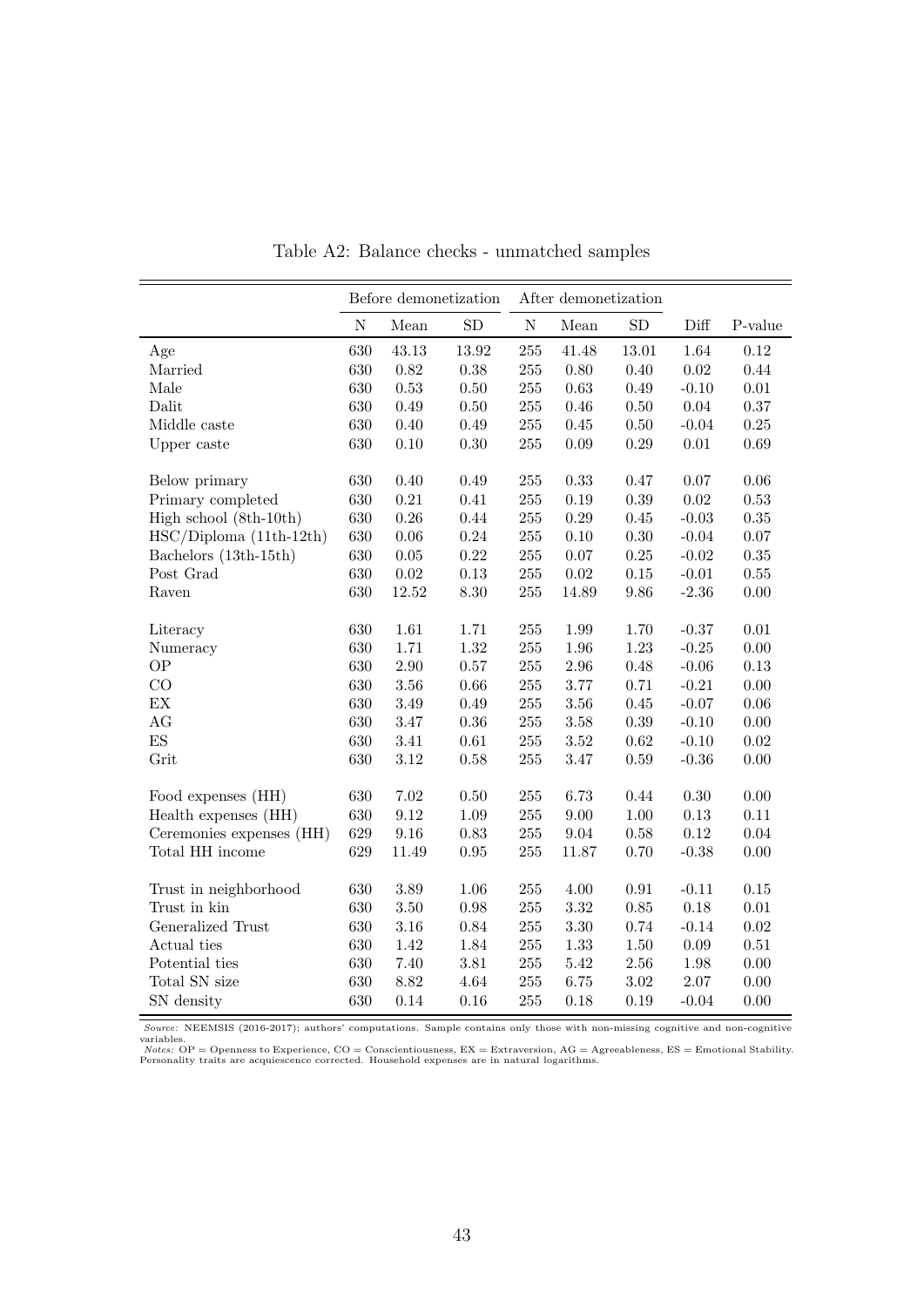<span id="page-46-0"></span>

Figure A1: Common support for matching

Source: NEEMSIS (2016-17); based on authors' calculations.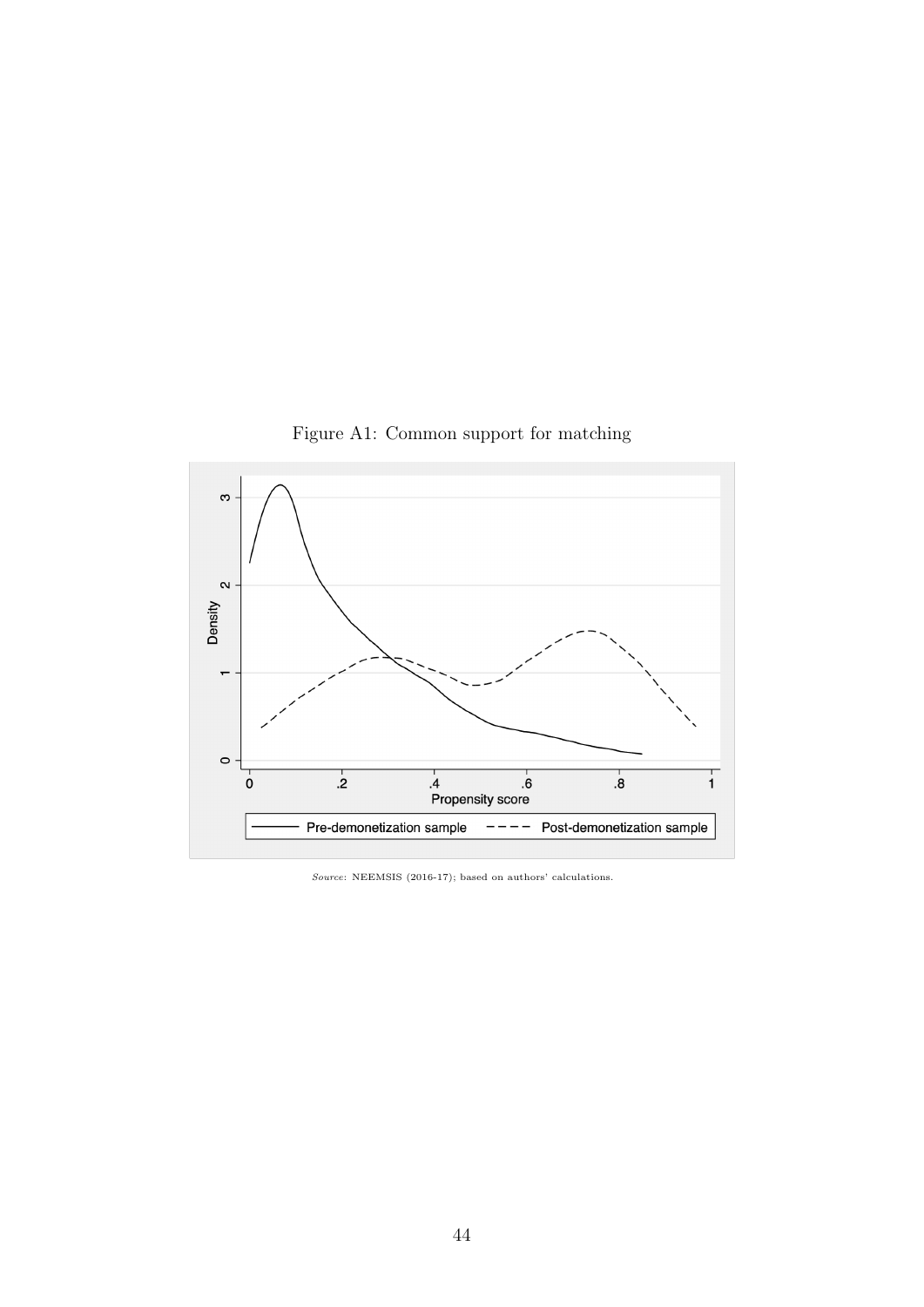<span id="page-47-0"></span>

|                          |           | Before demonetization |            |           | After demonetization |            |                |            |
|--------------------------|-----------|-----------------------|------------|-----------|----------------------|------------|----------------|------------|
|                          | ${\bf N}$ | Mean                  | ${\rm SD}$ | ${\bf N}$ | Mean                 | ${\rm SD}$ | Diff           | P-value    |
| Age                      | 416       | 39.52                 | 14.14      | 229       | 41.66                | 12.97      | $-2.14$        | $0.18\,$   |
| Married                  | 416       | 0.75                  | 0.44       | $229\,$   | $0.80\,$             | $0.40\,$   | $-0.05$        | $0.30\,$   |
| Male                     | 416       | 0.68                  | 0.47       | 229       | $0.60\,$             | 0.49       | $0.08\,$       | $0.14\,$   |
| Dalit                    | 416       | 0.45                  | $0.50\,$   | 229       | 0.45                 | $0.50\,$   | $0.00\,$       | $\rm 0.96$ |
| Middle caste             | 416       | 0.43                  | $0.50\,$   | 229       | 0.44                 | $0.50\,$   | $-0.01$        | $0.81\,$   |
| Upper caste              | 416       | 0.12                  | 0.33       | 229       | 0.10                 | $\rm 0.31$ | 0.02           | 0.62       |
| Below primary            | 416       | 0.32                  | 0.47       | 229       | 0.33                 | 0.47       | $-0.01$        | 0.79       |
| Primary completed        | 416       | $0.19\,$              | 0.39       | $229\,$   | $0.20\,$             | 0.40       | $-0.01$        | $0.85\,$   |
| High school (8th-10th)   | 416       | 0.22                  | 0.42       | 229       | 0.28                 | 0.45       | $-0.06$        | $0.18\,$   |
| $HSC/Diploma(11th-12th)$ | 416       | $0.18\,$              | 0.39       | 229       | 0.10                 | $\rm 0.31$ | $0.08\,$       | $0.15\,$   |
| Bachelors (13th-15th)    | 416       | $0.06\,$              | 0.24       | 229       | $0.06\,$             | $0.23\,$   | $0.00\,$       | $0.88\,$   |
| Post Grad                | 416       | 0.03                  | $0.16\,$   | 229       | $\rm 0.02$           | $0.15\,$   | 0.00           | 0.78       |
| Raven                    | 416       | 1.93                  | 1.75       | 229       | 2.01                 | 1.71       | $-0.08$        | 0.71       |
| Literacy                 | 416       | $1.93\,$              | 1.27       | 229       | 1.98                 | 1.22       | $\text{-}0.05$ | 0.74       |
| Numeracy                 | 416       | 14.14                 | 8.79       | 229       | $14.55\,$            | 9.99       | $-0.40$        | 0.72       |
| <b>OP</b>                | 416       | $3.02\,$              | 0.54       | 229       | $2.96\,$             | $0.47\,$   | $0.05\,$       | $0.38\,$   |
| CO                       | 416       | $3.54\,$              | $0.65\,$   | 229       | $3.71\,$             | 0.71       | $-0.17$        | $0.03\,$   |
| EX                       | 416       | 3.44                  | 0.50       | 229       | $3.54\,$             | 0.45       | $-0.10$        | $0.08\,$   |
| AG                       | 416       | 3.42                  | 0.41       | 229       | $3.54\,$             | $0.38\,$   | $-0.13$        | $0.01\,$   |
| ES                       | 416       | 3.36                  | 0.61       | 229       | 3.47                 | 0.62       | $-0.11$        | $0.11\,$   |
| Grit                     | 416       | 3.33                  | 0.53       | 229       | 3.41                 | 0.57       | $-0.08$        | $0.18\,$   |
| Food expenses (HH)       | 416       | 6.71                  | $0.57\,$   | $229\,$   | 6.76                 | 0.44       | $-0.04$        | $0.55\,$   |
| Health expenses (HH)     | 416       | $9.01\,$              | 1.09       | 229       | $\ \, 9.02$          | $1.01\,$   | $-0.02$        | $\rm 0.91$ |
| Ceremonies expenses (HH) | 416       | $\ \, 9.08$           | $1.03\,$   | 229       | 9.04                 | $0.58\,$   | $0.03\,$       | 0.78       |
| Total HH income          | 416       | 11.86                 | 0.84       | 229       | 11.84                | 0.72       | 0.02           | $0.82\,$   |
| Trust in neighborhood    | 416       | 3.64                  | 1.06       | 229       | 3.99                 | $\rm 0.93$ | $-0.35$        | 0.00       |
| Trust in kin             | 416       | 3.43                  | 0.95       | 229       | 3.28                 | 0.84       | 0.16           | 0.13       |
| Generalized Trust        | 416       | $3.10\,$              | $0.98\,$   | 229       | $3.25\,$             | 0.73       | $-0.15$        | $0.22\,$   |
| Actual ties              | 416       | 1.24                  | 1.71       | 229       | $1.31\,$             | $1.51\,$   | $-0.08$        | $0.66\,$   |
| Potential ties           | 416       | 7.80                  | 3.82       | 229       | $5.39\,$             | $2.66\,$   | 2.40           | 0.00       |
| Total SN size            | 416       | $\ \, 9.03$           | 4.46       | 229       | 6.71                 | 3.14       | 2.33           | 0.00       |
| SN density               | 416       | $0.12\,$              | $0.15\,$   | 229       | 0.17                 | 0.19       | $-0.05$        | 0.00       |

Table A3: Balance checks - matched samples

Source: NEEMSIS (2016-2017); Authors' computations. Sample contains only those with non-missing cognitive and non-cognitive variables.<br>Notes: OP = Openness to Experience, CO = Conscientiousness, EX = Extraversion, AG = Ag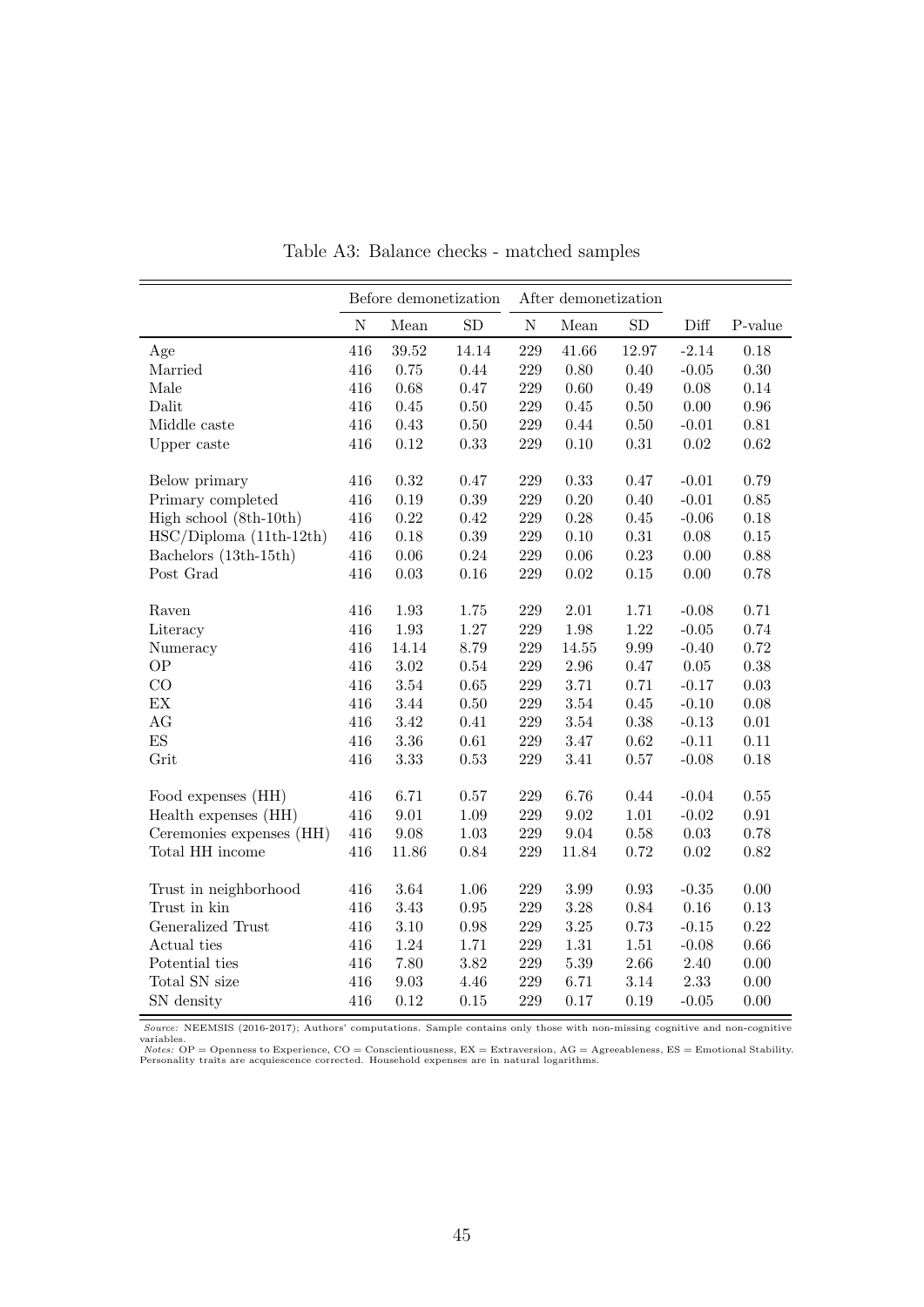<span id="page-48-0"></span>

| Trust measures           | Neighborhood | Neighborhood | Kin         | Kin       | Gen.     | Gen.      |
|--------------------------|--------------|--------------|-------------|-----------|----------|-----------|
|                          |              |              | employees   | employees | Trust    | Trust     |
|                          | (1)          | (2)          | (3)         | (4)       | (5)      | (6)       |
| Network density (std)    | 0.051        |              | $-0.007$    |           | $-0.036$ |           |
|                          | (0.044)      |              | (0.046)     |           | (0.041)  |           |
| Network size (std)       |              | 0.003        |             | 0.182     |          | 0.033     |
|                          |              | (0.063)      |             | (0.058)   |          | (0.046)   |
| Age                      | $-0.000$     | $0.001\,$    | 0.003       | $0.000\,$ | $-0.002$ | $-0.003$  |
|                          | (0.004)      | (0.004)      | (0.004)     | (0.004)   | (0.004)  | (0.004)   |
| Female                   | $-0.006$     | $-0.033$     | $\,0.054\,$ | 0.138     | $-0.023$ | $0.012\,$ |
|                          | (0.101)      | (0.095)      | (0.105)     | (0.096)   | (0.079)  | (0.079)   |
| Middle caste             | 0.110        | 0.095        | $-0.175$    | $-0.133$  | $-0.028$ | $-0.009$  |
|                          | (0.165)      | (0.165)      | (0.253)     | (0.251)   | (0.182)  | (0.182)   |
| Upper caste              | $-0.038$     | $-0.052$     | 0.241       | $0.255\,$ | 0.168    | 0.181     |
|                          | (0.269)      | (0.272)      | (0.306)     | (0.304)   | (0.245)  | (0.243)   |
| Married                  | $-0.095$     | $-0.112$     | $-0.026$    | $-0.018$  | $-0.169$ | $-0.155$  |
|                          | (0.149)      | (0.148)      | (0.144)     | (0.137)   | (0.122)  | (0.120)   |
| Primary completed        | $-0.167$     | $-0.165$     | $-0.096$    | $-0.087$  | $-0.093$ | $-0.093$  |
|                          | (0.133)      | (0.132)      | (0.146)     | (0.139)   | (0.121)  | (0.121)   |
| High school (8th-10th)   | 0.086        | $\,0.094\,$  | 0.168       | 0.169     | $-0.085$ | $-0.091$  |
|                          | (0.116)      | (0.116)      | (0.119)     | (0.117)   | (0.100)  | (0.100)   |
| $HSC/Diploma(11th-12th)$ | $-0.074$     | $-0.083$     | 0.112       | 0.087     | 0.095    | 0.096     |
|                          | (0.184)      | (0.185)      | (0.193)     | (0.185)   | (0.174)  | (0.173)   |
| Bachelors (13th-15th)    | $-0.571$     | $-0.579$     | $-0.355$    | $-0.402$  | $-0.157$ | $-0.160$  |
|                          | (0.277)      | (0.278)      | (0.228)     | (0.225)   | (0.207)  | (0.204)   |
| Post Grad                | $-0.046$     | $-0.074$     | 0.030       | $-0.138$  | 0.083    | 0.070     |
|                          | (0.457)      | (0.465)      | (0.310)     | (0.322)   | (0.339)  | (0.334)   |
| Food expenses            | $-0.197$     | $-0.194$     | $-0.308$    | $-0.332$  | $-0.074$ | $-0.081$  |
|                          | (0.110)      | (0.111)      | (0.137)     | (0.134)   | (0.109)  | (0.109)   |
| Health expenses          | $-0.073$     | $-0.072$     | 0.042       | 0.028     | $-0.018$ | $-0.021$  |
|                          | (0.046)      | (0.046)      | (0.040)     | (0.040)   | (0.040)  | (0.040)   |
| Ceremony expenses        | 0.183        | 0.186        | $\,0.003\,$ | 0.009     | 0.016    | 0.015     |
|                          | (0.078)      | (0.078)      | (0.078)     | (0.075)   | (0.070)  | (0.069)   |
| HH income                | $-0.085$     | $-0.098$     | 0.078       | $0.055\,$ | $-0.039$ | $-0.034$  |
|                          | (0.072)      | (0.073)      | (0.072)     | (0.074)   | (0.061)  | (0.063)   |
| ${\rm N}$                | 645          | 645          | 645         | 645       | 645      | 645       |
| $\mathbb{R}^2$           | 0.369        | 0.367        | 0.330       | 0.351     | 0.593    | 0.593     |

Table A4: OLS estimates of the determinants of trust

Source: NEEMSIS (2016-2017); authors' computations based on the matched samples.<br>Notes: Robust standard errors in parentheses; Village-area fixed effects included. Base categories: caste = Dalit, education = no completed<br>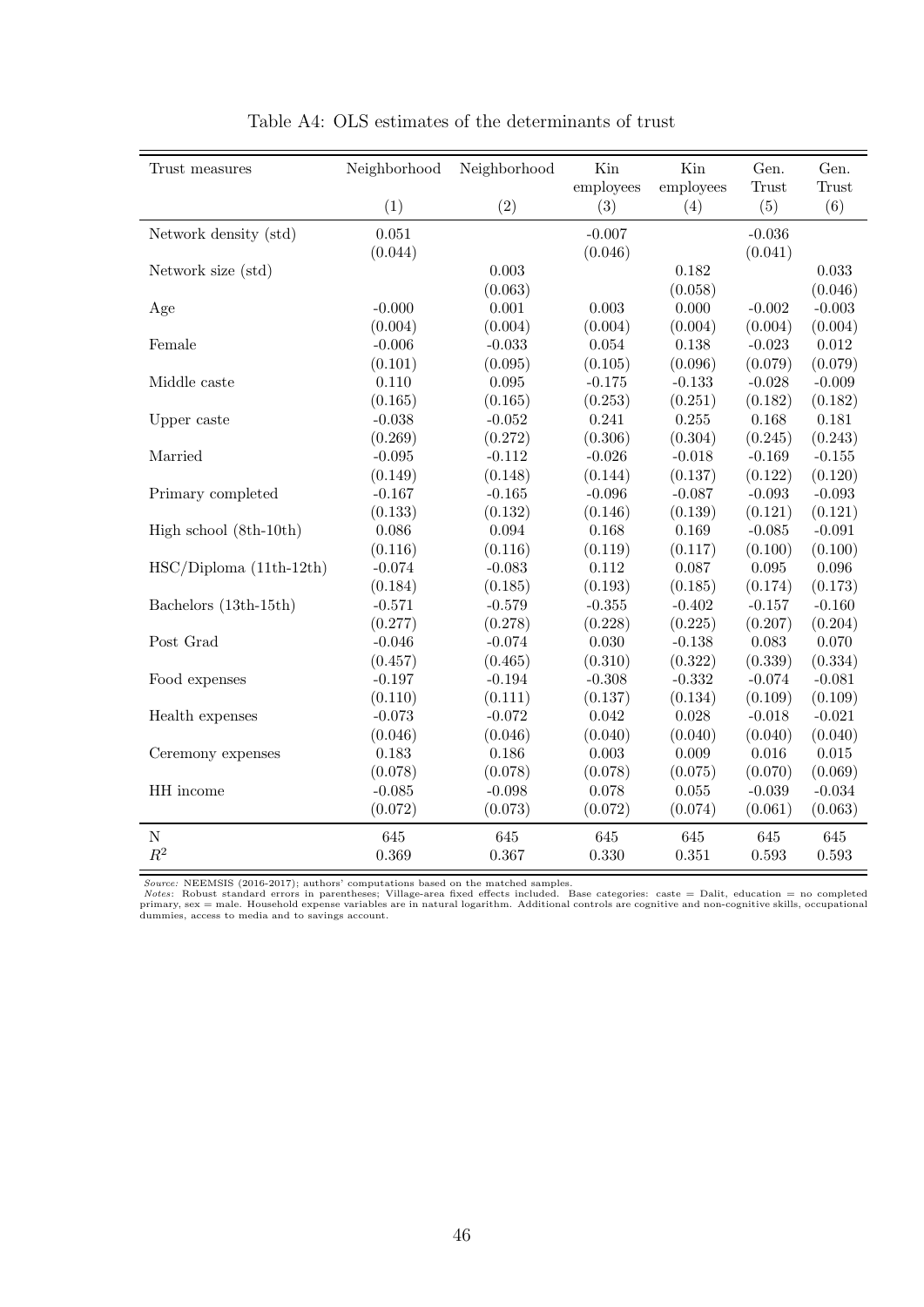<span id="page-49-0"></span>Figure A2: Relationship between days passed since demonetization and networks



Source: NEEMSIS (2016-17); based on authors' calculations.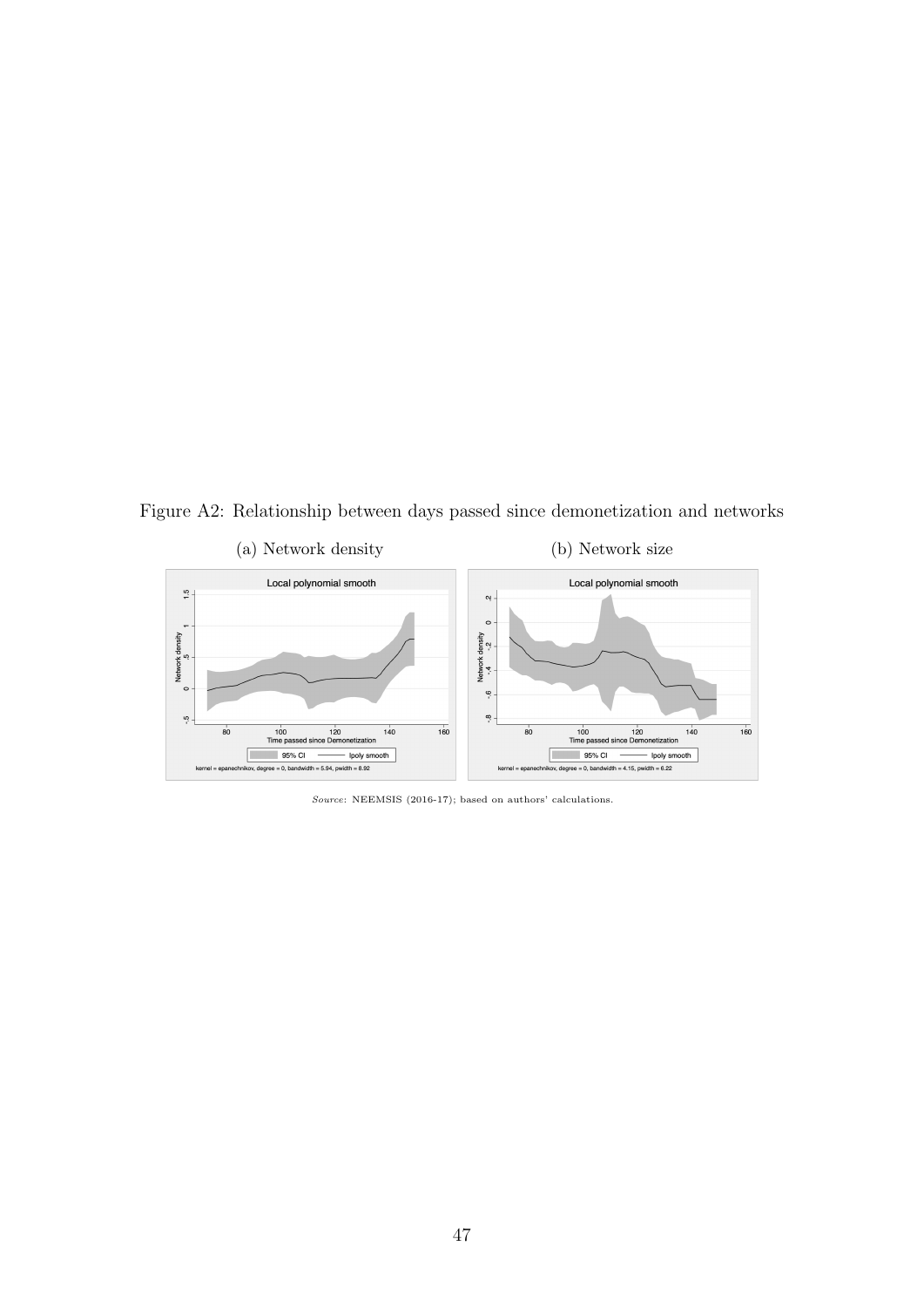|                      | First stage                  | Second stages    |                          | First stage                   |                           | Second stages              |                          |                               |
|----------------------|------------------------------|------------------|--------------------------|-------------------------------|---------------------------|----------------------------|--------------------------|-------------------------------|
|                      | Density<br>$\left( 1\right)$ | Neigh<br>(2)     | Kin<br>$\left( 3\right)$ | Gen Trust<br>$\left(4\right)$ | Size<br>$\left( 5\right)$ | Neigh<br>$\left( 6\right)$ | Kin<br>$\left( 7\right)$ | Gen Trust<br>$\left(8\right)$ |
| Density (std)        |                              | 0.784<br>(0.396) | $-0.630$<br>(0.317)      | $-0.237$<br>(0.269)           |                           |                            |                          |                               |
| Size (std)           |                              |                  |                          |                               |                           | $-0.419$<br>(0.193)        | 0.337<br>(0.145)         | 0.127<br>(0.143)              |
| Days passed          | 0.004<br>(0.001)             |                  |                          |                               | $-0.007$<br>(0.001)       |                            |                          |                               |
| Controls             | Yes                          | Yes              | Yes                      | Yes                           | Yes                       | Yes                        | Yes                      | Yes                           |
| F-stat<br>N<br>$R^2$ | 11.7<br>645<br>0.416         | 645<br>0.267     | 645<br>0.336             | 645<br>0.588                  | 53.3<br>645<br>0.436      | 645<br>0.015               | 645<br>0.049             | 645<br>0.570                  |

<span id="page-50-0"></span>Table A5: Robustness: IV estimates of the determinants of trust, using days passed since demonetization as instrument

Notes: Table based on NEEMSIS (2016-2017). Robust standard errors in parentheses; Village-area fixed effects included.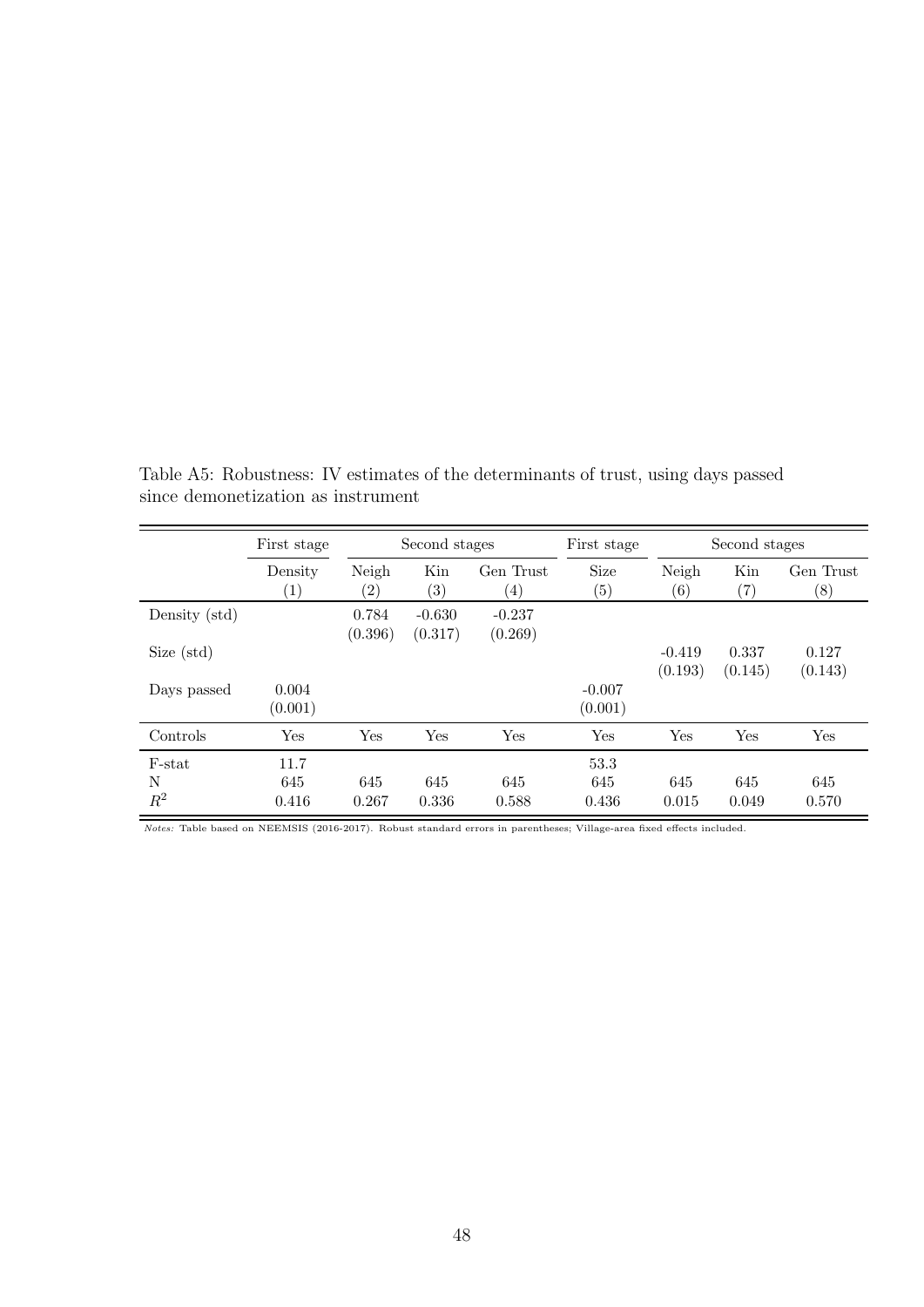<span id="page-51-0"></span>Table A6: Robustness: IV estimates of the determinants of trust, without controlling for agreeableness

| Trust measures        | Neighborhood<br>$\left( 1\right)$ | Kin<br>employees<br>$\left( 2\right)$ | Gen.<br>Trust<br>$\left( 3\right)$ | Neighborhood<br>$\left( 4\right)$ | Kin<br>employees<br>$\left(5\right)$ | Gen.<br>Trust<br>$\left( 6\right)$ |
|-----------------------|-----------------------------------|---------------------------------------|------------------------------------|-----------------------------------|--------------------------------------|------------------------------------|
| Network density (std) | 1.254<br>(0.592)                  | $-0.587$<br>(0.378)                   | 0.370<br>(0.442)                   |                                   |                                      |                                    |
| Network size (std)    |                                   |                                       |                                    | $-0.582$<br>(0.199)               | 0.272<br>(0.146)                     | $-0.171$<br>(0.191)                |
| N<br>$R^2$            | 645                               | 645<br>0.085                          | 645<br>0.268                       | 645<br>0.165                      | 645<br>0.346                         | 645<br>0.356                       |

Notes: Table based on NEEMSIS (2016-2017). Robust standard errors in parentheses; Village-area fixed effects and the usual controls included. First stage F-statistics are for 7.03 network density and 45.1 for network size.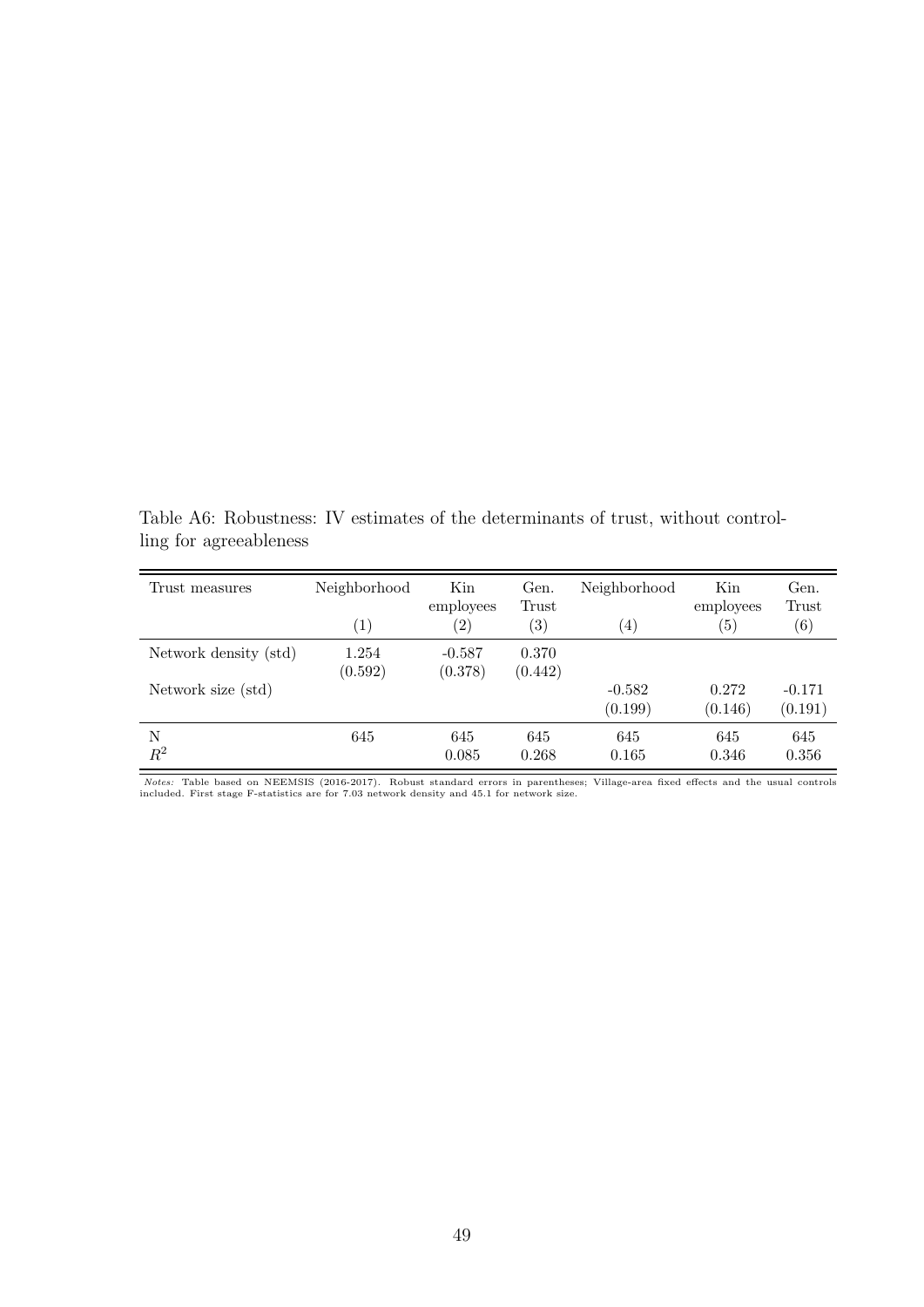|                       | (1)                 | $\left( 2\right)$   | (3)                 | $\left( 4\right)$   | (5)                 | (6)                 |
|-----------------------|---------------------|---------------------|---------------------|---------------------|---------------------|---------------------|
|                       | Neigh               | Neigh               | Kin<br>employees    | Kin<br>employees    | Gen.<br>trust       | Gen.<br>trust       |
| Network density (std) | 0.979<br>(0.998)    |                     | $-1.282$<br>(1.035) |                     | $-0.741$<br>(0.756) |                     |
| Network size (std)    |                     | $-0.417$<br>(0.304) |                     | 0.545<br>(0.290)    |                     | 0.315<br>(0.270)    |
| Migrant HH            | 0.104<br>(0.449)    | 0.181<br>(0.244)    | 0.472<br>(0.489)    | 0.371<br>(0.254)    | 0.443<br>(0.350)    | 0.385<br>(0.248)    |
| Indy is migrant       | $-0.272$<br>(0.249) | $-0.179$<br>(0.225) | $-0.053$<br>(0.292) | $-0.176$<br>(0.206) | $-0.274$<br>(0.209) | $-0.345$<br>(0.202) |
| Controls              | Yes                 | Yes                 | Yes                 | Yes                 | Yes                 | Yes                 |
| N<br>$R^2$            | 645                 | 645<br>0.263        | 645                 | 645<br>0.267        | 645<br>0.302        | 645<br>0.562        |

<span id="page-52-0"></span>Table A7: Robustness: Second stage IV estimations with migration dummies

Notes: Table based on NEEMSIS (2016-2017). Robust standard errors in parentheses; Village-area fixed effects included.<br>The usual control variables are included. First stage F-statistics are 2.2 for network density and 12.9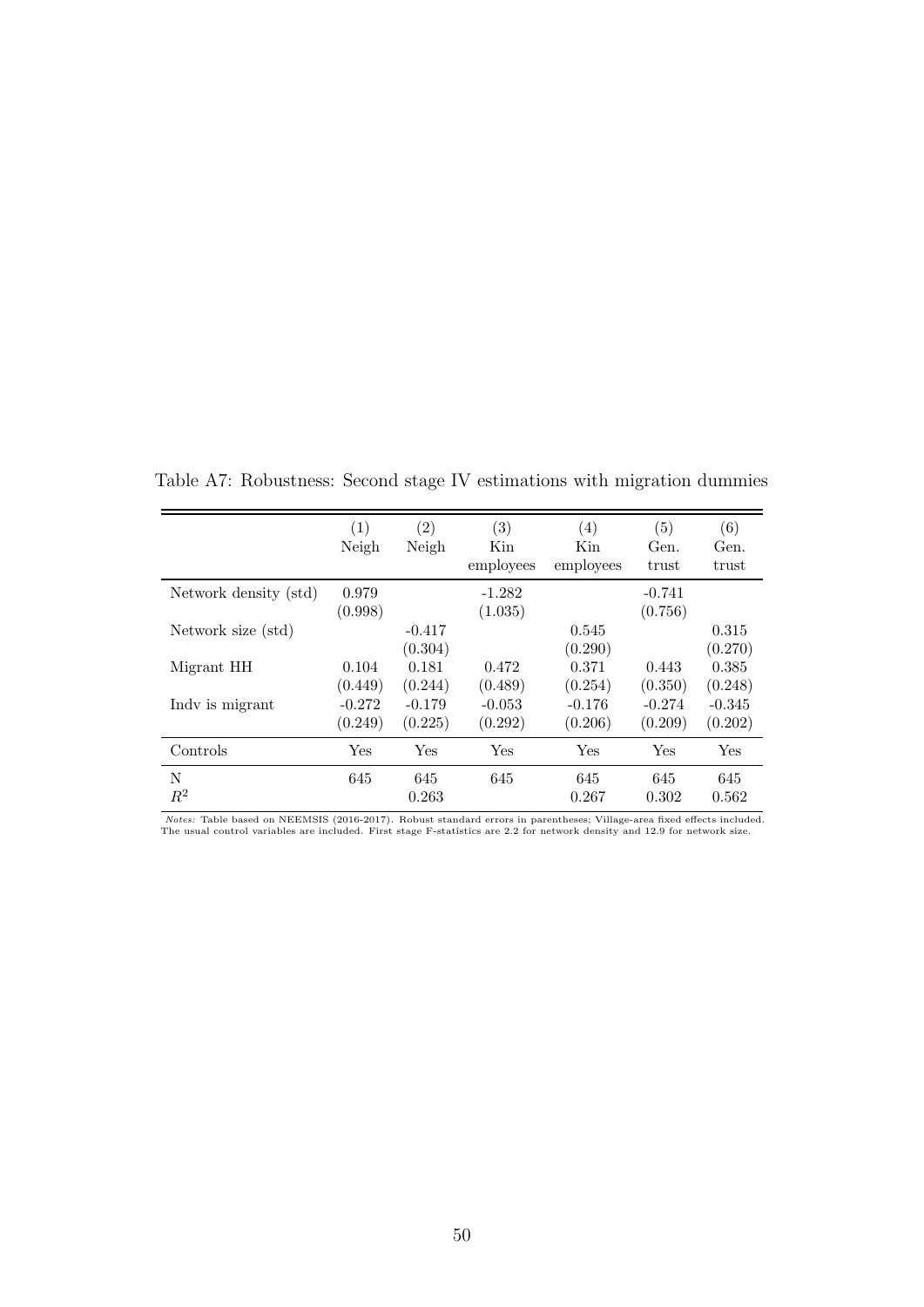|                           |                      | Poor                |                     |                      | Non-poor            |                     |
|---------------------------|----------------------|---------------------|---------------------|----------------------|---------------------|---------------------|
|                           | Neigh                | Kin<br>employees    | Gen.<br>trust       | Neigh                | Kin<br>employees    | Gen.<br>trust       |
|                           | (1)                  | (2)                 | (3)                 | (4)                  | (5)                 | (6)                 |
| Network density           | 0.508<br>(0.467)     | $-1.065$<br>(0.515) | $-0.848$<br>(0.456) | 1.789<br>(1.060)     | 0.710<br>(0.548)    | 1.056<br>(0.666)    |
| F-statistic<br>N<br>$R^2$ | 5.1<br>324<br>0.304  | 324                 | 324<br>0.098        | 3.2<br>321           | 321<br>0.209        | 321<br>0.349        |
| Network size              | $-0.217$<br>(0.200)  | 0.455<br>(0.154)    | 0.362<br>(0.160)    | $-1.181$<br>(0.346)  | $-0.469$<br>(0.313) | $-0.697$<br>(0.247) |
| F-statistic<br>N<br>$R^2$ | 32.5<br>324<br>0.321 | 324<br>0.411        | 324<br>0.406        | 22.1<br>321<br>0.089 | 321<br>0.270        | 321<br>0.633        |

<span id="page-53-0"></span>Table A8: Robustness: Second stages of IV estimations of determinants of trust across the poverty distribution

Notes: Table based on NEEMSIS (2016-2017). Robust standard errors in parentheses; Village-area fixed effects included. The usual control variables are included.